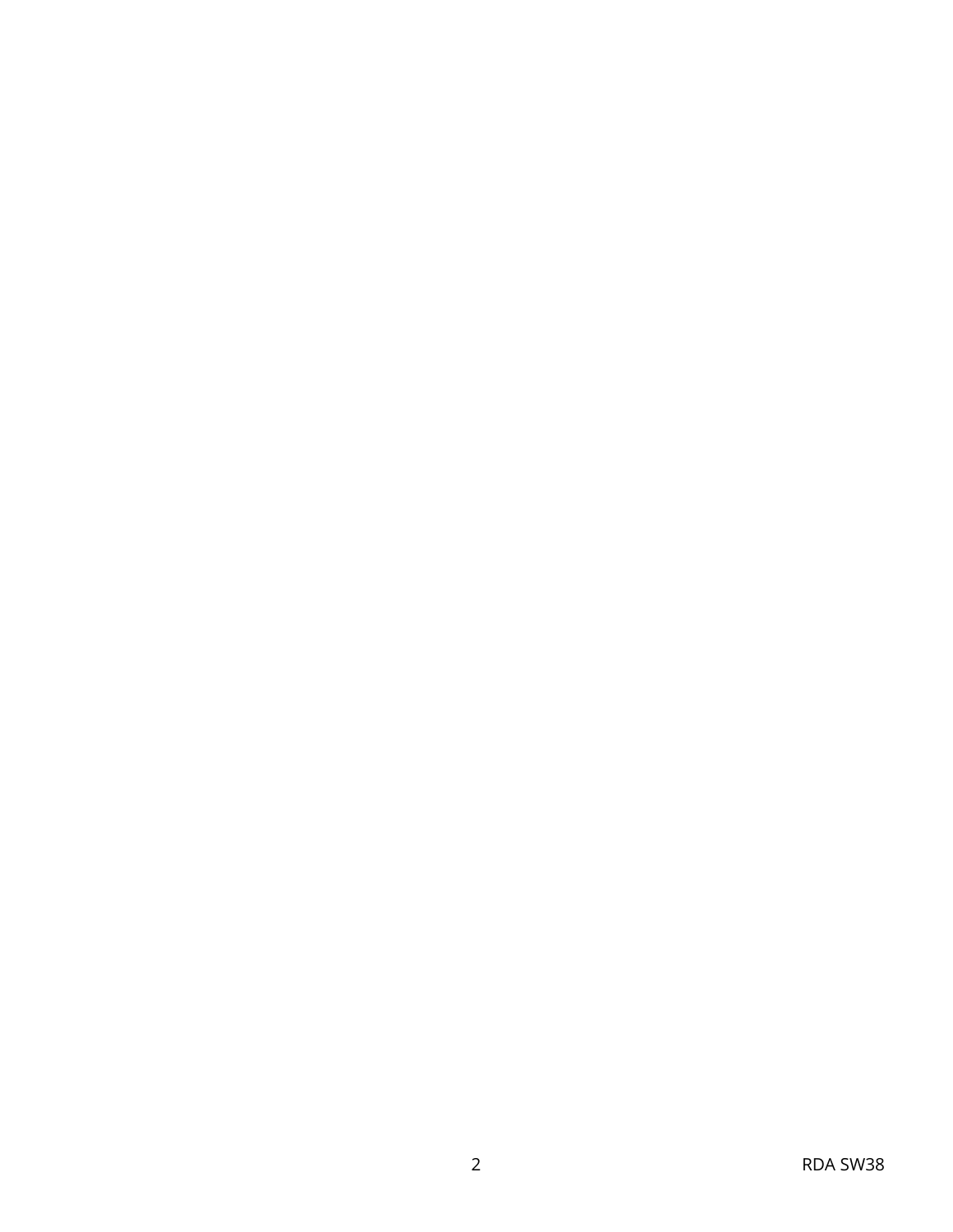## **Tennessee Higher Education Commission 2021-22 Commission Members**

Mr. Evan Cope | **Chair** | Murfreesboro | Middle Tennessee Dr. Nancy Dishner | Jonesborough | East Tennessee Ms. Pam Koban | Nashville | Middle Tennessee Mr. Jay Moser| Jefferson City | East Tennessee Ms. Tara Scarlett | Nashville | Middle Tennessee Mr. Vernon Stafford, Jr. | **Vice Chair** | Collierville | West Tennessee Ms. Whitney Allmon| Dyersburg | West Tennessee Mayor A C Wharton, Jr. | **Secretary** | Memphis | West Tennessee Ms. Dakasha Winton | **Vice Chair** | Chattanooga | East Tennessee Mr. Tre Hargett | Secretary of State Mr. David H. Lillard, Jr. | State Treasurer Mr. Jason E. Mumpower | State Comptroller Dr. Sara Heyburn Morrison | Executive Director, State Board of Education Mr. Ethan Galloway | East Tennessee State University | Student Member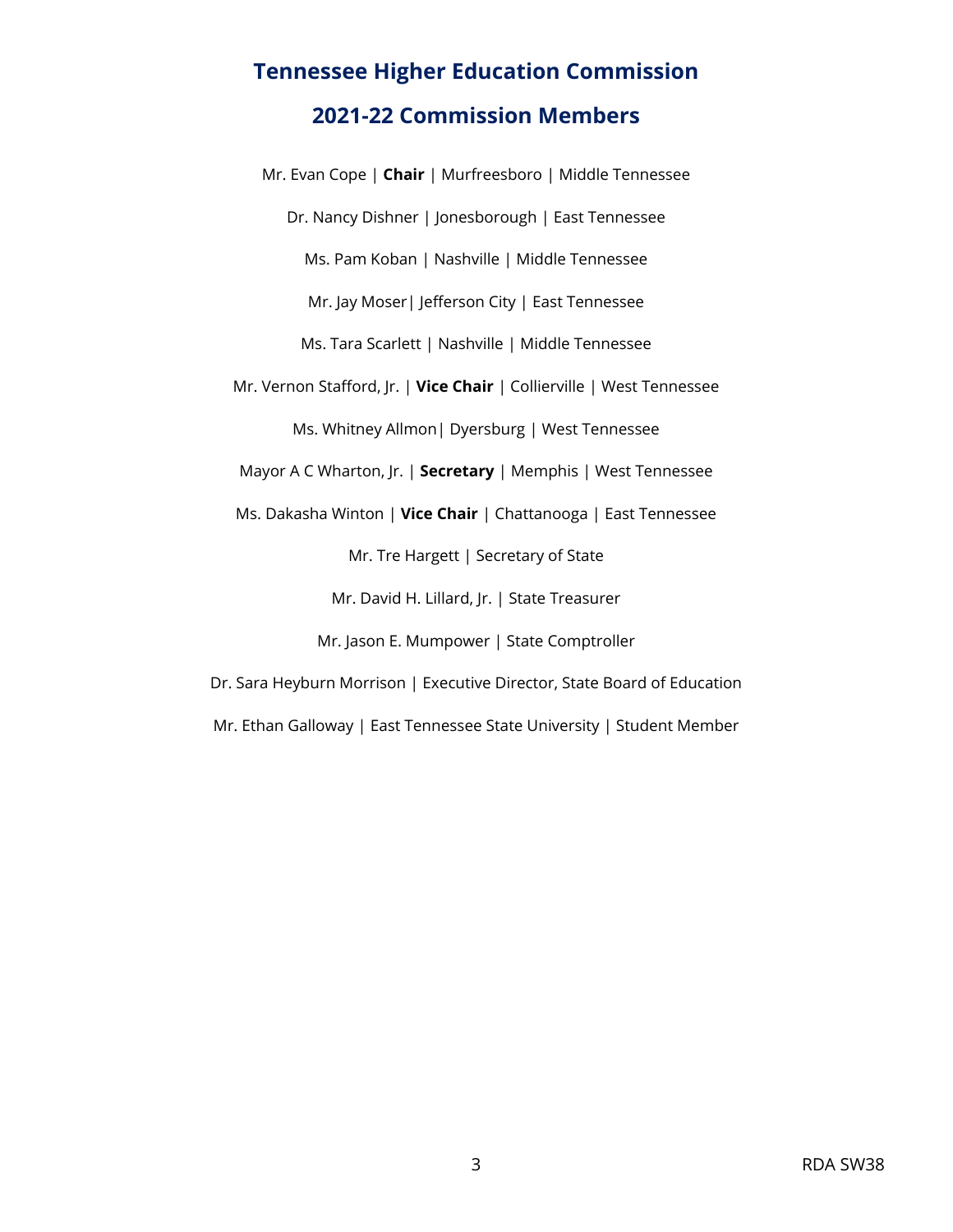## **CONTENTS**

| Table 3: Demographics of 2021 Survey Respondents Versus 2021 Graduating Cohort24 |  |
|----------------------------------------------------------------------------------|--|
|                                                                                  |  |
|                                                                                  |  |
|                                                                                  |  |
|                                                                                  |  |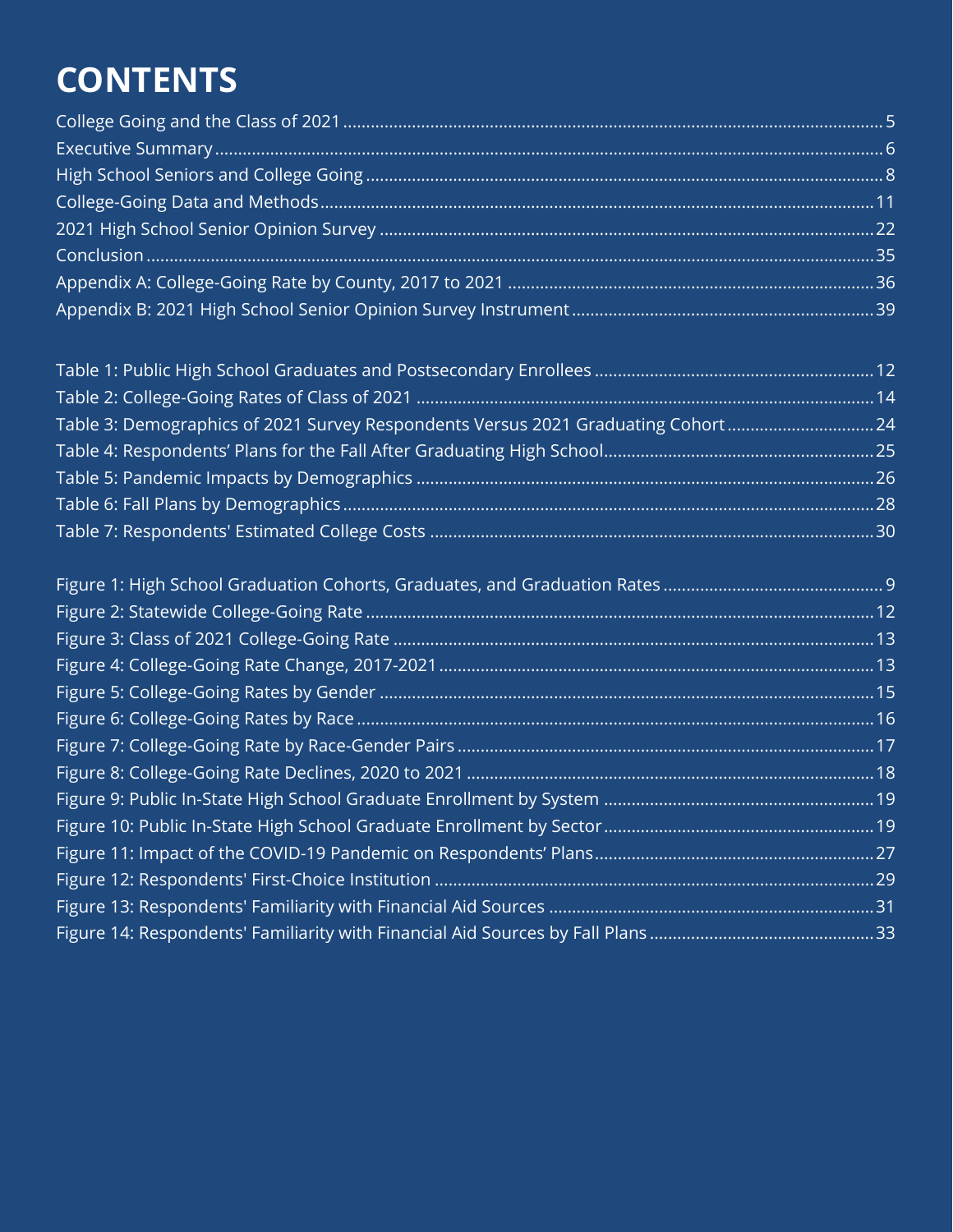#### **College Going and the Class of 2021**

<span id="page-4-0"></span>Data on the college-going patterns of Tennessee public high school graduates have historically been captured in the Tennessee Higher Education Commission's (THEC) annual *[Tennessee Higher Education Fact](https://www.tn.gov/content/tn/thec/research/fact-book.html)  [Book](https://www.tn.gov/content/tn/thec/research/fact-book.html)* and [County Profiles.](https://www.tn.gov/content/tn/thec/bureaus/policy--planning--and-research/county-profiles.html) To provide a more detailed look at these data, THEC has created the inaugural college-going report, *College Going and the Class of 2021*. This year's report presents several breakdowns of college-going data for the high school graduating class of 2021 and for prior classes. In addition to the data presented in this report, THEC has prepared a college-going data download, allowing users to view details by high school, including demographic information and college going to postsecondary institutions.

This year's report includes a special section with information from THEC's 2021 High School Senior Opinion Survey. This survey was administered to participating public high schools across the state and sought to collect insight into the class of 2021's plans after high school, perceptions of postsecondary education, and overall familiarity with financial aid programs. Because this survey is not administered annually, future reports on college going will not always include survey results. This inaugural report on college going provides additional insight to complement THEC's other reporting by focusing on efforts to enroll high school graduates into postsecondary education.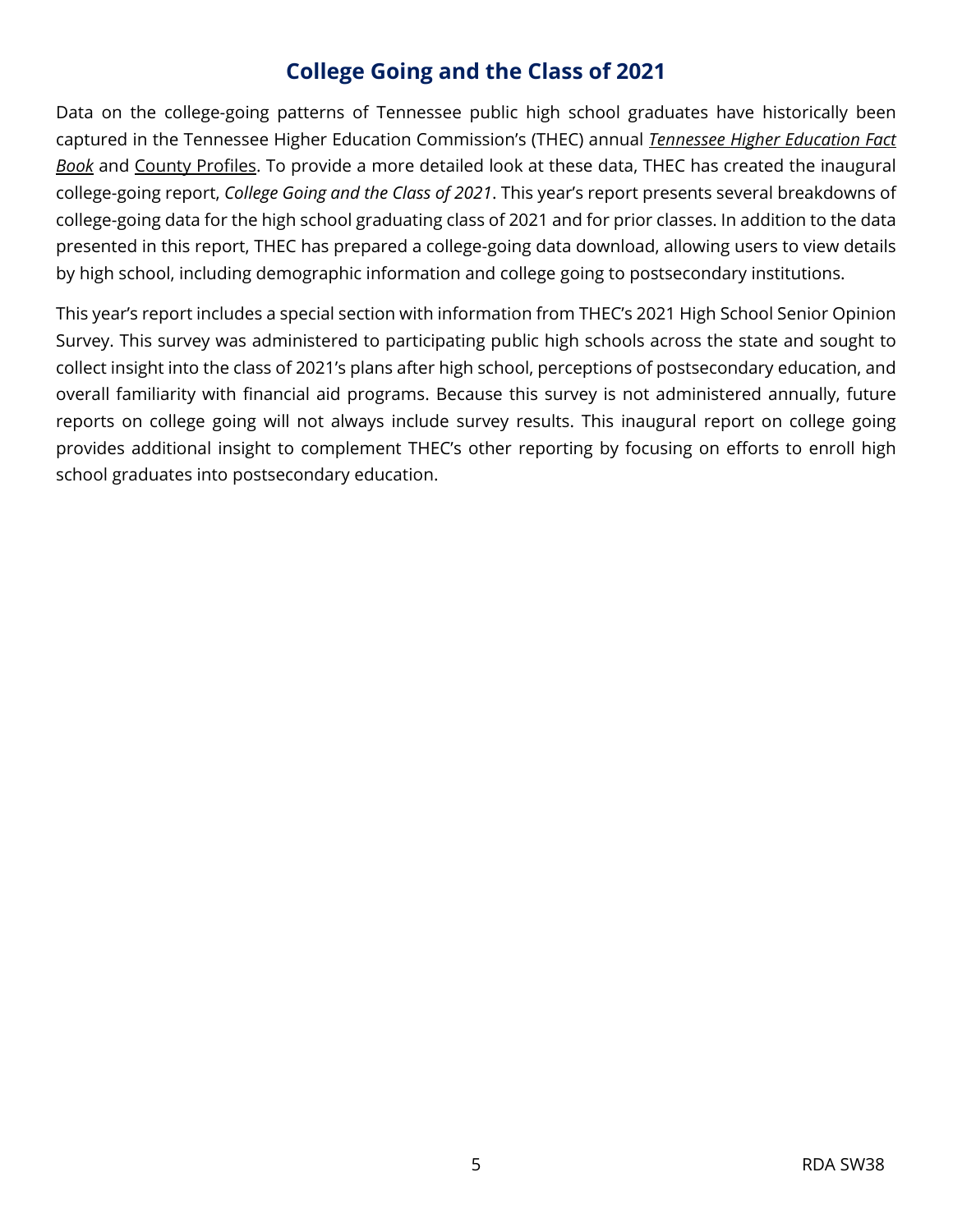#### **Executive Summary**

<span id="page-5-0"></span>Seamless college enrollment of high school graduates, or the college-going rate, represents an important element informing the Tennessee Higher Education Commission's (THEC) mission to increase the number of Tennesseans with a postsecondary credential. This is the inaugural college-going report offering insight into college-going patterns over time and by student group.

College-going rate indicates the portion of public high school graduates who seamlessly enroll (i.e., immediately after high school) in postsecondary education. This rate has fluctuated over the past decade, increasing alongside the statewide implementation of Tennessee Promise, then declining in recent years with a notable drop in fall 2020 corresponding to overall postsecondary enrollment declines. Analyses of the college-going behaviors of the class of 2021 revealed the following:

- The college-going rate for the class of 2021 is 52.8%, down four percentage points from the collegegoing rate for the class of 2020 (**[Figure 2](#page-11-1)**). Changes in college-going rate are not evenly distributed across the state, with some counties exhibiting large gains and others large decreases in college going (**[Figure 4](#page-12-1)**).
- There are opportunities to improve gaps in college-going rate across gender and race groups. The college-going rate is higher for female students than for male students (**[Figure 5](#page-14-0)**), and the collegegoing rate for Hispanic/Latino and Black or African American students is lower compared to the college-going rate for White students (**[Figure 6](#page-15-0)**).
- Comparing college-going rates for the class of 2021 to the class of 2020 shows that the college-going rate declined to different degrees for different race-gender pairs. Black or African American female students (-4.6 percentage points), White female students (-5.3 percentage points), and Hispanic/Latino female students (-7.2 percentage points) experienced declines greater than the overall class of 2021 college-going rate decline (-4.0 percentage points) (**[Figures 7,](#page-16-0) [8](#page-17-0)**).

This report also details the administration and results of the 2021 High School Senior Opinion Survey. This survey is administered every two to three years by THEC and the Tennessee Student Assistance Corporation (TSAC) to understand the aspirations and plans of high school seniors. This year's survey respondents were spring 2021 high school seniors from 103 public high schools, which corresponds to the college-going rate information presented above for the class of 2021. Analyses of survey results show the following:

• Most respondents, 68.7%, aspired to attend college (**[Table 4](#page-24-0)**) and to one day earn a wide variety of credentials. Even if students do not enroll seamlessly after high school (evidenced in the overall class of 2021's college-going rate), survey responses suggested students may aspire to return to postsecondary education in the future. There were differences across gender and race in survey respondents' reported impacts of the pandemic (**[Table 5](#page-25-0)**) and on plans for the fall after high school graduation (**[Table 6](#page-27-0)**). These differences largely mirrored college-going rate disparities. Female respondents were more likely than males to say their plans for the fall after high school did not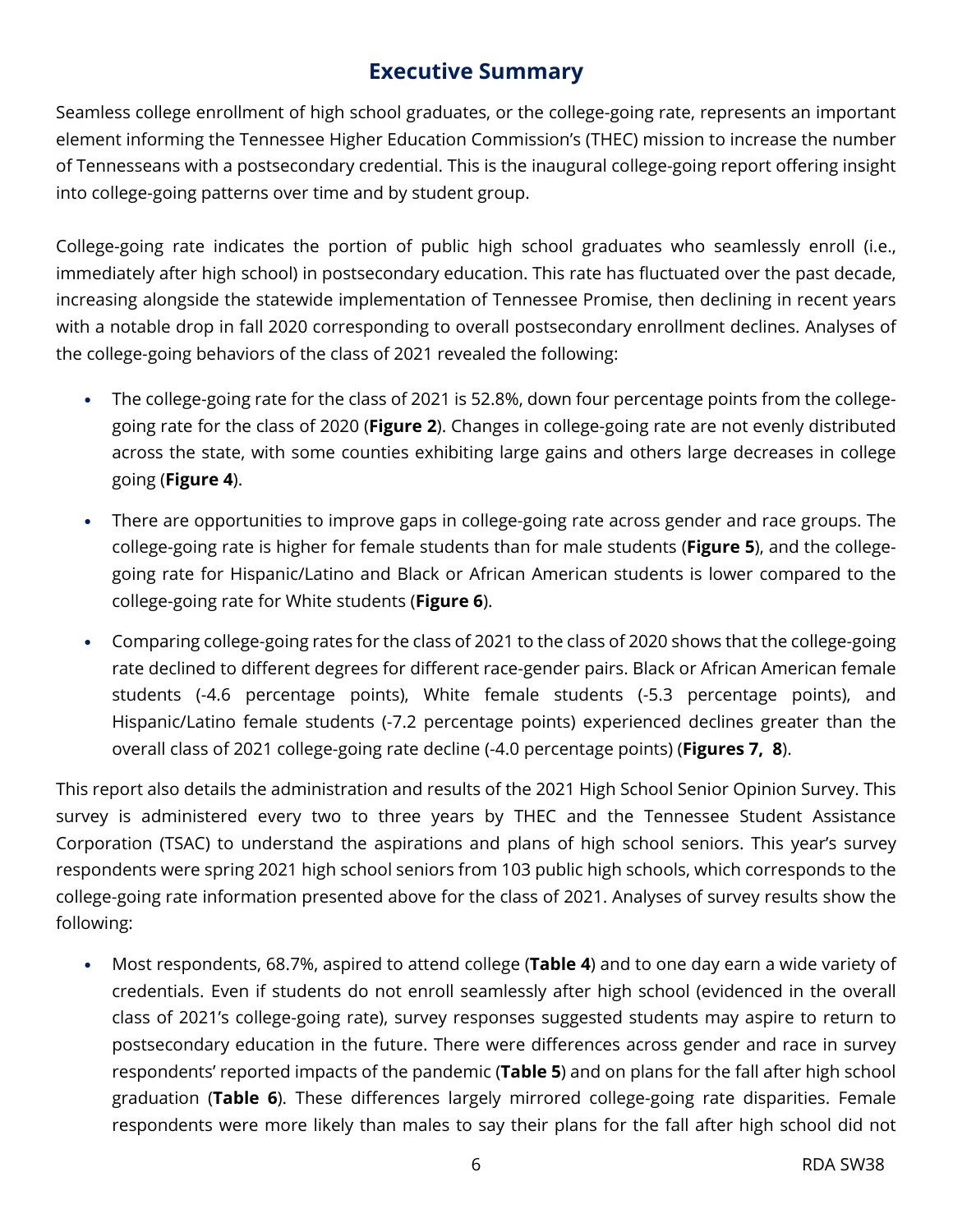change in response to the pandemic. African American or Black and Hispanic or Latino respondents said the pandemic changed their plans much more frequently than Caucasian or White respondents and those in the "Other" race category. Students whose responses indicated that they planned to attend college were more likely to be female, and respondents who did not plan to enroll were more likely to be male. Additionally, Caucasian or White respondents made up a larger proportion of college-intending respondents when compared to respondents with other plans for the fall following high school graduation.

• While respondents were generally familiar with Tennessee Promise, other financial aid programs did not show the same level of familiarity (**[Figure 13](#page-30-0)**). Many respondents did not claim to be eligible for aid programs when, in fact, they may have qualified. Additionally, respondents tended to estimate the cost of attendance at a variety of institutions incorrectly (**[Table 7](#page-29-0)**). Respondents generally tended to underestimate the cost to attend in-state public institutions, private regional universities, and for-profit colleges.

The findings in this report are a call to action. In May 2022, THEC will coordinate and convene stakeholders to identify recommendations and the path forward to improve the college-going rate and to increase postsecondary attainment. The sharp decline in the overall college-going rate and the observed disparities for traditionally underserved student populations demands a renewed focus on improving access to college and reengaging Tennesseans with education opportunities.

#### *Privacy Notice*

Throughout this report, THEC complies with the federal Family Educational Rights and Privacy Act (FERPA) requirements to protect students' personally identifiable information. Therefore, when tables are presented, individual observations containing fewer than ten observations are suppressed. The suppressed counts are included in table totals. All cases in which observations are suppressed are identified with a note directly beneath the respective table.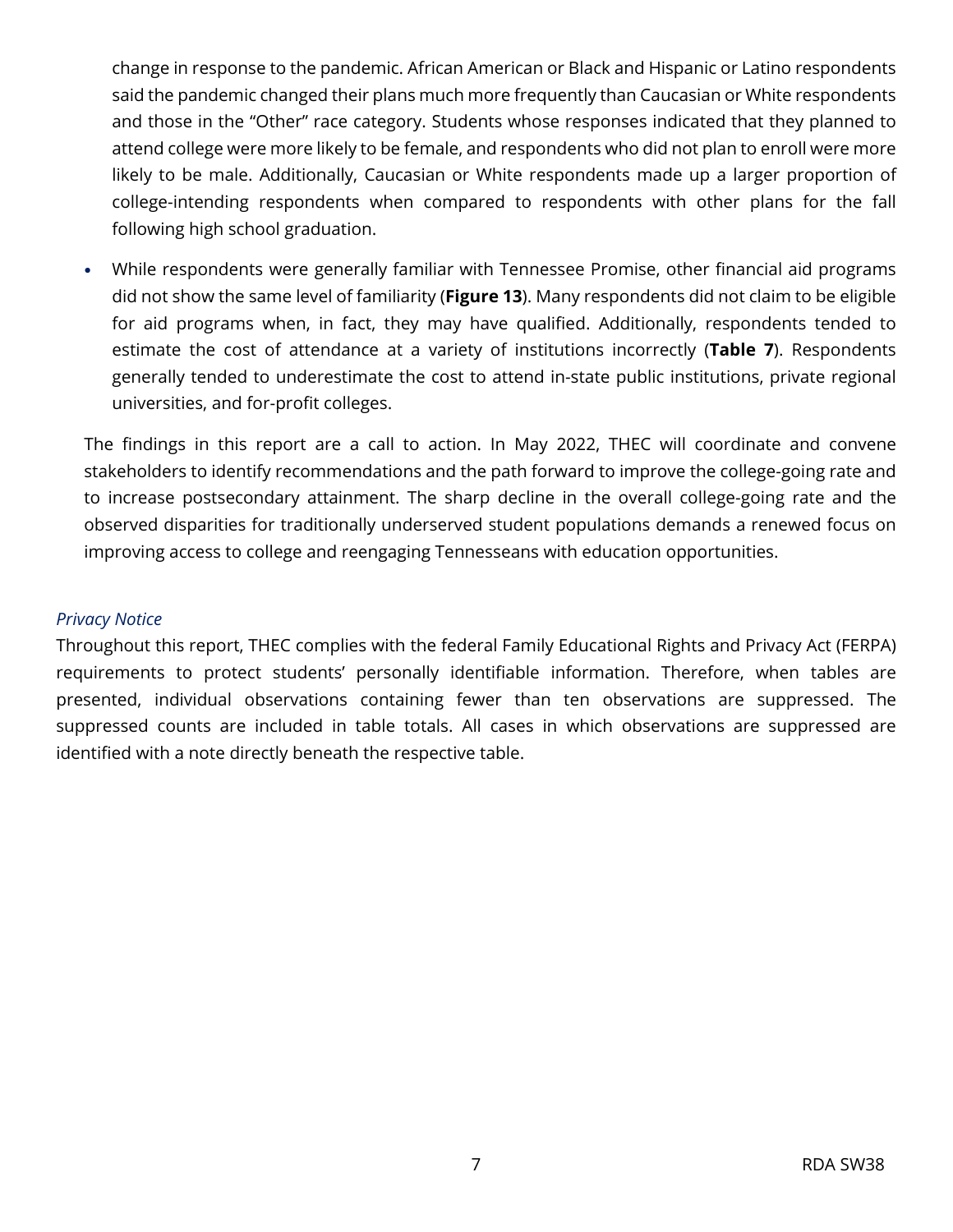#### **High School Seniors and College Going**

<span id="page-7-0"></span>The Drive to 55 is a campaign to raise the proportion of Tennessee's working-age population (ages 25-64) with a postsecondary credential to 55 percent by the year 2025.<sup>[1](#page-7-1)</sup> High school graduates who enroll in postsecondary education are a core group whose postsecondary attainment is critical to reaching the goal. As of [2](#page-7-2)019, Tennessee has a 46.8% postsecondary attainment rate.<sup>2</sup> While students in the high school class of 2021 will not reach age 25 by 2025, and thus will not impact the Drive to 55 specifically, their college going, as with other recent high school graduating classes, is critical to Tennessee's long term attainment goals.

**[Figure 1](#page-8-0)** shows graduation cohort information from the Tennessee Department of Education. Graduation rates for the class of 2021 fell slightly to 88.7%. Notably, the cohort size of each graduating class has been declining since 2018, with the graduation cohort of 2021 two percent smaller than the graduation cohort  $of 2018.<sup>3</sup>$  $of 2018.<sup>3</sup>$  $of 2018.<sup>3</sup>$ 

The Western Interstate Commission on Higher Education projects the number of public and private high school graduates across the United States as part of their [Knocking at the College Door](https://knocking.wiche.edu/about/) initiative. In December 2020, WICHE reported that the number of Tennessee public and private high school graduates would peak by 2026 due to shifting demographics and birth rates in the state and country.<sup>[4](#page-7-4)</sup> While the number of high school graduates that could potentially enroll in postsecondary education remains promising, realizing the educational attainment goals of the state also requires students to realize their own goals by continuing to and through postsecondary education. If the number of high school graduates in the enrollment pipeline decreases, ensuring that a higher proportion of those students enroll in postsecondary education and complete needed credentials will be a key part of realizing Tennessee's attainment goals.

<span id="page-7-1"></span><sup>1</sup> For more information about the Drive to 55, see "Postsecondary Attainment in the Decade of Decision: The Master Plan for Tennessee Postsecondary Education, 2015-2025" at

<span id="page-7-2"></span>[https://www.tn.gov/content/dam/tn/thec/bureau/research/other-research/master-plan/MasterPlan2025\\_0418.pdf.](https://www.tn.gov/content/dam/tn/thec/bureau/research/other-research/master-plan/MasterPlan2025_0418.pdf) <sup>2</sup> Data from the Lumina Foundation, [https://luminafoundation.org/stronger-nation/report/static/downloads](https://luminafoundation.org/stronger-nation/report/static/downloads-data/nation-time.zip)[data/nation-time.zip;](https://luminafoundation.org/stronger-nation/report/static/downloads-data/nation-time.zip) attainment rate includes short-term credentials, which encompass certifications and certificates. Current attainment rate for 2022 has not yet been calculated.

<span id="page-7-4"></span><span id="page-7-3"></span><sup>&</sup>lt;sup>3</sup> Statistics in this paragraph and figure 1 based on THEC calculations using data from the Tennessee Department of Education, [https://www.tn.gov/education/data/data-downloads.html.](https://www.tn.gov/education/data/data-downloads.html) Graduation rate is based on the count of students in the ninth-grade cohort who earn a regular high school diploma by the end of the fourth year. <sup>4</sup> For more information on the Western Interstate Commission on Higher Education's graduate count projections, se[e https://knocking.wiche.edu/data/knocking-10th-data/.](https://knocking.wiche.edu/data/knocking-10th-data/)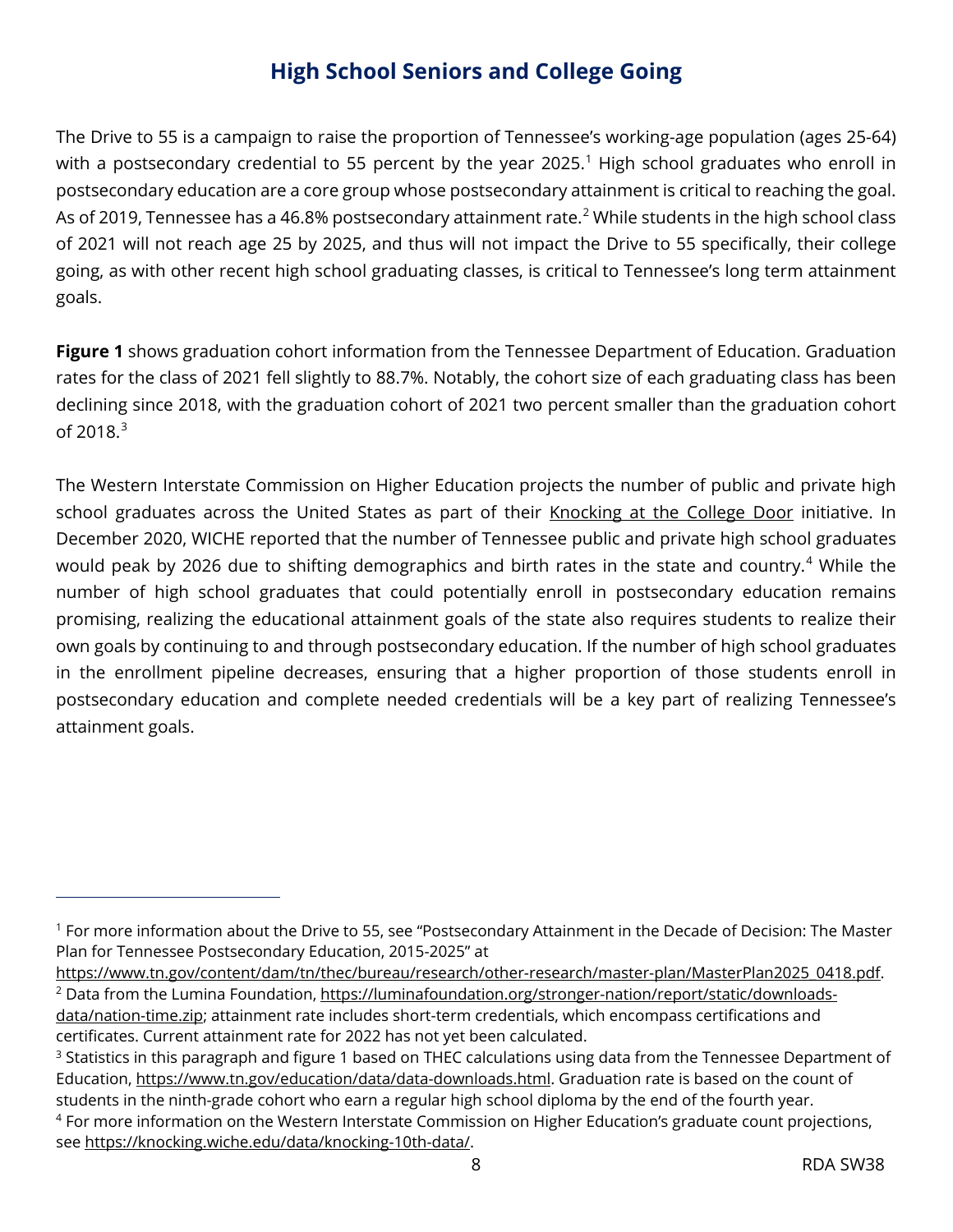<span id="page-8-0"></span>

#### Figure 1: High School Graduation Cohorts, Graduates, and Graduation Rates

Note: Student counts are shown on the left vertical axis, and high school graduation rates are shown on the right vertical axis. For the class of 2021, 71,353 students made up the graduating class cohort, and 63,283 students graduated, yielding a graduation rate of 88.7%.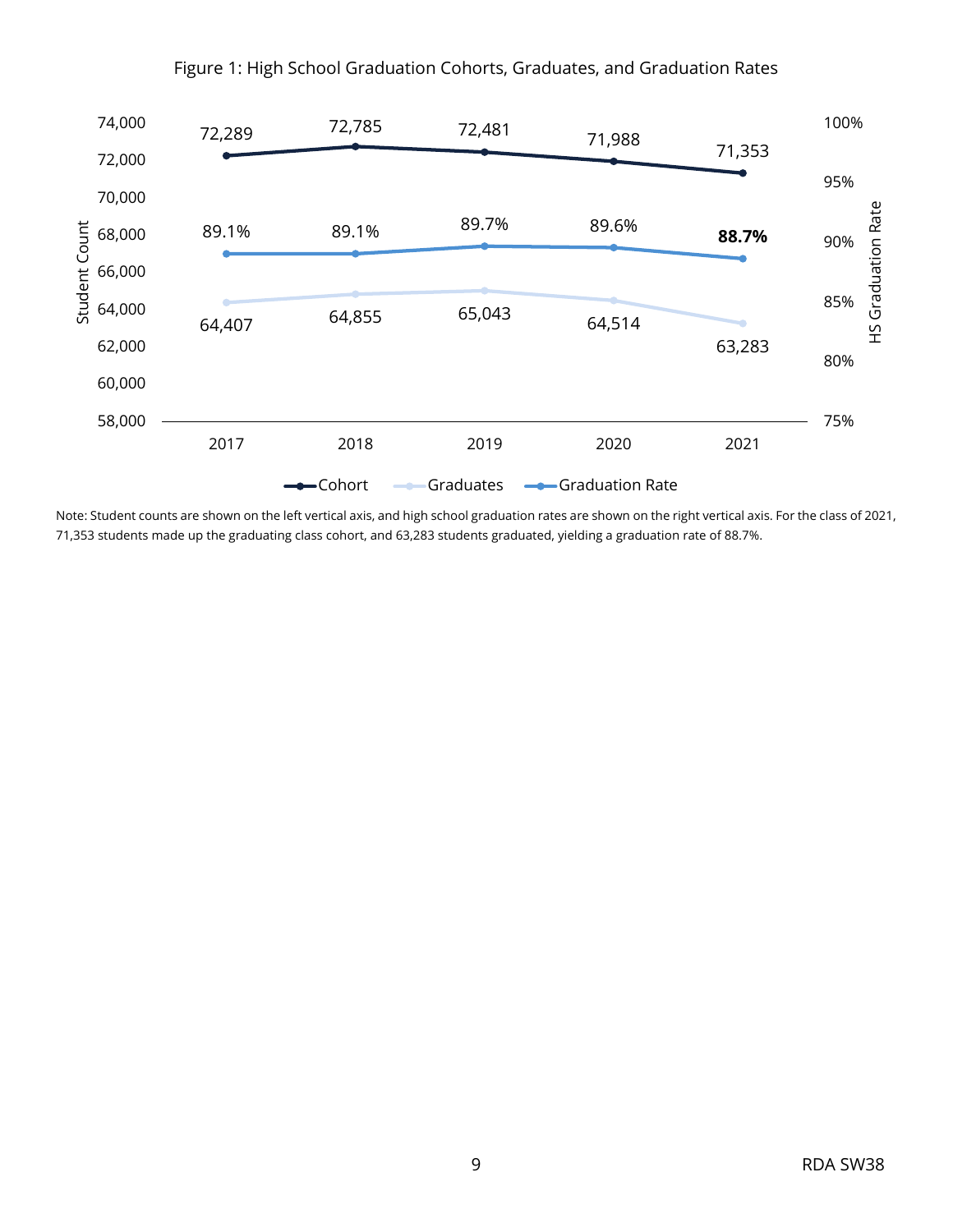Section I: College-Going Rate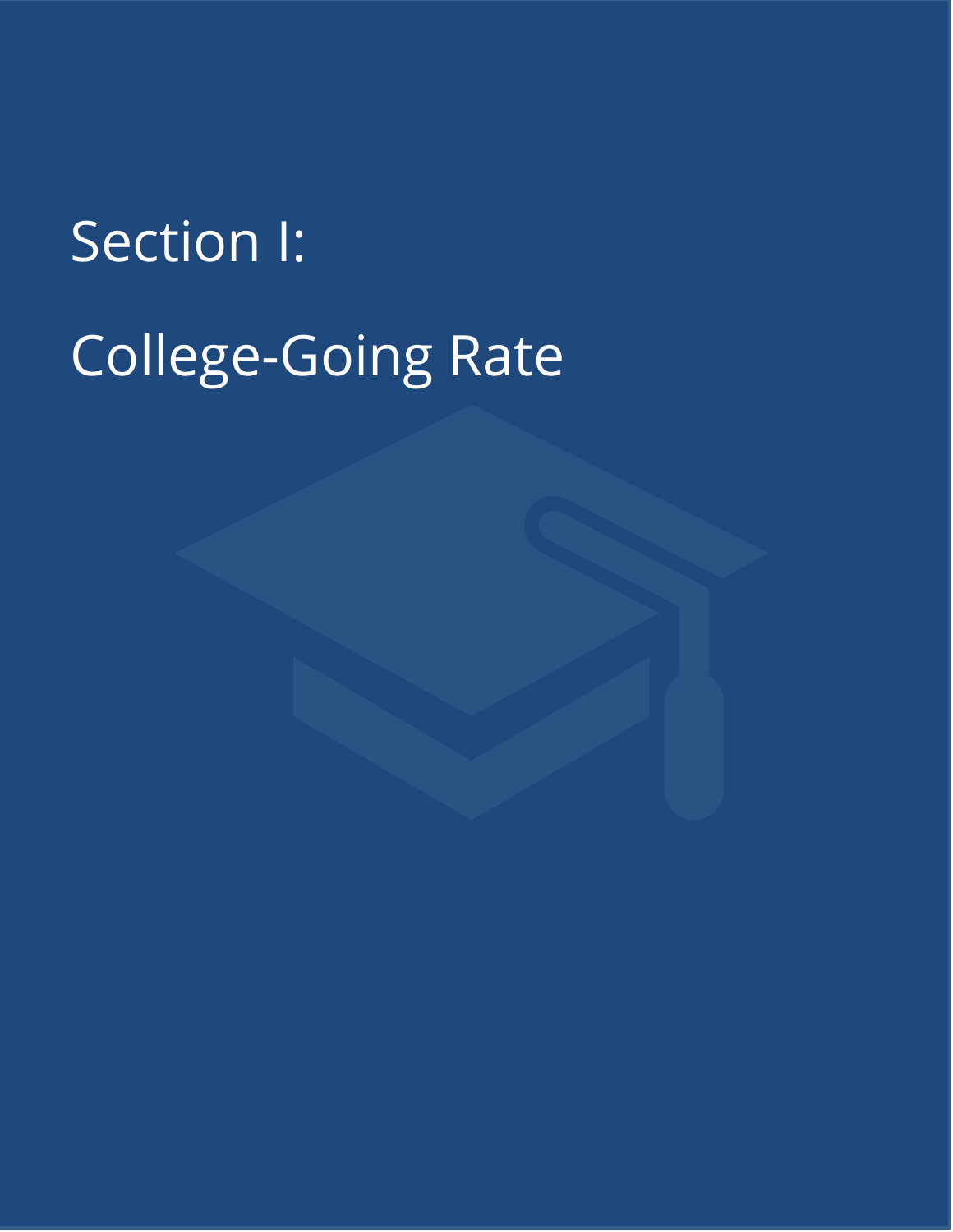#### **College-Going Data and Methods**

<span id="page-10-0"></span>The college-going rate is a measure of the proportion of graduates in each high school cohort that seamlessly enroll in postsecondary education. More precisely, this metric counts public high school students in the Tennessee Department of Education's ninth grade cohort who earn a regular high school diploma and enroll at a postsecondary institution the following summer or fall term after graduating high school. Cohorts of high school graduates are referred to by their high school graduation year in this report. The process is shown below using the example of the class of 2021.



#### *Data Sources and Notes*

The data in this section were sourced from the Tennessee Longitudinal Data System (also known as P20 Connect), the National Student Clearinghouse Student Tracker (NSC), and the Tennessee Higher Education Commission's Student Information System (THECSIS). High school graduate data, from the Tennessee Department of Education (TDOE) pulled from P20 Connect, were matched to enrollment data from THECSIS and to National Student Clearinghouse Student Tracker data to present a complete picture of public high school graduates' enrollment behaviors, whether they enrolled in-state or out-of-state, at public or private institutions. Throughout the college-going section, demographic groups are aligned with TDOE reporting and are not necessarily comparable to other THEC reporting.

#### *College Going in Tennessee*

**[Figure 2](#page-11-1)** presents the overall college-going rate of Tennessee's public high school graduates over the last decade. Fall 2015 saw the implementation of the Tennessee Promise program statewide, which is reflected in an increase in college-going rate from fall 2014 to fall 2015. For the high school class of 2021 enrolling in postsecondary education in summer or fall 2021, the overall college-going rate dropped four percentage points from the prior class to 52.8%. This likely reflects the ongoing impact of the COVID-19 pandemic on students' choices to enroll in postsecondary education, a topic which will be explored further in Section II of this report. **[Table 1](#page-11-0)** shows counts of public high school graduates and postsecondary enrollees for the last decade.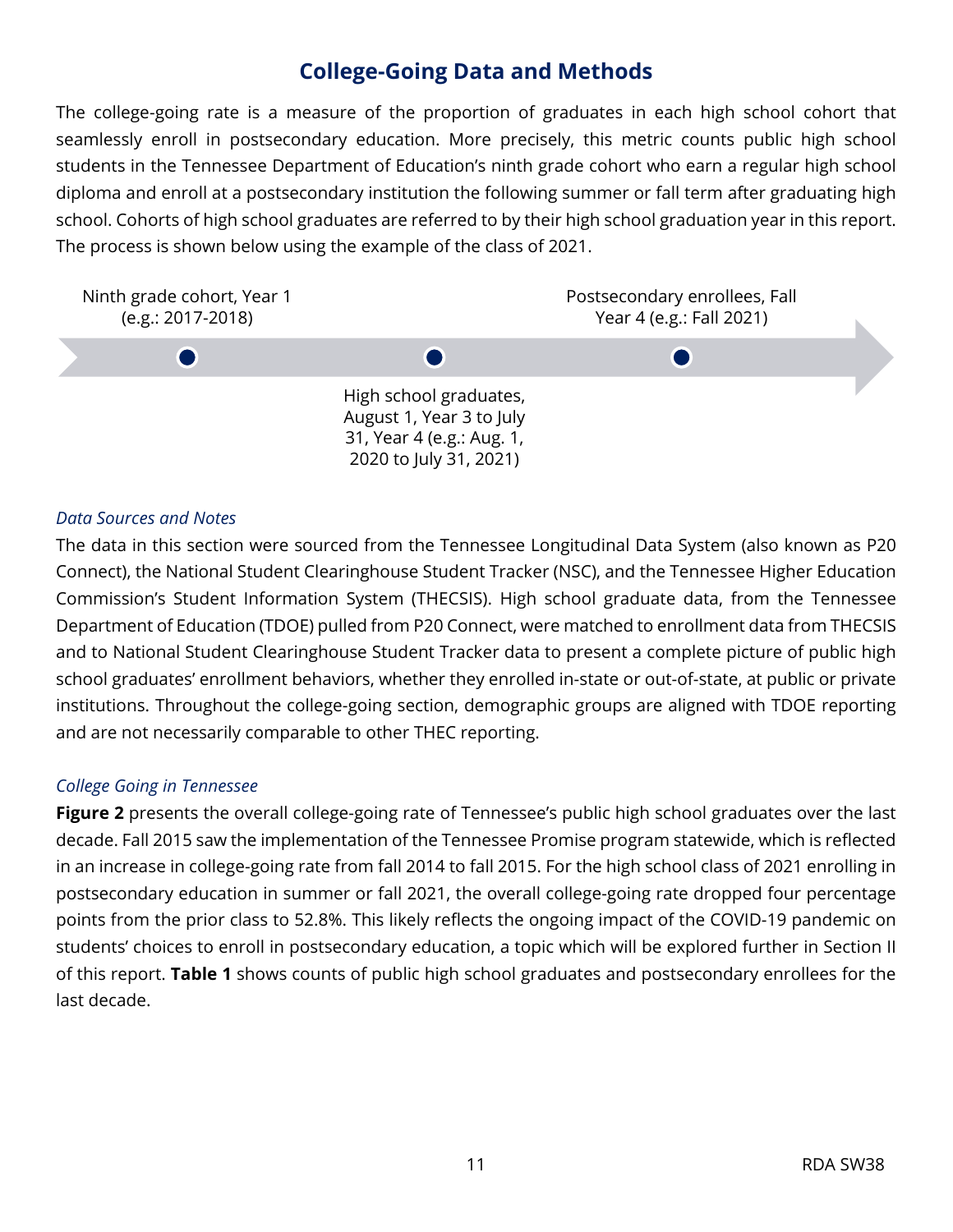<span id="page-11-1"></span>

Table 1: Public High School Graduates and Postsecondary Enrollees

<span id="page-11-0"></span>

| <b>HS Class</b> | <b>Public HS Grads</b> | <b>Postsecondary Enrollees</b> | <b>College-Going Rate</b> |
|-----------------|------------------------|--------------------------------|---------------------------|
| 2011            | 59,795                 | 34,585                         | 57.8%                     |
| 2012            | 59,956                 | 34,383                         | 57.3%                     |
| 2013            | 59,573                 | 34,699                         | 58.2%                     |
| 2014            | 59,860                 | 35,104                         | 58.6%                     |
| 2015            | 60,599                 | 39,044                         | 64.4%                     |
| 2016            | 62,339                 | 39,485                         | 63.3%                     |
| 2017            | 63,486                 | 40,480                         | 63.8%                     |
| 2018            | 63,912                 | 39,967                         | 62.5%                     |
| 2019            | 64,061                 | 39,568                         | 61.8%                     |
| 2020            | 63,519                 | 36,095                         | 56.8%                     |
| 2021            | 62,238                 | 32,856                         | 52.8%                     |

**[Figure 3](#page-12-0)** shows a heat map of college-going rate by county for the class of 2021. Darker blue counties have a higher college-going rate, and lighter colored counties have a lower college-going rate. College going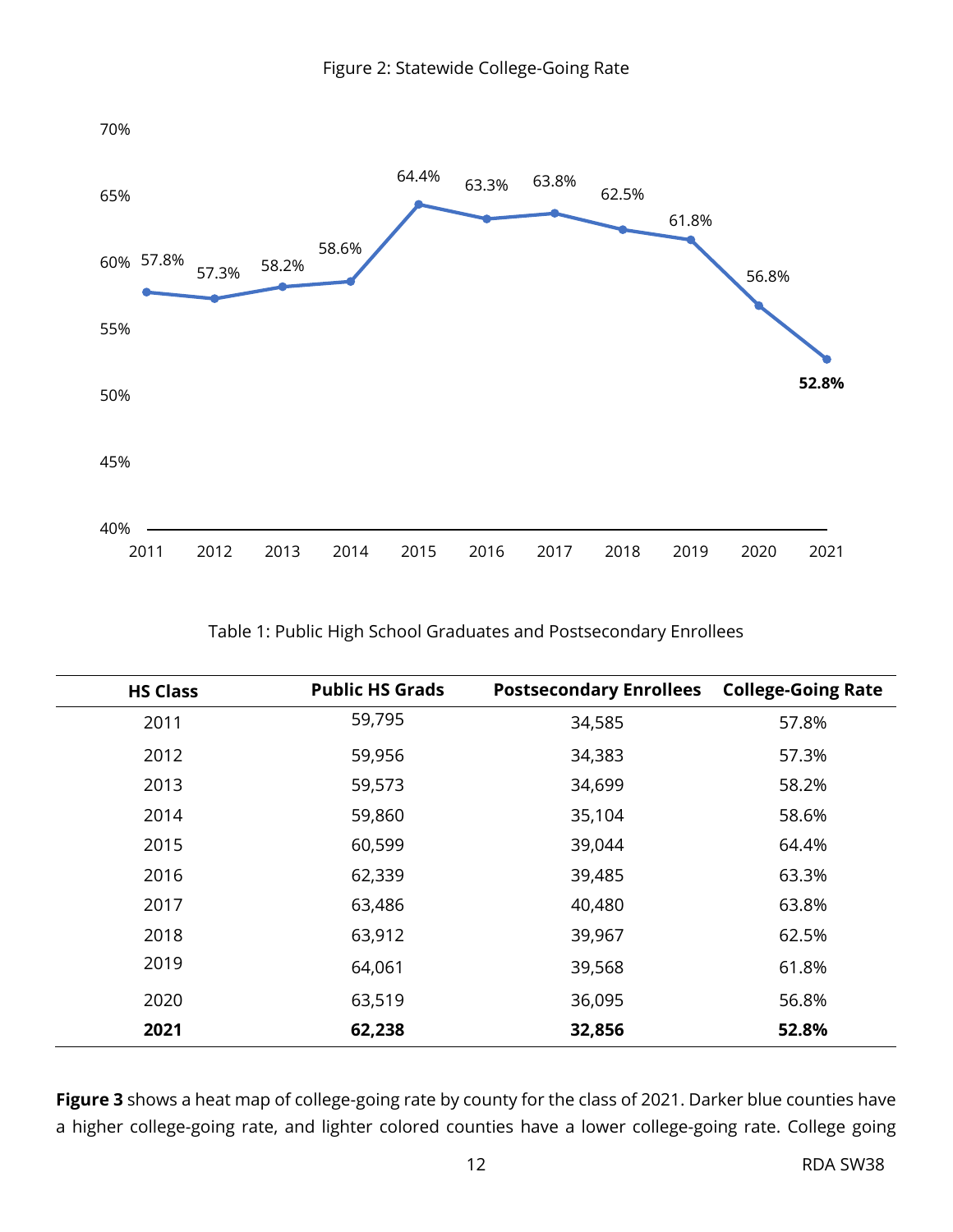ranges from 32.6% in Fayette County to 81.3% in Williamson County. Sixty-three of Tennessee's 95 counties have a college-going rate below the statewide rate of 52.8% for the class of 2021. More detailed data on college-going rate by county over the last five years is available in **[Appendix A](#page-35-0)**.

<span id="page-12-0"></span>

Figure 3: Class of 2021 College-Going Rate

Note: Numbers shown in reach county represent county college-going rate (in %) for the class of 2021.

**[Figure 4](#page-12-1)** shows the 5-year percentage point change in college-going rate by county, comparing the collegegoing rate of the class of 2017 with the class of 2021. Counties with the highest percentage point increase are darker blue, and counties with the highest percentage point decrease are lighter. Lewis County had the largest decline in college-going rate (30.6 percentage points), while Lake County demonstrated the greatest increase in college-going rate (27.4 percentage points). Both counties have small student populations, with approximately 100 or fewer high school graduates in the years considered. Such counties may experience more volatile changes in college going over time. Eight counties experienced increases in their collegegoing rate, and are pictured in dark blue, while lighter colored counties saw various levels of decreases in college-going rate. More detailed data on college-going rate by county over the last five years is available in **[Appendix A](#page-35-0)**.



<span id="page-12-1"></span>

Note: Numbers shown in each county represent county percentage point change in college-going rate for the class of 2017 compared to the class of 2021.

Just as college-going rate varies by county, postsecondary enrollment behavior varies by gender and race. **[Table 2](#page-13-0)** shows college-going rates by gender and by race for the class of 2021. Females have a higher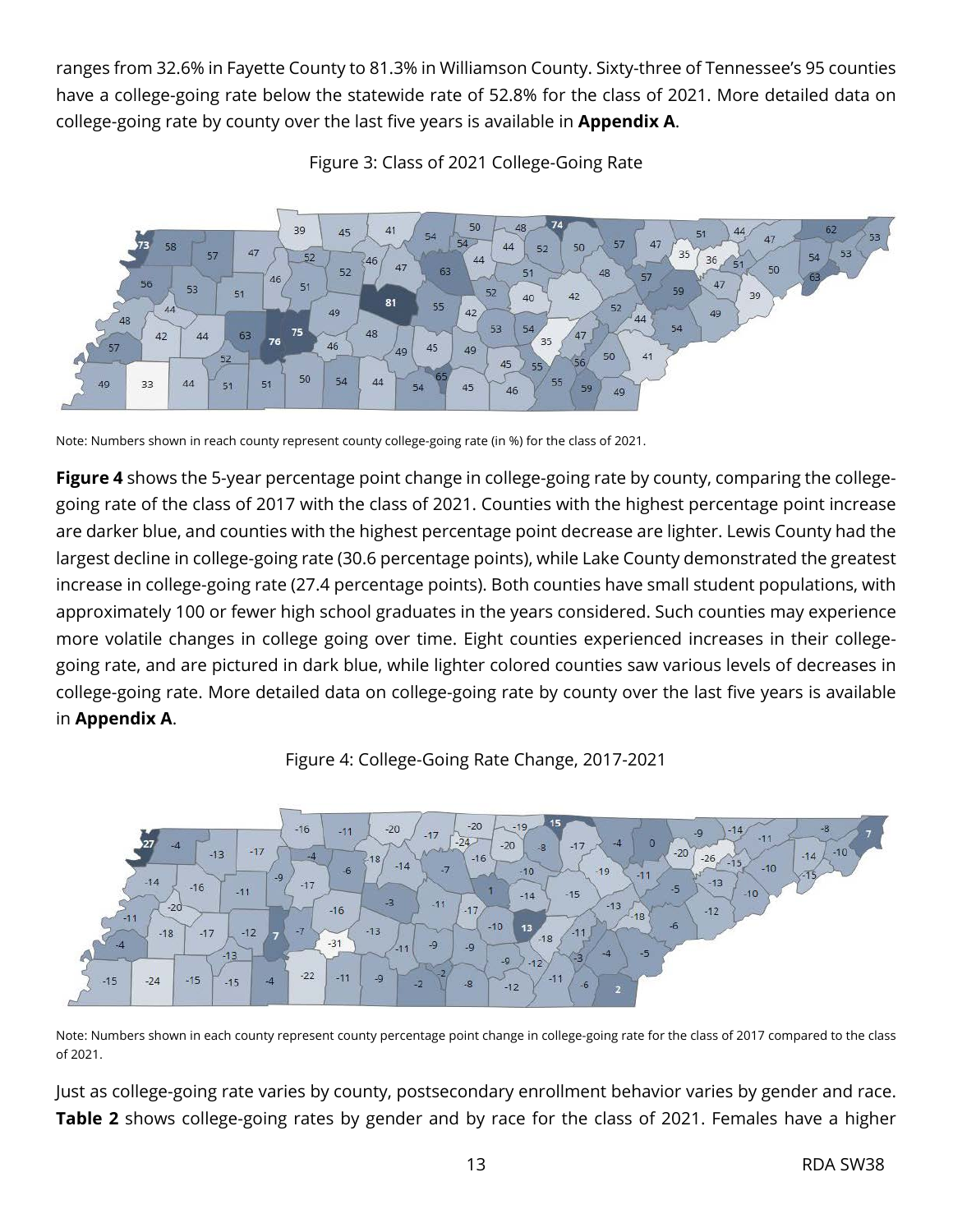college-going rate than males, and students in the "Other" race category have the highest college-going rate, followed closely by White students. The "Other" race category includes American Indian or Native Alaskan, Asian, Native Hawaiian or Pacific Islander, and Two or More Races; students who identify as Asian or as Two or More races make up most of this category. Black or African American and Hispanic/Latino students enrolled in postsecondary at a much lower rate than the rest of their class.

These college-going rates represent a within-group rate, comparing students in a race or gender demographic with other students in the same demographic. Some groups are notably smaller in Tennessee. Historically and in the class of 2021, White students represent the largest share of college-going students, as well as the largest share of Tennessee's overall postsecondary enrollment. **[Table 2](#page-13-0)** reflects the sizes of these groups for the class of 2021. Over the 5-year period shown in subsequent figures, the share of high school graduates in the Hispanic/Latino and "Other" race categories has grown while the shares of Black or African American students and White students have decreased. The shares of male and female high school graduates have remained relatively stable over that time.

<span id="page-13-0"></span>

|                                  | <b>Public HS Grads</b> | <b>College-Going Rate</b> |
|----------------------------------|------------------------|---------------------------|
| Gender                           |                        |                           |
| Female                           | 31,356                 | 59.0%                     |
| Male                             | 30,882                 | 46.5%                     |
| Race                             |                        |                           |
| <b>Black or African American</b> | 12,683                 | 44.0%                     |
| Hispanic/Latino                  | 5,801                  | 35.0%                     |
| Other                            | 3,603                  | 59.2%                     |
| White                            | 40,151                 | 57.6%                     |
| Race-Gender                      |                        |                           |
| Female Black or African American | 6,620                  | 50.0%                     |
| Female Hispanic/Latino           | 2,2882                 | 40.4%                     |
| Female Other                     | 1,1910                 | 64.1%                     |
| <b>Female White</b>              | 19,994                 | 64.2%                     |
| Male Black or African American   | 6,063                  | 37.5%                     |
| Male Hispanic/Latino             | 2,919                  | 29.7%                     |
| Male Other                       | 1,693                  | 53.7%                     |
| Male White                       | 20,207                 | 51.0%                     |

Table 2: College-Going Rates of Class of 2021

Note: The **"**Other" race category includes American Indian or Native Alaskan, Asian, Native Hawaiian or Pacific Islander, and Two or More Races.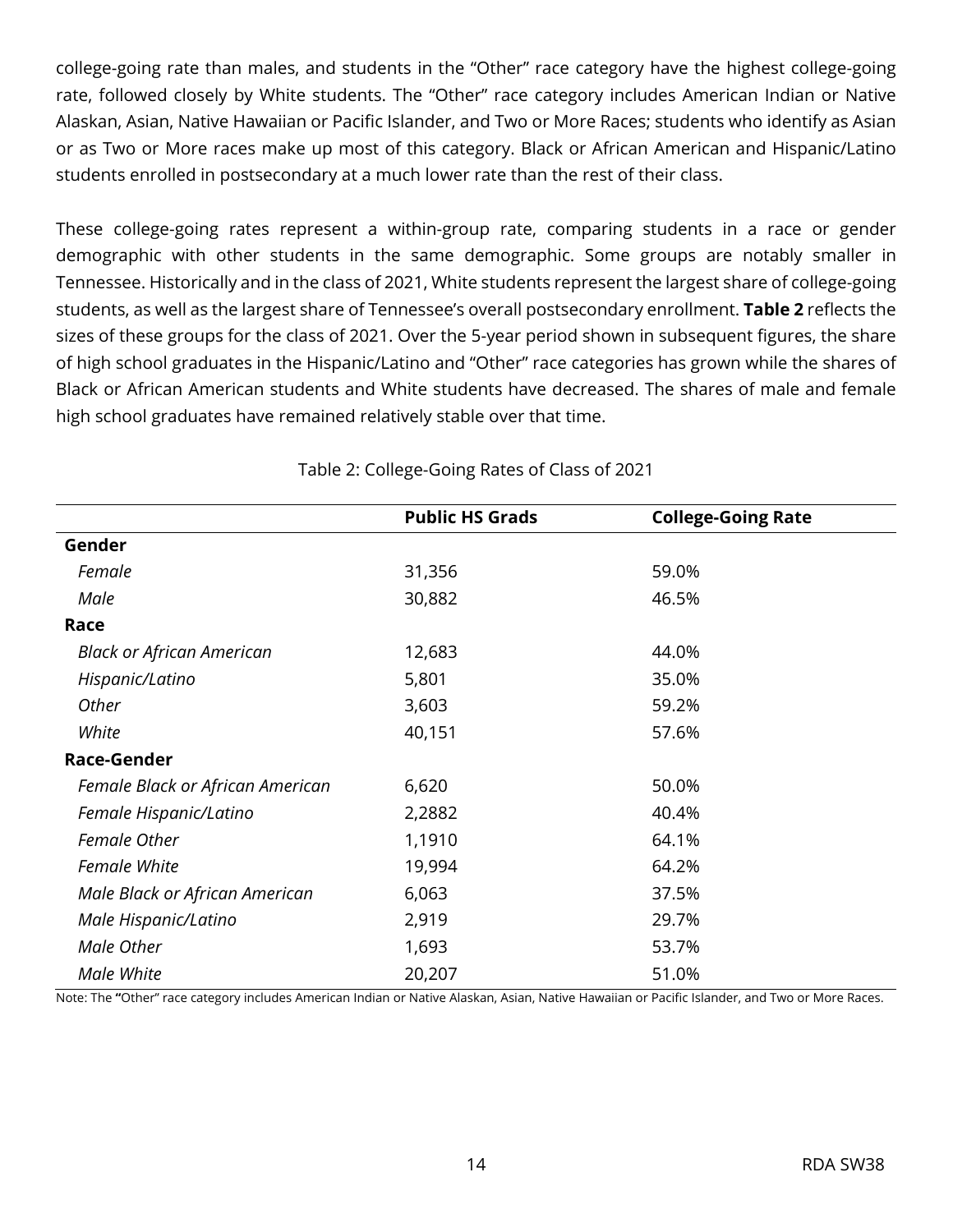[Figure 5](#page-14-0) shows college-going rates over the last five years by gender. Females have consistently higher college-going rates than their male counterparts, despite experiencing a larger decline in college going year to year from 2020 to 2021. Notably, the college-going rate for males decreased more sharply between the classes of 2019 and 2020 than the college-going rate for females and declined more overall over five years (-11.6 percentage points compared to -10.5 percentage points).

<span id="page-14-0"></span>

Figure 5: College-Going Rates by Gender

**[Figure 6](#page-15-0)** shows college-going rates over the last five years by race. Hispanic/Latino students have the lowest college-going rates, while students in the "Other" race category have the highest college-going rates. Comparing the class of 2021 to the class of 2020, Hispanic/Latino students saw the greatest decline in college-going rate, at 5.5 percentage points decline, while White students saw the smallest decline of only 3.8 percentage points.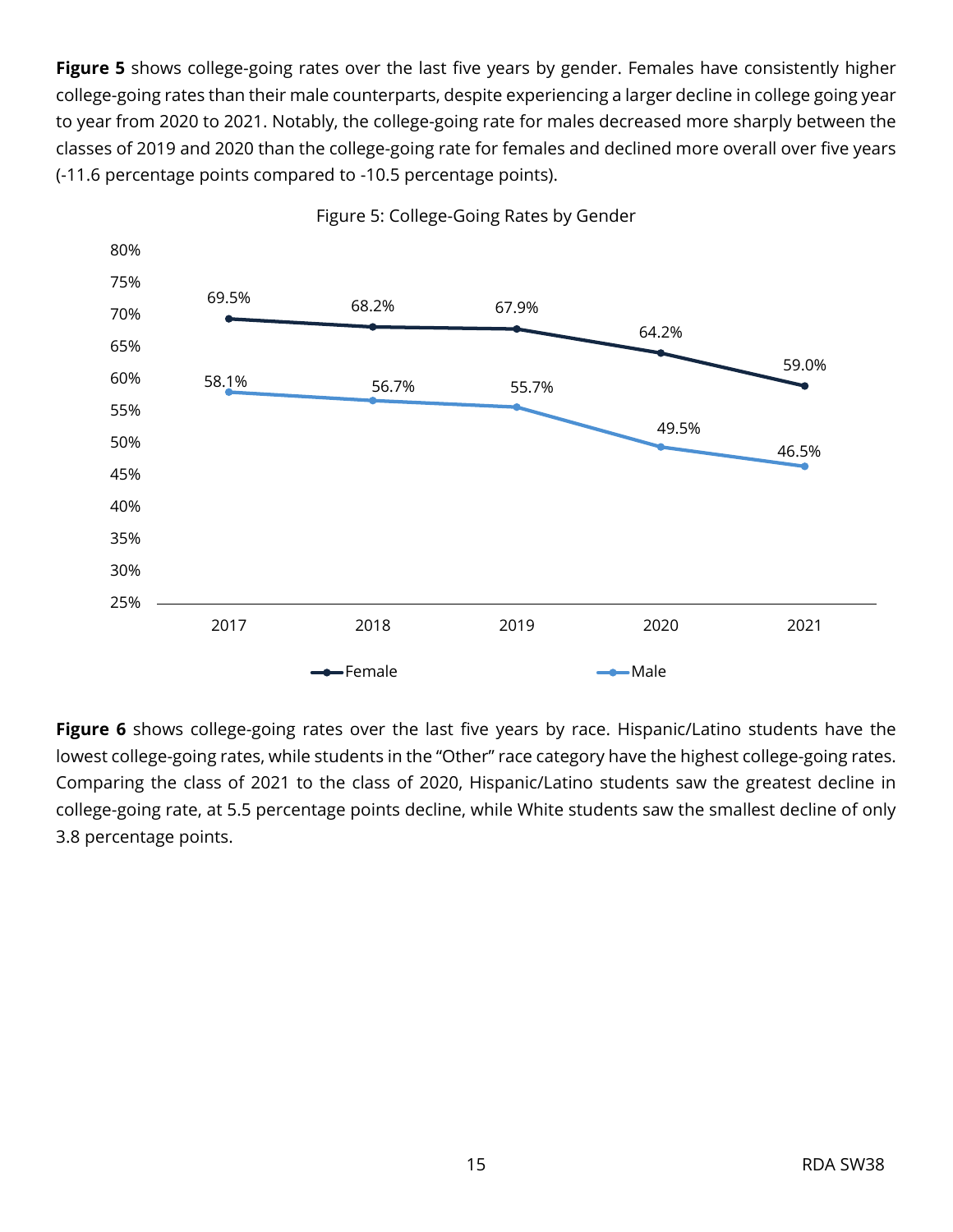<span id="page-15-0"></span>

Note: The **"**Other" race category includes American Indian or Native Alaskan, Asian, Native Hawaiian or Pacific Islander, and Two or More Races. Here and throughout the college-going data, demographic groups are aligned with Tennessee Department of Education reporting and are not necessarily comparable to other THEC reporting.

**[Figure 7](#page-16-0)** shows college-going rates by race-gender pairs for the last five years. Female students by race are shown in the top graph, while male students by race are shown in the bottom graph. White females and females in the "Other" race category have similar college-going rates while "Other" males have higher college-going rates than White males. Further, the gap between female and male college-going rates for students of the same race is particularly pronounced for Black or African American students and White students.<sup>[5](#page-15-1)</sup>

<span id="page-15-1"></span><sup>5</sup> For more on THEC's work to increase postsecondary attainment for Black Male students in Tennessee, see the *Black Male Success Initiative Taskforce Report* at [https://www.tn.gov/thec/bureaus/academic-affairs-and-student](https://www.tn.gov/thec/bureaus/academic-affairs-and-student-success/academic-programs/bmsi.html)[success/academic-programs/bmsi.html.](https://www.tn.gov/thec/bureaus/academic-affairs-and-student-success/academic-programs/bmsi.html)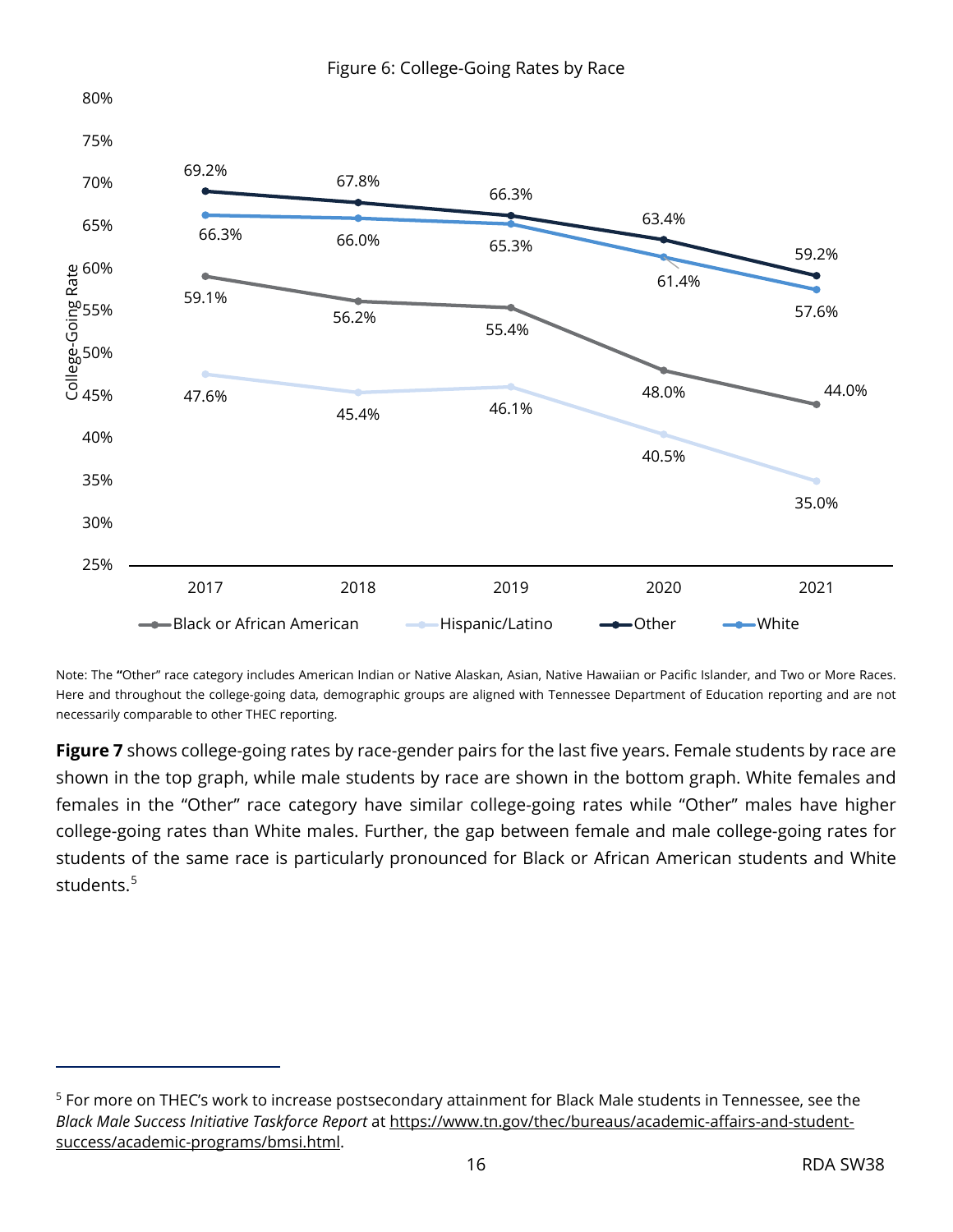<span id="page-16-0"></span>

#### Figure 7: College-Going Rate by Race-Gender Pairs

Note: The "Other" race category includes American Indian or Native Alaskan, Asian, Native Hawaiian or Pacific Islander, and Two or More Races.

**[Figure 8](#page-17-0)** compares college-going rates for the class of 2021 to rates for the class of 2020 and shows that college-going rate declined to different degrees for different race-gender pairs. Females in the "Other" race category, Hispanic/Latino males, Black or African American males, and White males have declines lower than the overall class of 2021 college-going rate decline of 4.0 percentage points. Meanwhile, Black or African American females, males in the "Other" race category, White females, and Hispanic/Latino females have declines greater than the overall class of 2021 college-going rate decline, with female Hispanic/Latino college-going rate declines particularly pronounced. Smaller student groups may see more volatility in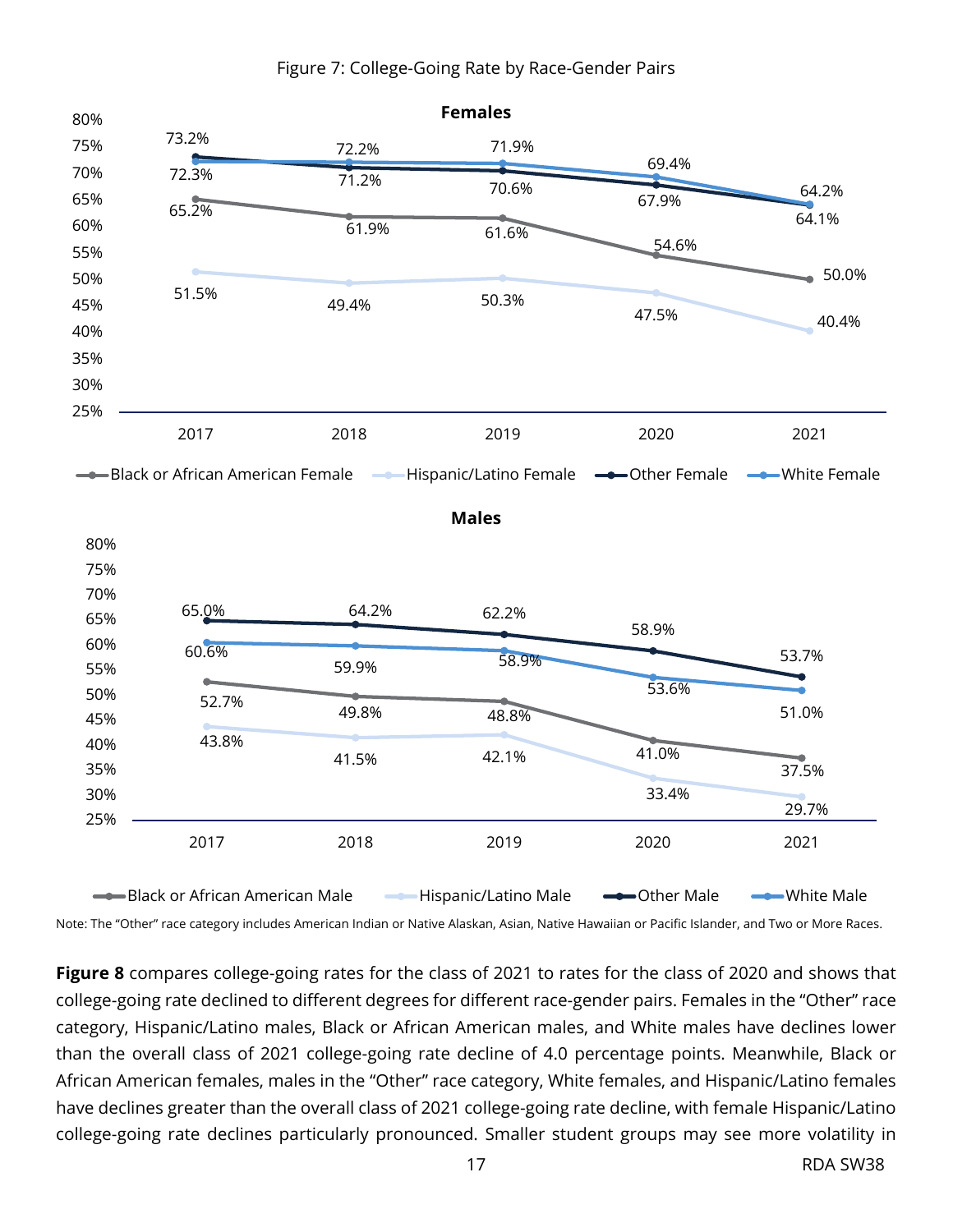college-going rates over time, as those rates are based on a smaller number of high school graduates in that demographic group.

<span id="page-17-0"></span>

Figure 8: College-Going Rate Declines, 2020 to 2021

[Figure 9](#page-18-0) shows the distribution of college-going public high school graduates who enroll in Tennessee's public institutions by system. This is a subset of all postsecondary enrollees. A smaller portion of the class of 2021 enrolled at Tennessee Board of Regents (TBR) community colleges than previous cohorts, a trend continuing over time. The proportion of the class of 2021 enrolling at Tennessee Colleges of Applied Technology (TCATs) and in the University of Tennessee (UT) system increased compared to the previous class.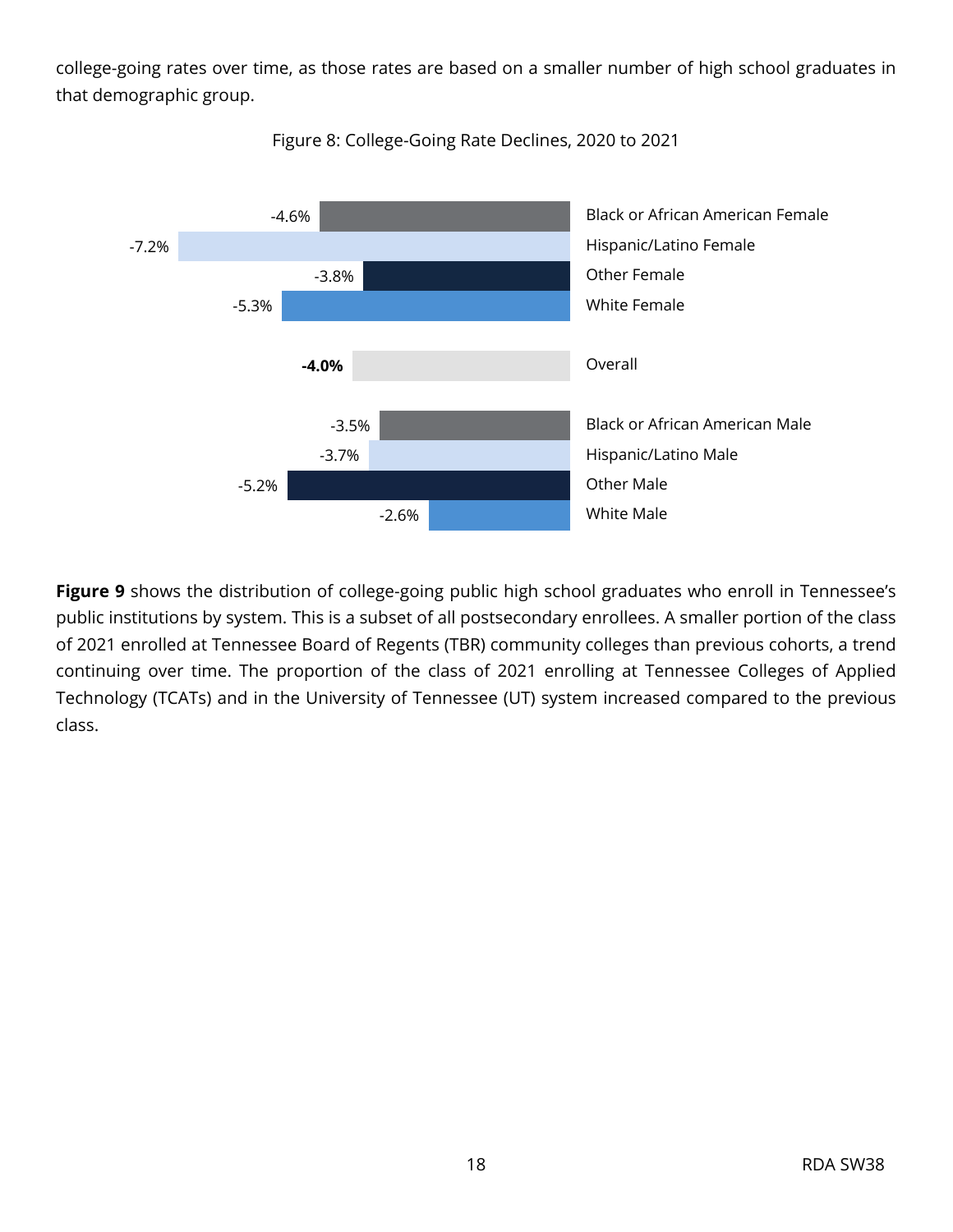<span id="page-18-0"></span>

#### Figure 9: Public In-State High School Graduate Enrollment by System

Note: The class of 2021 includes UT Southern in the UT Universities proportion.

**[Figure 10](#page-18-1)** shows the distribution of college-going public high school graduates who enroll in any college according to their sector of enrollment. While the majority of students enroll at in-state public institutions, the class of 2021 has an increased share of enrollments at out-of-state institutions, both public and private, compared to previous cohorts.

<span id="page-18-1"></span>

Figure 10: Public In-State High School Graduate Enrollment by Sector

■ In-State Public | In-State Private | Out-of-State Public | Out-of-State Private | Two or More Sectors

Note: The class of 2021 includes UT Southern in the In-State Public proportion.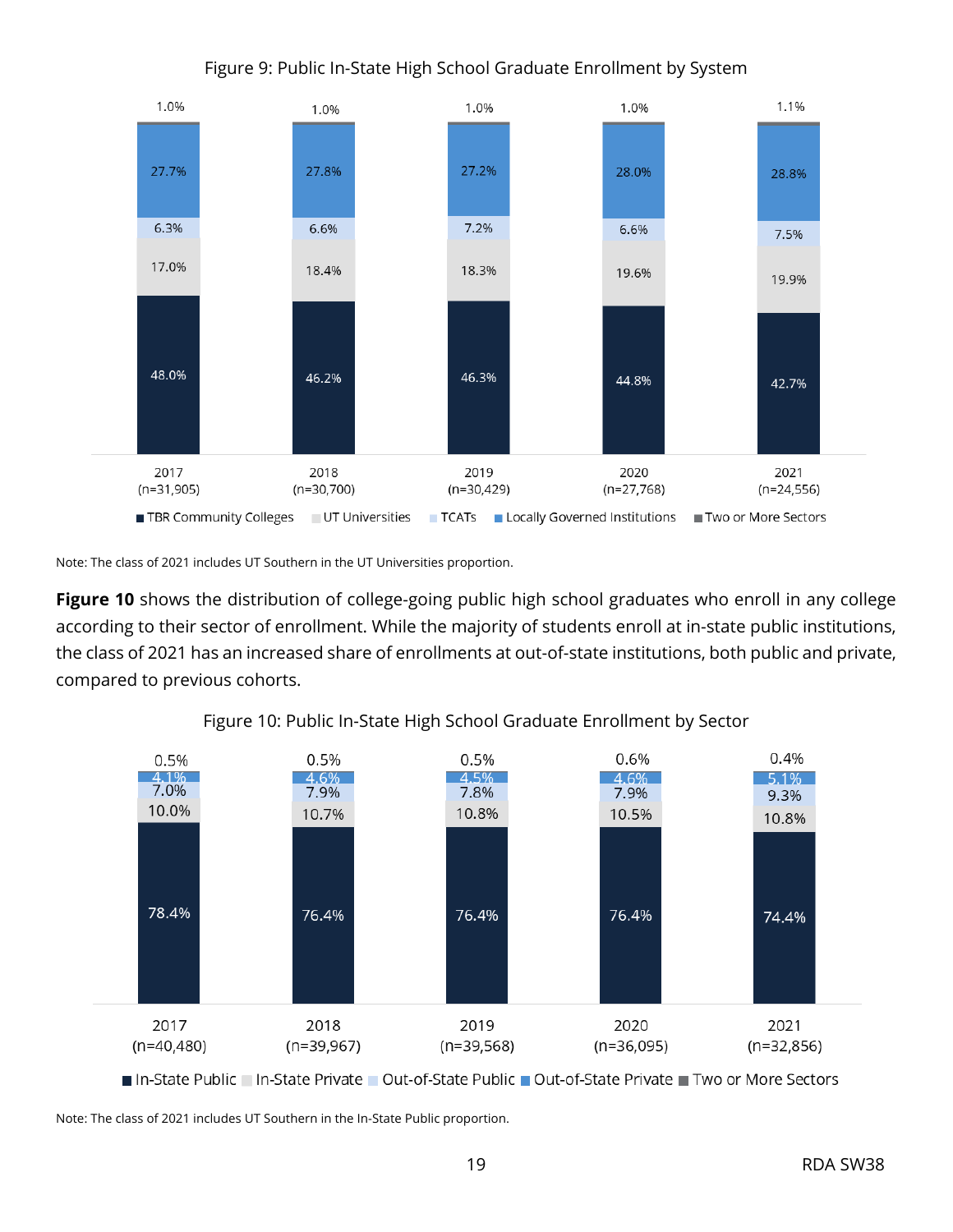These tables and figures highlight important changes in college going over time. The impact of the COVID-19 pandemic and the overall decline in enrollment across sectors are reflected in declining college going in the state and shifting in where students enroll. Finally, these data demonstrate areas for improved equity in access to higher education across gender, race, and geographic groups.

The next section of the report, which analyzes survey data from Tennessee public high school seniors, examines possible explanations for the change in college-going rate.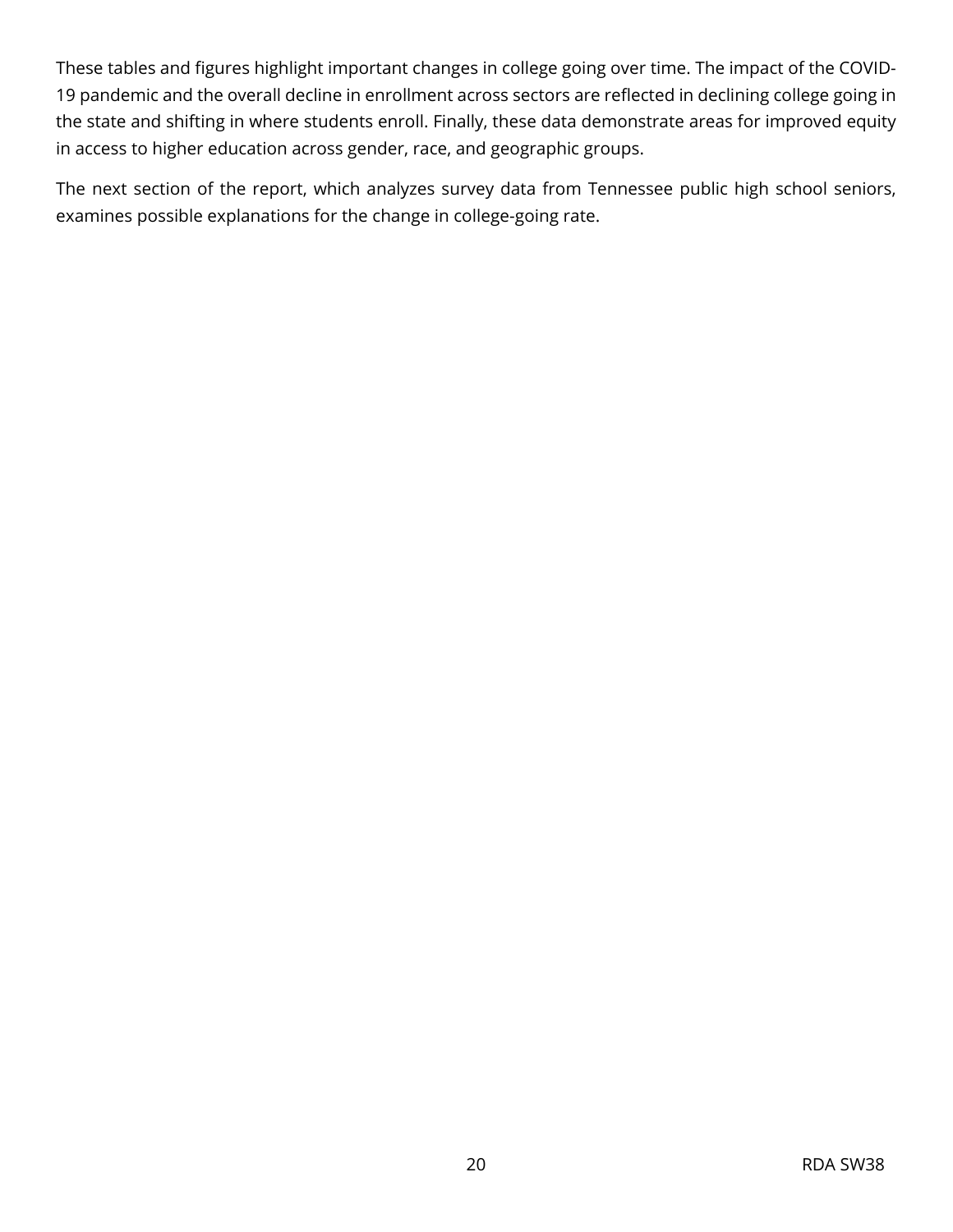# Section II: High School Senior Opinion Survey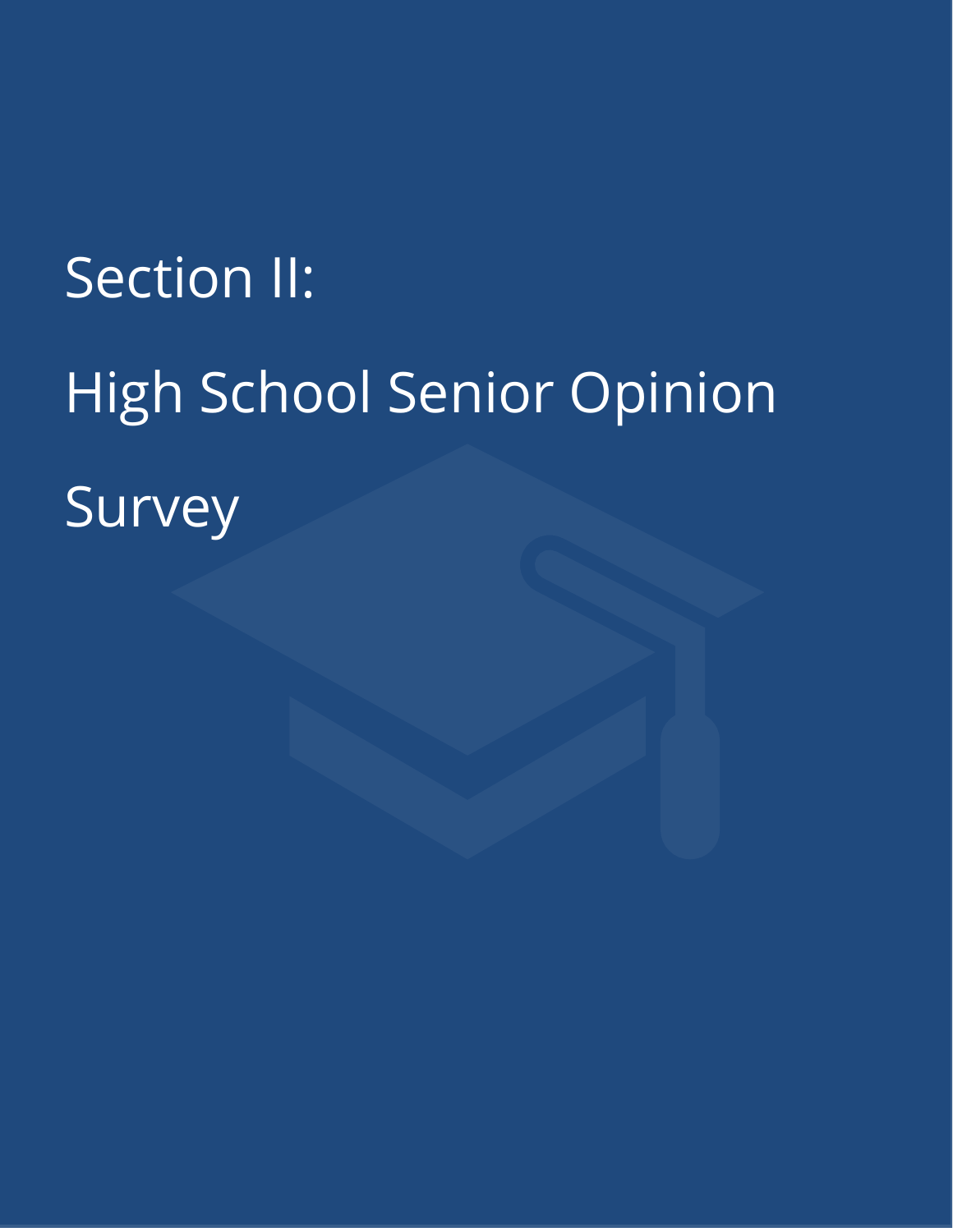#### **2021 High School Senior Opinion Survey**

<span id="page-21-0"></span>The High School Senior Opinion Survey is administered by THEC/TSAC to inform K-12 staff, TSAC Outreach Specialists, TN Pathways Regional Coordinators, and other stakeholders of student attitudes, plans, and preparation for college. THEC/TSAC has administered this survey every two to three years in participating schools across the state during the spring term of a student's senior year. The purpose of the survey is to understand students' thoughts and perceptions around the decision to enroll in college and the factors that influence that decision.

#### *About the High School Senior Opinion Survey*

THEC/TSAC administered the High School Senior Opinion Survey in March and April 2021.<sup>[6](#page-21-1)</sup> The survey included questions about students' plans for the fall following high school graduation, the impact of the COVID-19 pandemic on those plans, details about students' college search and application process, financial aid and paying for college, the perceived benefits of college, students' high school exposures to postsecondary education, and student demographics. A copy of the survey is available in **[Appendix B](#page-38-0)**.

#### *Survey Recruitment*

THEC/TSAC identified and recruited 103 public high schools from across the state to participate in the survey. **[Table 3](#page-23-0)** provides detail on the representativeness of these schools. Schools were instructed by researchers to make every reasonable effort to administer the survey to all students in the senior class, regardless of whether the student was graduating in spring 2021. Students were given the option to optout of the survey, and students could skip any question they preferred to not answer.

#### *Survey Administration*

Schools were given the option to select from two survey delivery types: a paper-and-pencil survey, which required the participating schools to collect data in person and mail the completed questionnaires to THEC/TSAC's vendor for processing; and an online survey, administered through QuestionPro, which provided an anonymized link for schools to share with their students and could be administered in a distance education/remote learning setting, with responses automatically shared back with THEC/TSAC. Surveys were identical across administration types.<sup>[7](#page-21-2)</sup> Paper survey administration required students to complete the survey in a scannable form with blue or black ink or pencil. Online survey administration required students to access the survey with appropriate technology via an internet survey platform. Eightyseven percent of valid responses came from online survey administrations and 13% from paper surveys.

<span id="page-21-1"></span> $6$  Originally scheduled for spring 2020, this administration of the survey was postponed to spring 2021 and adjusted in response to the COVID-19 pandemic.

<span id="page-21-2"></span> $7$  The paper survey administration included directions for respondents to skip particular questions based on previous responses. The online survey administration automatically showed respondents only relevant questions based on previous responses. In analysis, paper survey responses have been limited to only valid responses, where questions that should have been skipped are dropped out of each student's response set.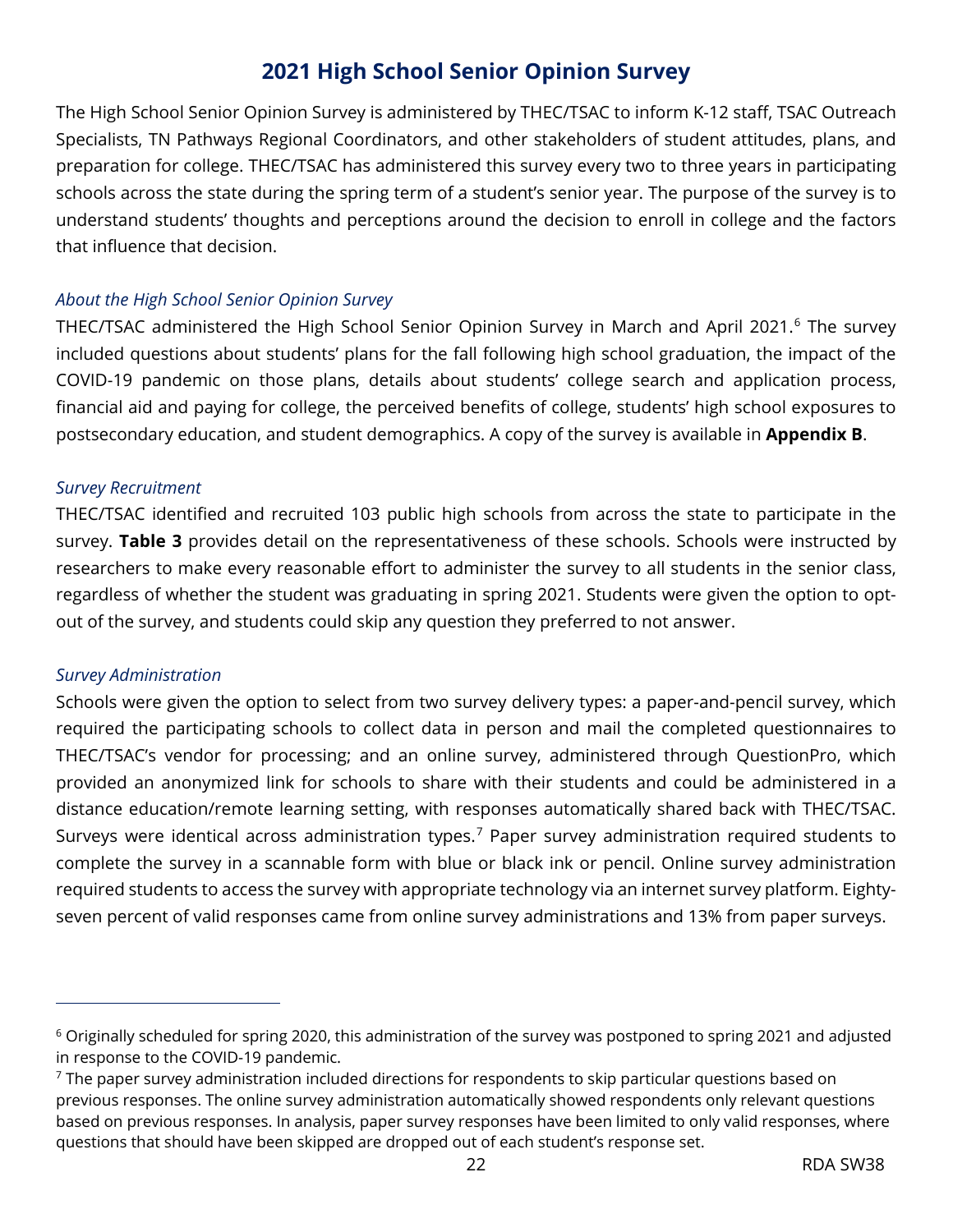For both administration types, survey proctors were asked to provide students with their high school's ACT code to identify high school-level responses $^8$  $^8$ , and the survey administration instructions clarified that questions referring to "college" meant any type of postsecondary institution (e.g., community colleges, technical colleges, universities, etc.) unless explicitly stated otherwise. In total, 103 high schools registered to participate in the survey, yielding 5,216 valid survey responses.

#### *Data Note*

Responses provided, including demographic labels, reflect the survey language (as seen in **[Appendix B](#page-38-0)**). Students who did not consent to participate were removed. Students who did not provide any additional responses beyond consent to participate were also removed from analysis. Data were cleaned to ensure standardized coding between responses to the paper survey administration and the online survey administration, and responses from both were merged into one dataset. This yielded 5,216 valid survey responses.

To maximize the data analyzed, THEC employed a pairwise deletion, meaning that students who did not provide a response to the question being analyzed were dropped from consideration. If analysis examines more than one question, only students who provided a valid response to all questions in that analysis are included. Therefore, the number of responses in each analysis varies. Students who did not provide a response or were not shown a question (based on the skip logic of the survey described above) were considered missing; response options such as "No" or "I don't know" were considered valid responses. The count of missing responses to a single question ranges from zero to 3,018 (high numbers of missing responses are found on questions that were not asked of all respondents due to the survey's skip logic), but missing responses may be higher for analyses that examine more than one question. The percentages shown are based on the number of valid responses in that particular analysis. Percentages may not sum to 100 due to rounding.

Respondents may not be representative of all Tennessee public school seniors. Results of the 2021 High School Senior Opinion Survey are for informational purposes and may not be able to be extrapolated beyond survey respondents. While survey respondents provide insight and suggest areas of improved outreach, the experiences shared in the survey are not all-inclusive of all student experiences in the class of 2021 or beyond.

#### *Demographics of Respondents*

**[Table 3](#page-23-0)** shows the self-reported demographics of survey respondents. Respondents were more likely to be female than male and more likely to be Caucasian or White than any other racial demographic group. Fewer than half of respondents identified as first generation (42.6%, n=1,948), meaning that they reported the highest level of education earned by either parent or guardian was "some college, no degree", "high

<span id="page-22-0"></span><sup>8</sup> Ultimately, ACT code responses were not reliable, and high school-level response sets could not reliably be identified. Of the 103 high schools that participated in survey administration, only 77 high schools could be reliably identified through matching ACT codes in student responses.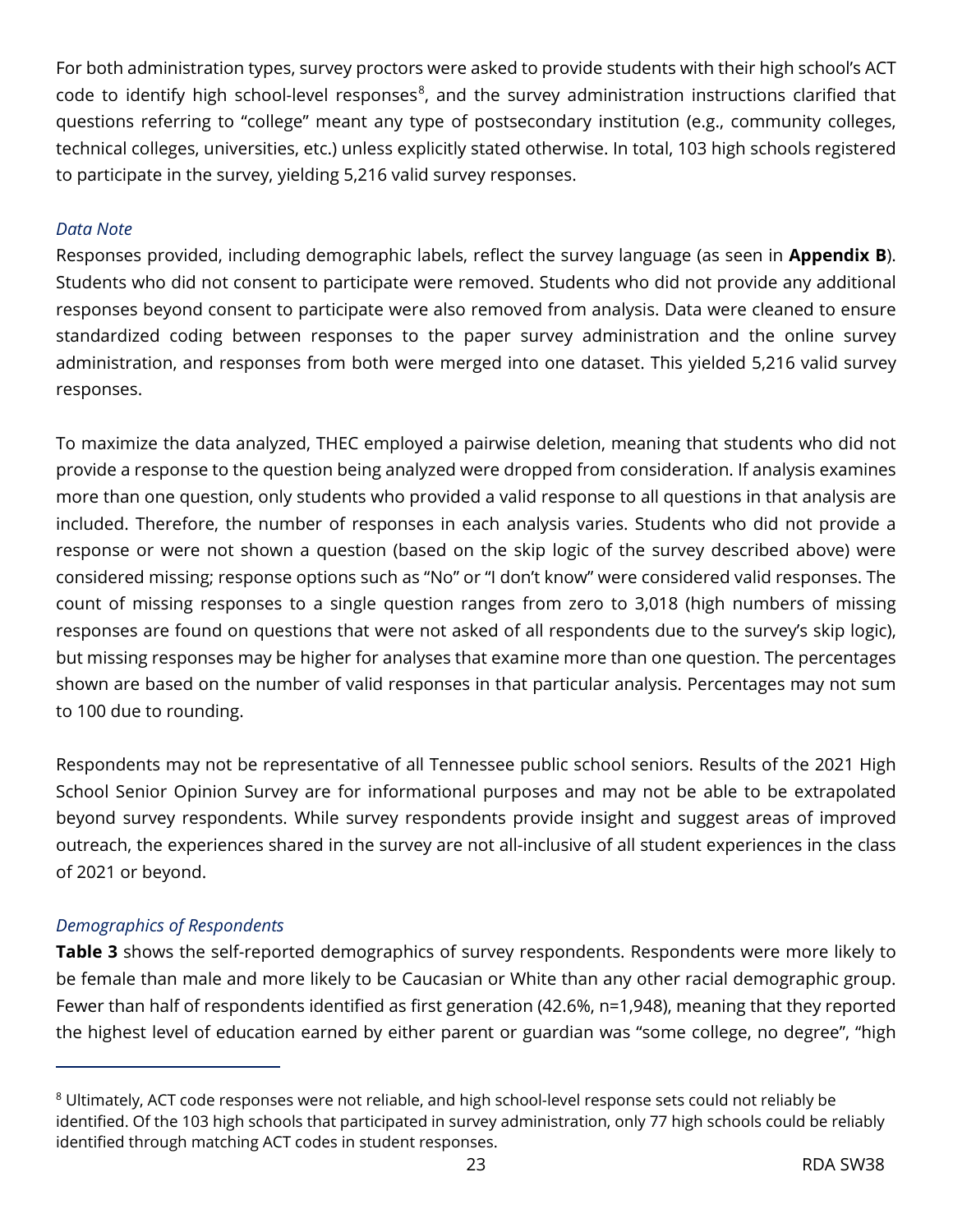school diploma or equivalent (GED or HiSET)", or "less than high school". While the survey asked for estimated family income, the most common response was "I am unsure", so financial information is not a demographic included in analysis.

This table also demonstrates the representativeness of survey respondents by comparing respondent demographics to the demographics of the 2021 graduate cohort at schools that participated in the survey and statewide. Female students, African American or Black students, and students in the "Other" race category are overrepresented in survey results compared to the 2021 graduating cohort. Male students, Caucasian or White students, and Hispanic or Latino students are underrepresented in survey results.<sup>[9](#page-23-1)</sup>

|                           | <b>Survey</b><br><b>Respondents</b> | <b>Participating HS</b><br><b>Graduate Cohort</b> | <b>Statewide</b><br><b>Graduate Cohort</b> |
|---------------------------|-------------------------------------|---------------------------------------------------|--------------------------------------------|
| Gender                    |                                     |                                                   |                                            |
| Female                    | 53.7%                               | 49.3%                                             | 49.0%                                      |
| Male                      | 43.6%                               | 50.7%                                             | 51.0%                                      |
| Prefer not to answer      | 2.7%                                |                                                   |                                            |
| Race                      |                                     |                                                   |                                            |
| African American or Black | 32.8%                               | 31.5%                                             | 24.2%                                      |
| Caucasian or White        | 49.4%                               | 56.3%                                             | 62.0%                                      |
| Hispanic or Latino        | 8.0%                                | 9.7%                                              | 10.6%                                      |
| Other                     | 7.5%                                | 2.6%                                              | 3.2%                                       |
| Prefer not to answer      | 2.3%                                |                                                   |                                            |

<span id="page-23-0"></span>Table 3: Demographics of 2021 Survey Respondents Versus 2021 Graduating Cohort

Note: For survey respondents, the **"**Other" race category includes American Indian or Native American, Asian American or Pacific Islander, Multiracial, and Other. For participating high school and statewide graduate cohorts, the "Other" race category includes American Indian or Native Alaskan, Asian, and Native Hawaiian or Pacific Islander. Participating high school data includes the 77 high schools that could be identified through matching ACT codes in student responses. Participating HS graduate cohort and statewide graduate cohort data sourced from the Tennessee Department of Education[, https://www.tn.gov/education/data/data-downloads.html.](https://www.tn.gov/education/data/data-downloads.html) Percentages may not sum to 100 due to rounding.

#### *Respondents' College-Going Plans*

**[Table 4](#page-24-0)** shows the distribution of survey respondents' plans for the fall after graduating from high school. One question asked respondents about their plans before the COVID-19 pandemic, and one question asked about their plans for the fall at the time of survey administration. College-going intentions over this time dropped by about one percentage point, or 390 respondents, who shifted from intending to go to college to intending to go to work, join the military, take a gap year, or other or unknown plans. Additionally, 338 respondents who did not initially intend to enroll in college shifted their response over this time, indicating that they now planned to go to college or technical college in the fall. Most respondents whose plans were unknown before the COVID-19 pandemic indicated that they intended to go to college or to

<span id="page-23-1"></span><sup>&</sup>lt;sup>9</sup> Statistics in this paragraph and Table 3 based on THEC calculations using "Graduation Cohort" data from the Tennessee Department of Education, [https://www.tn.gov/education/data/data-downloads.html.](https://www.tn.gov/education/data/data-downloads.html)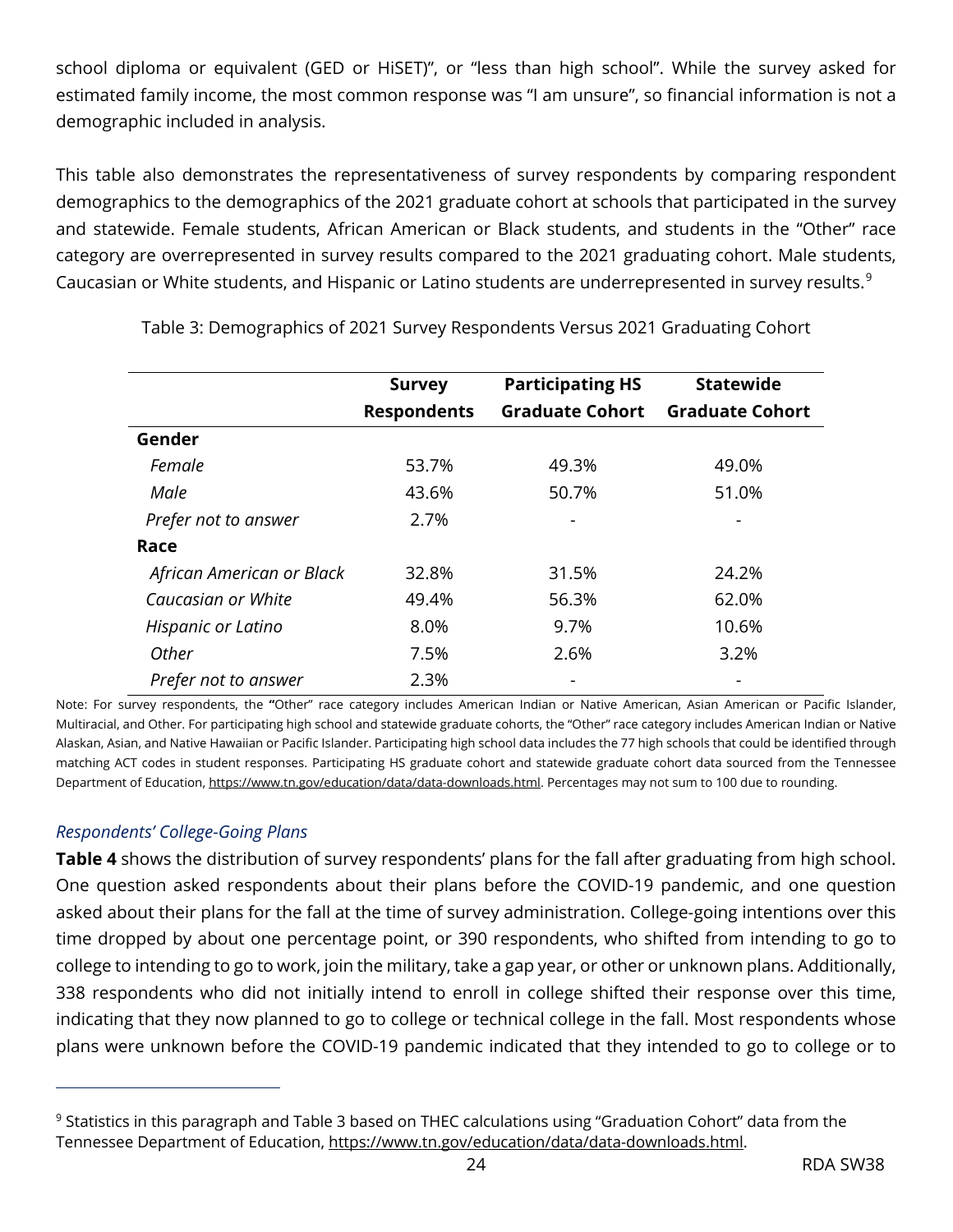work full-time. These results do not suggest a clear impact of the COVID-19 pandemic overall on students' plans after graduating high school.

<span id="page-24-0"></span>

|                                                                                                          | "Before the COVID-19<br>pandemic, what did you<br>plan to do in the fall after<br>graduating from high<br>school?" | "What will you do in the fall<br>after graduating from high<br>school?" |
|----------------------------------------------------------------------------------------------------------|--------------------------------------------------------------------------------------------------------------------|-------------------------------------------------------------------------|
| Go to college or a technical college (e.g., TCAT)                                                        | 69.7%                                                                                                              | 68.7%                                                                   |
| Get a new job or continue working at my<br>current job full-time                                         | 7.4%                                                                                                               | 10.5%                                                                   |
| Enlist in the military                                                                                   | 3.8%                                                                                                               | 3.7%                                                                    |
| Take time off and enroll in a college or<br>technical college within a year of graduating<br>high school | 8.3%                                                                                                               | 7.2%                                                                    |
| Other                                                                                                    | 4.4%                                                                                                               | 4.6%                                                                    |
| I did not/do not know what I was/am going to<br>do after graduation                                      | 6.4%                                                                                                               | 5.1%                                                                    |
| <b>Total Valid Responses</b>                                                                             | 5,046                                                                                                              | 5,046                                                                   |

Table 4: Respondents' Plans for the Fall After Graduating High School

Note: Responses are limited to students who provided a valid answer to both questions. Percentages may not sum to 100 due to rounding.

The survey also directly asked students about the COVID-19 pandemic's impact on their plans. Twenty percent of respondents said that the pandemic had changed their plans for the fall after graduating from high school, and another 18% responded they were unsure if the pandemic had changed their plans, for a total of 1,952 respondents answering "yes" or "unsure" to the question.

**[Table 5](#page-25-0)** shows how responses to this question vary by student demographics. By gender, females and males were almost equally likely to say the pandemic did change their plans; however, females were more likely than males to say their plans did not change, with 65% of 2,453 females responding "no" compared to 60% of 1,990 male respondents. Responses to this question varied widely by race. African American or Black (27.8%) and Hispanic or Latino (24.7%) respondents, as well as those who said they preferred not to identify their race (25.5%), said the pandemic changed their plans much more frequently than Caucasian or White respondents and those in the "Other" race category. First generation respondents were also more likely to say the pandemic had changed their plans than respondents who would not be first generation. These disparate impacts mirror the declines in college-going rates discussed in the previous section of this report.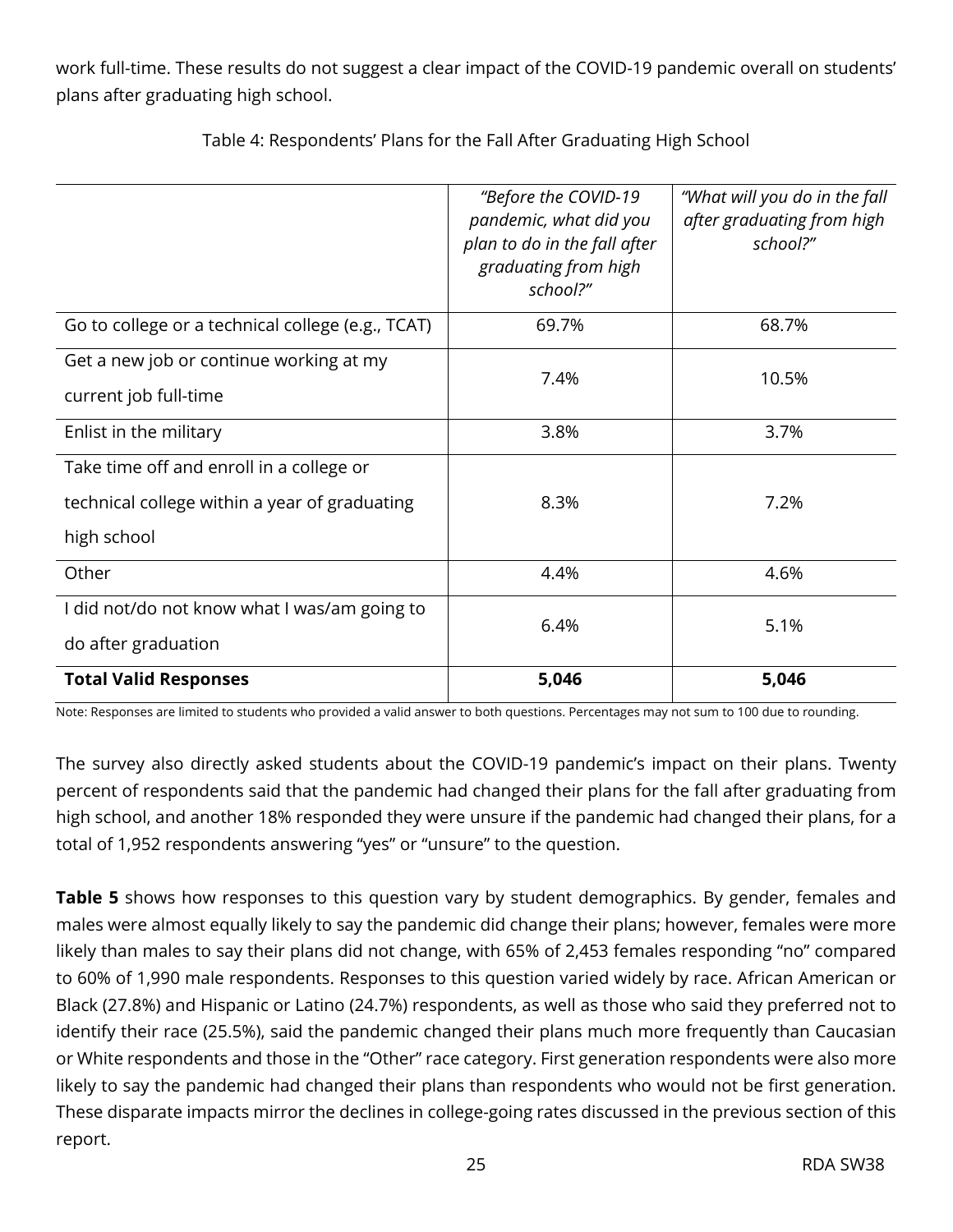<span id="page-25-0"></span>

| Has the pandemic changed your plans for the fall after |            |               |           | <b>Total Valid</b> |
|--------------------------------------------------------|------------|---------------|-----------|--------------------|
| graduating from high school?                           | <b>Yes</b> | <b>Unsure</b> | <b>No</b> | <b>Responses</b>   |
| Gender                                                 |            |               |           |                    |
| Female                                                 | 19.9%      | 15.0%         | 65.1%     | 2,453              |
| Male                                                   | 19.5%      | 20.4%         | 60.1%     | 1,990              |
| Prefer not to answer                                   | 15.7%      | 25.6%         | 58.7%     | 121                |
| Race                                                   |            |               |           |                    |
| African American or Black                              | 27.8%      | 18.1%         | 54.2%     | 1,501              |
| Caucasian or White                                     | 13.2%      | 16.5%         | 70.3%     | 2,253              |
| Hispanic or Latino                                     | 24.7%      | 22.8%         | 52.4%     | 368                |
| Other                                                  | 19.6%      | 15.8%         | 64.6%     | 342                |
| Prefer not to answer                                   | 25.5%      | 26.4%         | 48.1%     | 106                |
| <b>First Generation</b>                                |            |               |           |                    |
| Yes                                                    | 22.5%      | 19.3%         | 58.2%     | 1,942              |
| No                                                     | 17.6%      | 16.5%         | 65.9%     | 2,601              |
| <b>Overall</b>                                         | 20.1%      | 18.1%         | 61.8%     | 5,113              |

Table 5: Pandemic Impacts by Demographics

Note: The **"**Other" race category includes American Indian or Native American, Asian American or Pacific Islander, Multiracial, and Other. First generation status is based on student's self-report of the highest level of education earned by either parent or guardian. Percentages shown are based on row totals and may not sum to 100 due to rounding.

<span id="page-25-1"></span>The respondents who said that they were impacted or were unsure if their plans had been impacted by the pandemic were then asked about how likely they were to make specific decisions after graduating high school. **[Figure 11](#page-25-1)** shows the percentage of respondents who indicated their plans had changed or who were unsure and said they were "likely" or "highly likely" to make one of these choices because of the pandemic. Each item also shows the count of valid responses to the item. Entering the workforce or enrolling in a different college were the most likely decisions, and few respondents said they were likely to enlist in the military or to not enroll in college altogether as a result of the pandemic. Respondents could select "likely" or "highly likely" for more than one choice.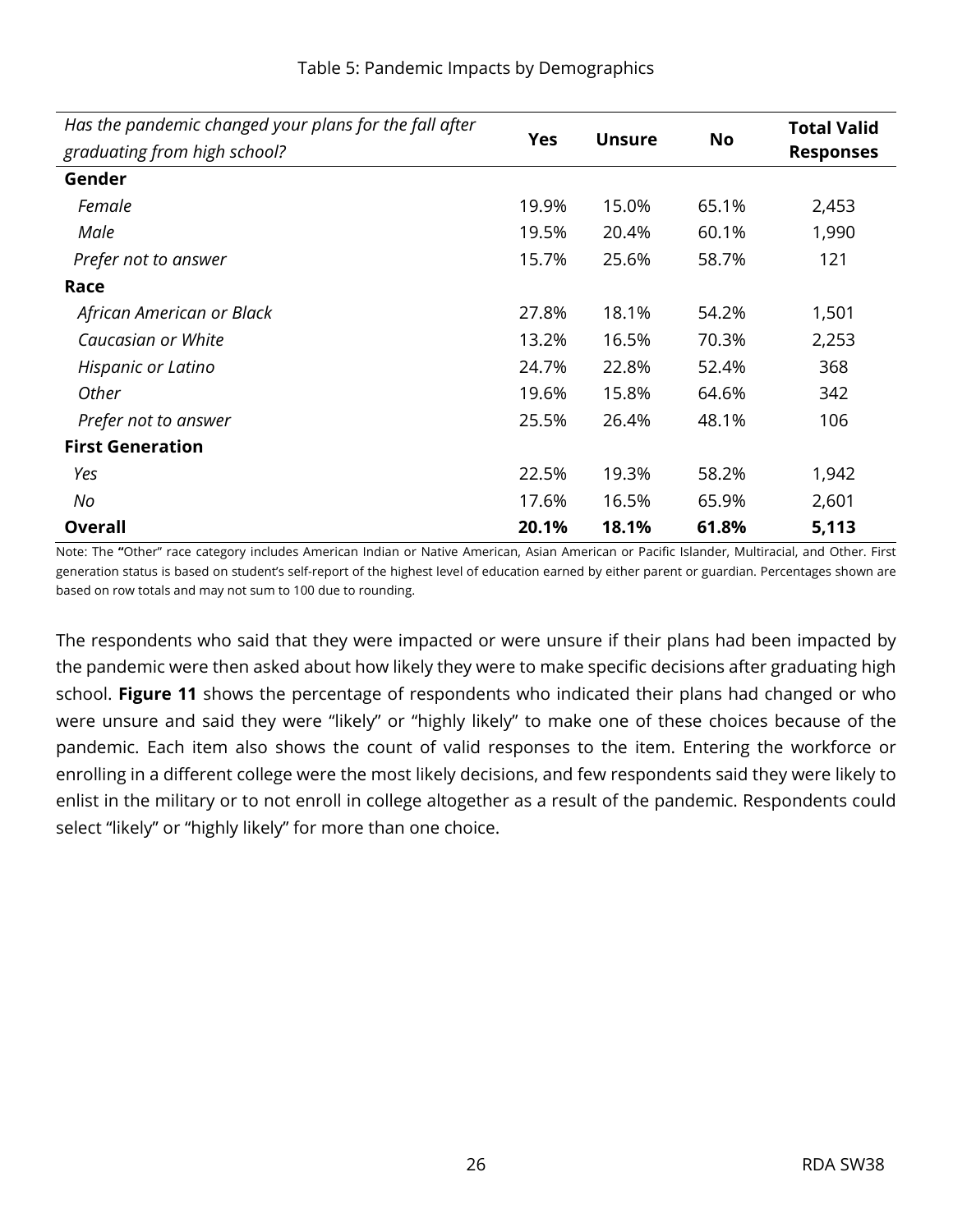*Because of the COVID-19 pandemic, how likely are you to make the following decisions related to your plans after graduating from high school?* 



Note: This survey question was asked to the 1,952 students who responded "yes" or "unsure" to the previous question: *Has the pandemic changed your plans for the fall after graduating high school?* Students could respond "likely" or "highly likely" to more than one choice.

There were some demographic disparities between respondents who indicated that their current (at time of survey administration) plans for the fall were to go to college or technical college and respondents who answered with some other plan for the fall. **[Table 6](#page-27-0)** shows the demographic differences between these groups, with counts of valid responses shown for each demographic group. Respondents who planned to attend college were more likely to be female, and respondents who did not plan to enroll were more likely to be male. Additionally, Caucasian or White students made up a larger proportion of college-intending respondents, at 53.5%, than of respondents with other plans (40.3%). Finally, respondents who would be first generation college students made up a smaller proportion of respondents who planned to enroll than of respondents who did not plan to enroll. These disparities within race and gender groups echo the actual demographic makeup of the members of the class of 2021 who did enroll in postsecondary education, as demonstrated in **[Table 2](#page-13-0)**.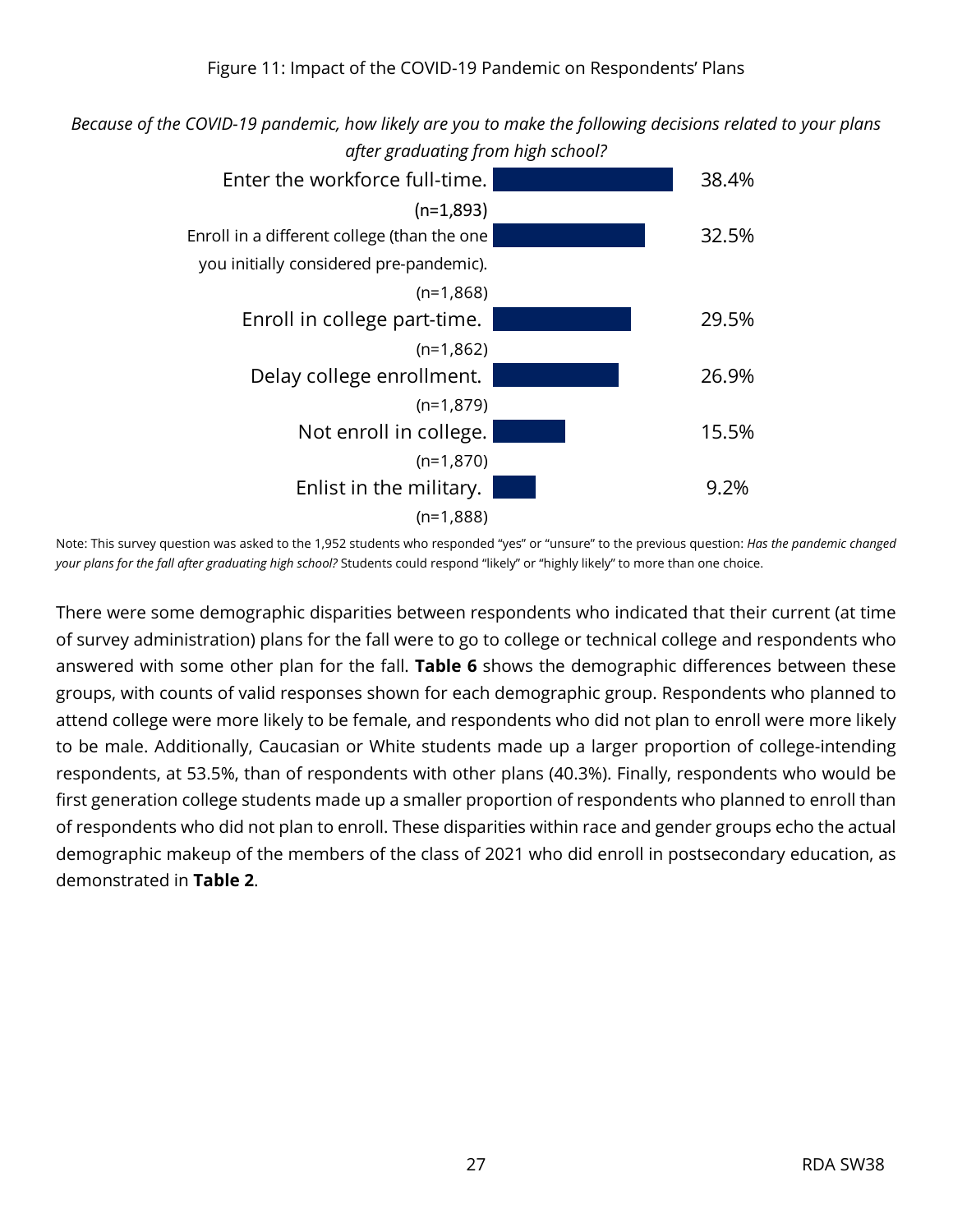|  | Table 6: Fall Plans by Demographics |
|--|-------------------------------------|
|--|-------------------------------------|

<span id="page-27-0"></span>

| What will you do in the fall after graduating from | Go to college or a |                     |
|----------------------------------------------------|--------------------|---------------------|
| high school?                                       | technical college  | All other responses |
| Gender                                             | 3,123              | 1,454               |
| Female                                             | 60.1%              | 40.0%               |
| Male                                               | 37.8%              | 56.0%               |
| Prefer not to answer                               | 2.0%               | 4.1%                |
| Race                                               | 3,124              | 1,459               |
| African American or Black                          | 30.2%              | 38.4%               |
| Caucasian or White                                 | 53.5%              | 40.3%               |
| Hispanic or Latino                                 | 7.2%               | 9.8%                |
| Other                                              | 7.1%               | 8.3%                |
| Prefer not to answer                               | 1.9%               | 3.2%                |
| <b>First Generation</b>                            | 3,105              | 1,451               |
|                                                    | 39.5%              | 49.3%               |
| <b>Overall</b>                                     | 3,466              | 1,580               |

Note: The **"**Other" race category includes American Indian or Native American, Asian American or Pacific Islander, Multiracial, and Other. First generation status is based on student's self-report of the highest level of education earned by either parent or guardian. For a list of other responses, see **[Appendix B](#page-38-0)**, question 7, Percentages may not sum to 100 due to rounding.

These survey responses combined with the college-going rate information presented in the first section of this report highlight an interesting disconnect between respondents' intentions and their actual enrollment behaviors come fall 2021. While 68.7% of survey respondents from the class of 2021 indicated on the High School Senior Opinion Survey that they intended to enroll in postsecondary education in the fall following high school graduation, only 52.8% of Tennessee public high school graduates were found in enrollment records in fall 2021. This disconnect may be attributed to many things, including summer melt of students who changed enrollment plans after graduating high school. Additionally, survey results may be skewed, if those who completed the survey were respondents who were already more likely to attend college, or if survey respondents felt a social desirability bias to report that they intended to go to college. While survey respondents may not be representative of all Tennessee public school seniors, this finding demonstrates that respondents value college and, even if they did not ultimately enroll, suggests some respondents may return to postsecondary education in the future.

Respondents who intended to enroll in college were also asked where they planned to attend. Respondents expressed plans to attend a 4-year college or university at high rates, with 60.2% of college-bound respondents saying that is the type of college where they planned to enroll in the fall, and fewer respondents reporting plans to attend community colleges (24%) or technical colleges (12.1%).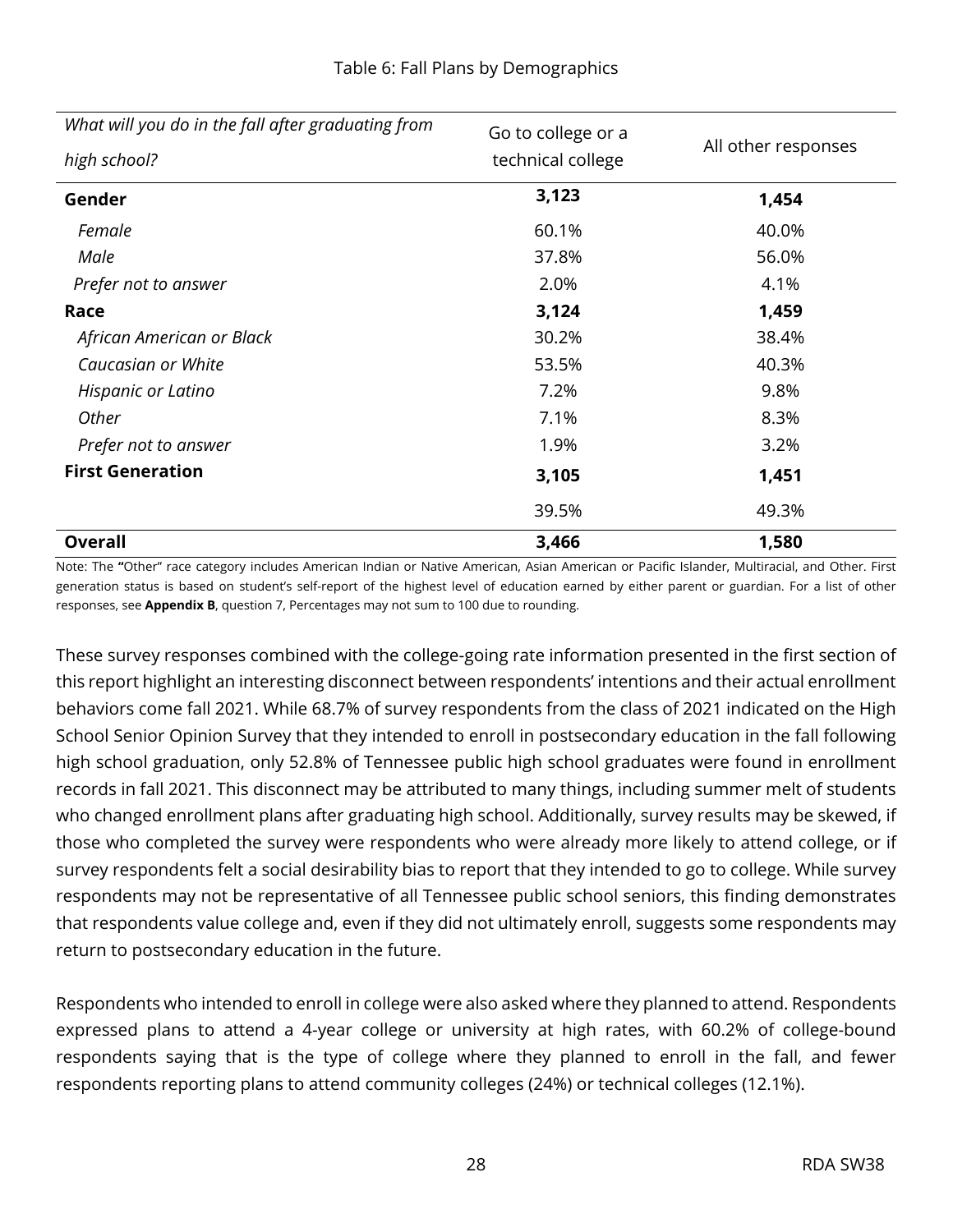The survey also asked all respondents, regardless of fall plans, where their first choice to enroll would be if money were not an issue. **[Figure 12](#page-28-0)** shows 4,697 valid responses. While not directly comparable to the responses about actual enrollment plans for the fall, both demonstrate that most respondents would choose a 4-year college or university. Community colleges are not shown here to be many respondents' first choice, suggesting that other factors play into their decisions regarding actual (rather than ideal) enrollment, like cost, location, or course schedule offerings.

#### Figure 12: Respondents' First-Choice Institution

#### <span id="page-28-0"></span>In-state 4-year public college or university 26.7% Out-of-state 4-year public college or university **19.8%** I am unsure 10.7% Out-of-state 4-year private college or university **10.5%** 10.5% TCAT or other technical college **1988** 10 and 12 and 13 and 13 and 13 and 13 and 13 and 13 and 13 and 13 and 13 and 13 and 13 and 13 and 13 and 13 and 13 and 13 and 13 and 13 and 13 and 13 and 13 and 13 and 13 and 13 and 1 2-year public college and the state 8.8% In-state 4-year private college or university **1988** and 1999 and 1999 and 1998.0% I will not continue my education after high school regardless of the cost 5.1% 2-year private college **1.2%**

#### *If money were not an issue, what would be your first-choice institution?*

Note: Percentages based on n=4,697 valid responses.

Further, 79.8% of survey respondents indicated that they intend to earn some level of postsecondary credential in their lifetime, from a technical certificate to a Ph.D. or advanced professional degree. Students who took the survey also appeared to recognize the value of a postsecondary credential; 71.5% said a college education was either "very important" or "important" for finding a well-paying, stable career. This suggests that students do not lack motivation to attend college or recognition of the value of college, but that other factors may impact their college-going behavior.

All respondents were also asked to estimate the cost of attendance<sup>[10](#page-28-1)</sup> at various colleges for one year, before financial aid or scholarships, including the cost of tuition, housing, meal plans, and/or books. **[Table](#page-29-0)  [7](#page-29-0)** shows the distribution of these responses. Most respondents correctly estimated the cost of attendance at a private research university like Vanderbilt, Harvard, or Stanford (61.7%) and at an out-of-state public university like Ole Miss or University of Alabama (62.4%). Respondents were less accurate in estimating the cost to attend in-state public institutions, private regional universities (like Freed-Hardeman or Lipscomb), and for-profit colleges (like University of Phoenix or South College). Respondents tended to underestimate the cost to attend these types of institutions.

<span id="page-28-1"></span><sup>&</sup>lt;sup>10</sup> Cost of attendance data is sourced from US Department of Education College Scorecard, [https://collegescorecard.ed.gov/.](https://collegescorecard.ed.gov/)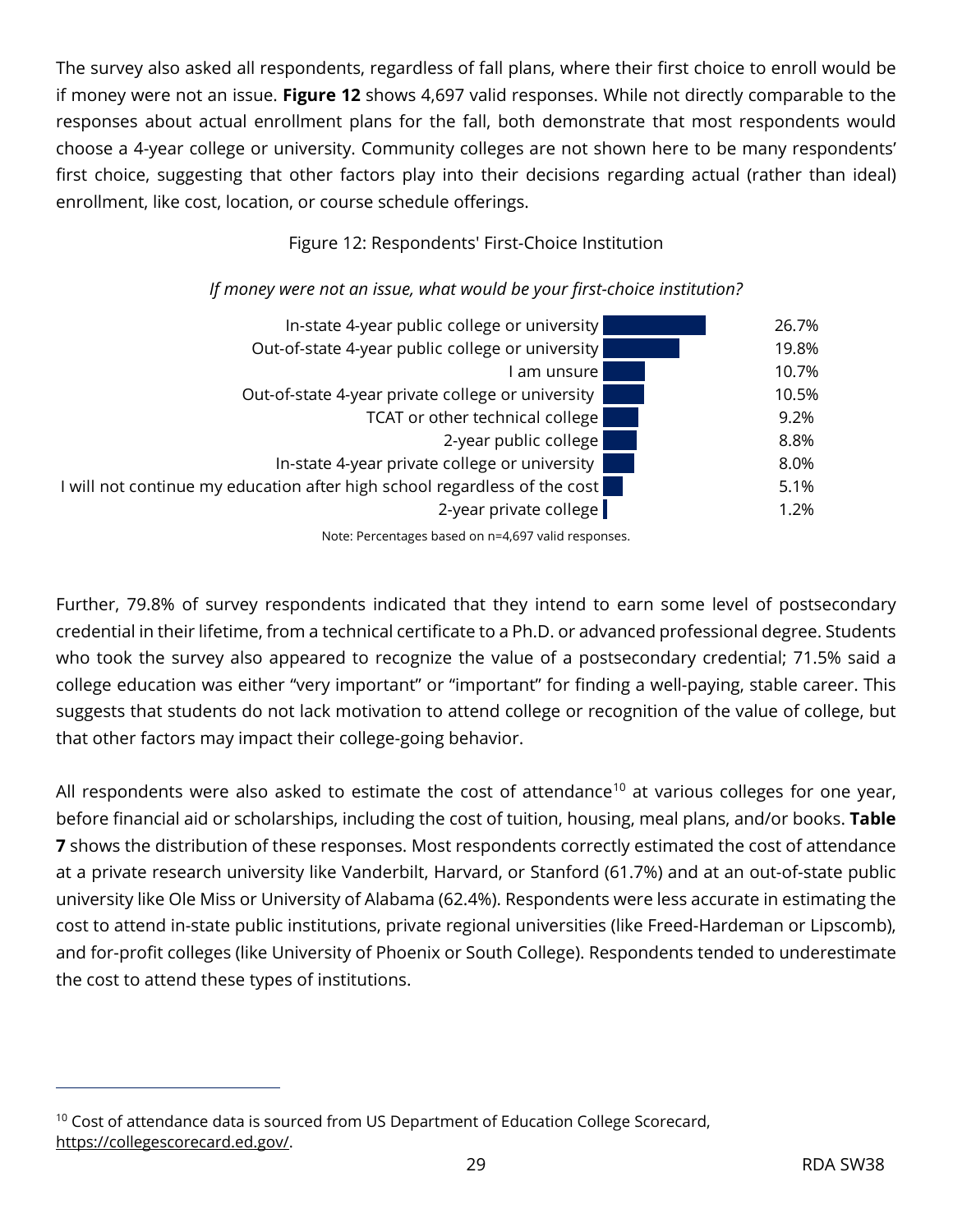| Cost mchaes tunnon, nousing, mear plans, and/or books). |         |         |         |          |          |          |          |              |
|---------------------------------------------------------|---------|---------|---------|----------|----------|----------|----------|--------------|
|                                                         | \$0 to  | \$2,500 | \$5,000 | \$10,000 | \$15,000 | \$20,000 | \$30,000 | <b>Total</b> |
| <b>Institution</b>                                      |         | to      | to      | to       | to       | to       | or       | valid        |
|                                                         | \$2,499 | \$4,999 | \$9,999 | \$14,999 | \$19,999 | \$29,999 | more     | responses    |
| Nashville State                                         | 16.8%   | 17.5%   | 21.6%   | 20.2%    | 12.4%    | 7.5%     | 3.9%     | 4,466        |
| Community College                                       |         |         |         |          |          |          |          |              |
| <b>TCAT Murfreesboro</b>                                | 17.3%   | 20.7%   | 23.5%   | 18.9%    | 11.0%    | 5.0%     | 3.5%     | 4,480        |
| For-profit college                                      | 7.9%    | 8.5%    | 15.7%   | 20.8%    | 18.1%    | 16.9%    | 12.2%    | 4,449        |
| <b>Austin Peay State</b>                                | 7.9%    | 9.2%    | 15.9%   | 23.6%    | 20.3%    | 15.7%    | 7.4%     | 4,498        |
| University                                              |         |         |         |          |          |          |          |              |
| <b>Tennessee State</b>                                  | 6.0%    | 6.9%    | 15.9%   | 24.2%    | 21.8%    | 17.0%    | 8.2%     | 4,475        |
| University                                              |         |         |         |          |          |          |          |              |
| University of                                           | 5.4%    | 6.0%    | 16.7%   | 26.1%    | 22.8%    | 16.4%    | 6.6%     | 4,488        |
| Tennessee, Martin                                       |         |         |         |          |          |          |          |              |
| University of                                           | 5.3%    | 5.1%    | 10.9%   | 19.5%    | 20.6%    | 24.0%    | 14.5%    | 4,497        |
| Tennessee, Knoxville                                    |         |         |         |          |          |          |          |              |
| Out-of-state public                                     | 4.8%    | 3.1%    | 5.2%    | 10.8%    | 13.7%    | 23.2%    | 39.2%    | 4,504        |
| university                                              |         |         |         |          |          |          |          |              |
| Private regional                                        | 5.4%    | 4.3%    | 8.1%    | 13.7%    | 16.0%    | 24.7%    | 27.9%    | 4,489        |
| university                                              |         |         |         |          |          |          |          |              |
| Private research                                        | 5.0%    | 3.3%    | 4.1%    | 7.0%     | 7.3%     | 11.6%    | 61.7%    | 4,504        |
| university                                              |         |         |         |          |          |          |          |              |

<span id="page-29-0"></span>*Without financial aid or scholarships, how much do you think it costs to attend each of these colleges per year? ("Cost" includes tuition, housing, meal plans, and/or books).*

Note: **Bold** percentages represent respondents who correctly estimated cost of attendance. Percentages may not sum to 100 due to rounding.

#### *Respondents' Financial Aid Familiarity*

**[Figure 13](#page-30-0)** shows the degree to which survey respondents were familiar with various types of financial aid. These questions were asked of all respondents, regardless of their plans after high school. Respondents rated Tennessee Promise as the financial aid type they were most familiar with; only 3.9% of respondents said they were not familiar with Tennessee Promise. Most respondents also said they were familiar with the HOPE Scholarship, with 79.7% of respondents saying they were "somewhat familiar" or "very familiar". However, supplements to the HOPE Scholarship like the Aspire Award and the General Assembly Merit Scholarship (GAMS) did not show similar levels of familiarity, suggesting that additional awareness should be brought to the distinctions between the HOPE base scholarship and the supplemental award amounts, as well as the qualifications for those supplements. The Tennessee Student Assistance Award (TSAA), which is the state's need-based aid program, as well as the Federal Pell Grant, student loans, and work study all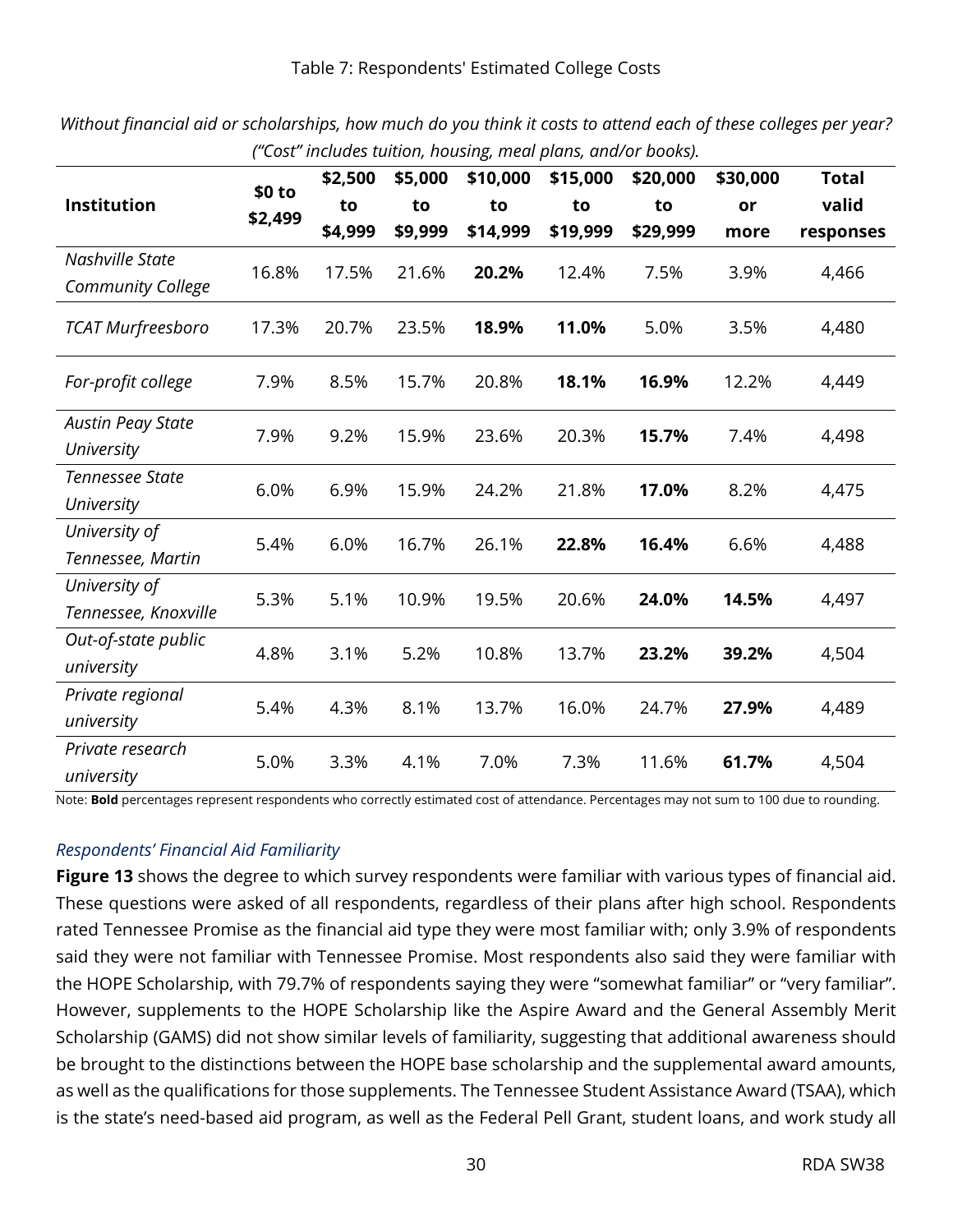showed similar levels of familiarity. Finally, respondents were largely unfamiliar with the Wilder-Naifeh Technical Skills Grant, a financial aid source specifically for students enrolling at the Tennessee Colleges of Applied Technology.

Figure 13: Respondents' Familiarity with Financial Aid Sources

#### <span id="page-30-0"></span>*The following question lists different types of financial aid (scholarships, grants, loans, etc.). For each type of financial aid, please indicate your familiarity with the program.*



Note: Percentages may not sum to 100 due to rounding.

One possible reason for respondents to lack familiarity with these types of financial aid may be that they do not intend to enroll in college. For students who do not plan to go to college, acquiring knowledge about financial aid options may not make sense. **[Figure 14](#page-32-0)** shows the same distributions of financial aid familiarity split by respondents who said they planned to attend college or technical college in the fall after high school graduation compared to respondents who did not say they planned to attend college (see **[Table 4](#page-24-0)** for a full list of other responses). Respondents who did not plan to attend college in the fall were less familiar with the HOPE base scholarship than respondents who did plan to attend college, with 85.8%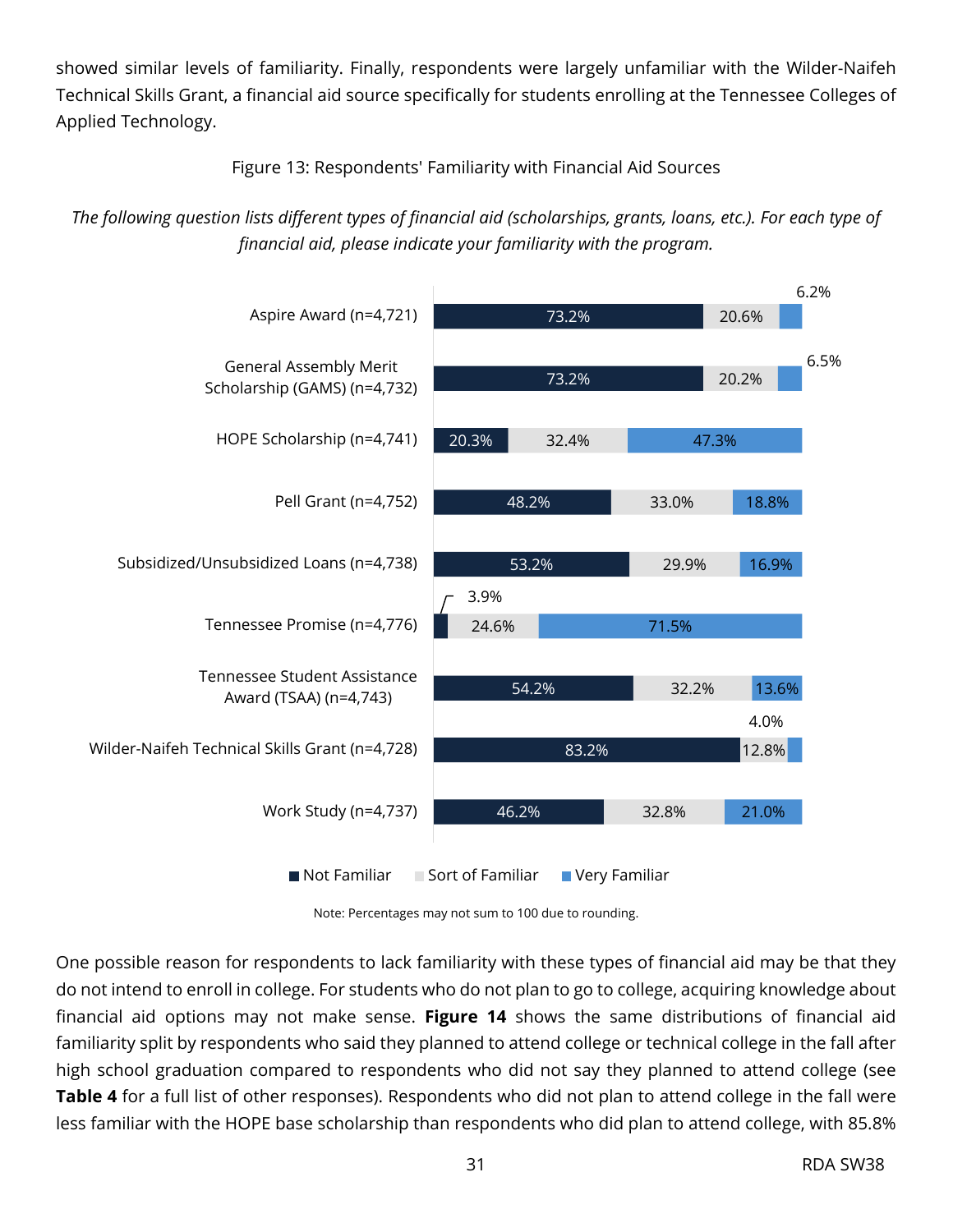of college-bound respondents expressing some familiarity compared to 66.4% of non-college-bound respondents. Those who did not plan to enroll also responded that they were less familiar with Pell Grants and with subsidized/unsubsidized loans. Of note, a higher percentage of respondents who did not plan to attend college expressed familiarity with the Wilder-Naifeh Technical Skills Grant (20.6%) than did respondents who planned to attend (15.1%). While familiarity is low for both groups, this suggests that some respondents who ultimately do not plan to attend college had been informed of opportunities that may fit their career plans at TCATs. The Wilder-Naifeh Technical Skills Grant is available to students who enroll at a TCAT any time, not just immediately following high school, so awareness may benefit students whose college-going plans change in the future.

To unpack respondents' financial aid familiarity further, the survey asked respondents if they are eligible, or expect to be eligible, to receive a Tennessee Education Lottery Scholarship (TELS), including HOPE, GAMS, Aspire Award, and Wilder-Naifeh Technical Skills Grant. This question was asked of all respondents, not just those who reported plans to attend college. Very few respondents indicated that they expected to be eligible for each of these scholarships, and 40.6% reported they were unsure. As shown above, despite respondents' claims of familiarity with TELS (79.7% were "sort of familiar" or "very familiar" with the HOPE scholarship), respondents may not know what constitutes program eligibility, and thus do not expect to be eligible themselves. Additionally, respondents were asked how their eligibility for a TELS scholarship influenced their decision to go to college. Most respondents (77.3%) said they will attend college with or without the lottery scholarship. While the number of respondents who said they expected to be eligible for one or more TELS programs is small, familiarity with the TELS program was generally rated more highly among those who expected to receive the scholarships than it was by the full set of respondents. The small number of respondents who expected to receive these scholarships suggests more work should be done to inform students about the scholarships available to them, how they can become eligible, and what these scholarships may mean for the cost of college.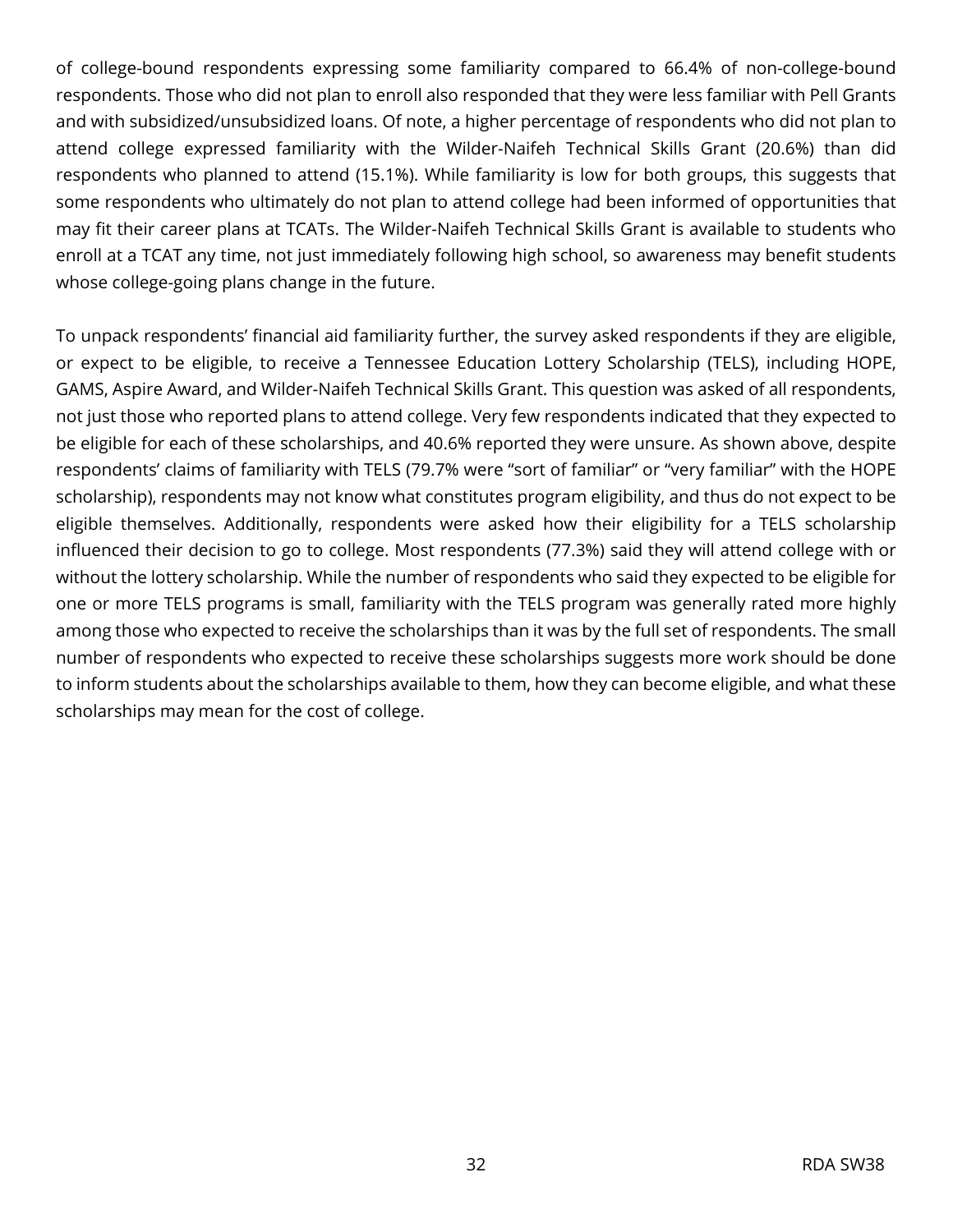<span id="page-32-0"></span>Figure 14: Respondents' Familiarity with Financial Aid Sources by Fall Plans Figure 14: Respondents' Familiarity with Financial Aid Sources by Fall Plans

*The following question lists different types of financial aid (scholarships, grants, loans, etc.). For*  The following question lists different types of financial aid (scholarships, grants, loans, etc.). For each type of financial aid, please indicate your familiarity with the program. *each type of financial aid, please indicate your familiarity with the program.*

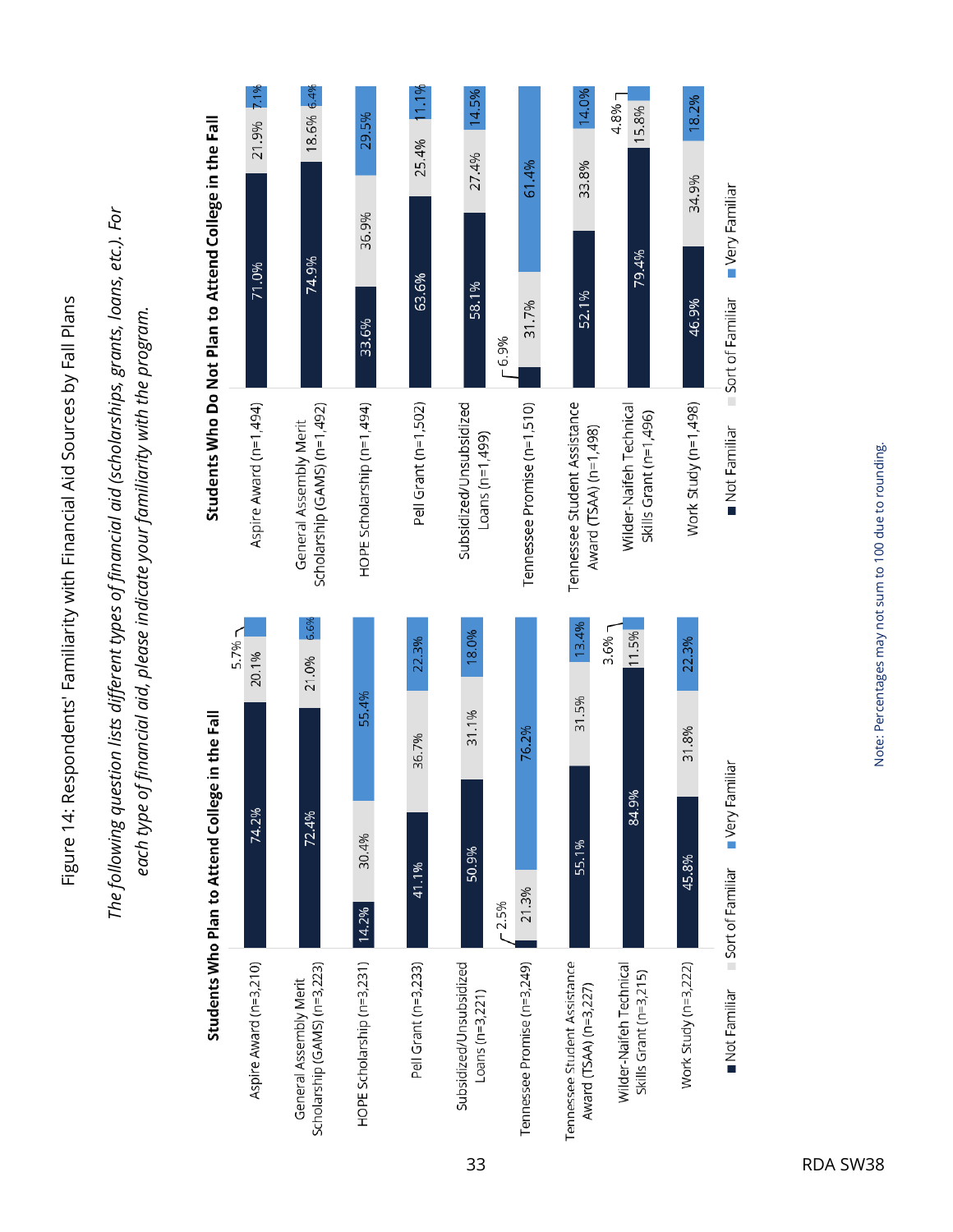#### *High School Senior Opinion Survey Summary Results*

In conclusion, the 2021 administration of the High School Senior Opinion Survey represented an exciting new improvement, as survey administration included an online option and expanded participation to include more high schools and students than in previous years. Future administrations of the survey will continue to build on these improvements and include collaboration with THEC and TSAC outreach teams to improve the content of the survey and provide critical feedback on THEC/TSAC's efforts across the state. One important improvement for future surveys will be to increase the representativeness of survey respondents to more closely mirror statewide demographics.

Respondents in this survey showed that most aspired to attend college and earn a wide variety of credentials. Despite evidence of the impact of the COVID-19 pandemic on college-going rates, students surveyed appeared to be undeterred by the pandemic in pursuing their post-high school plans. However, important differences among gender and race groups in both reported impacts of the pandemic and in post-high school plans highlight opportunity areas. Finally, asking respondents about their familiarity with and expectation to receive various state and federal financial aid programs reveals areas for growth. While students were generally familiar with Tennessee Promise, progress can be made to increase familiarity with the full suite of financial aid options available to students to help them pursue a postsecondary education.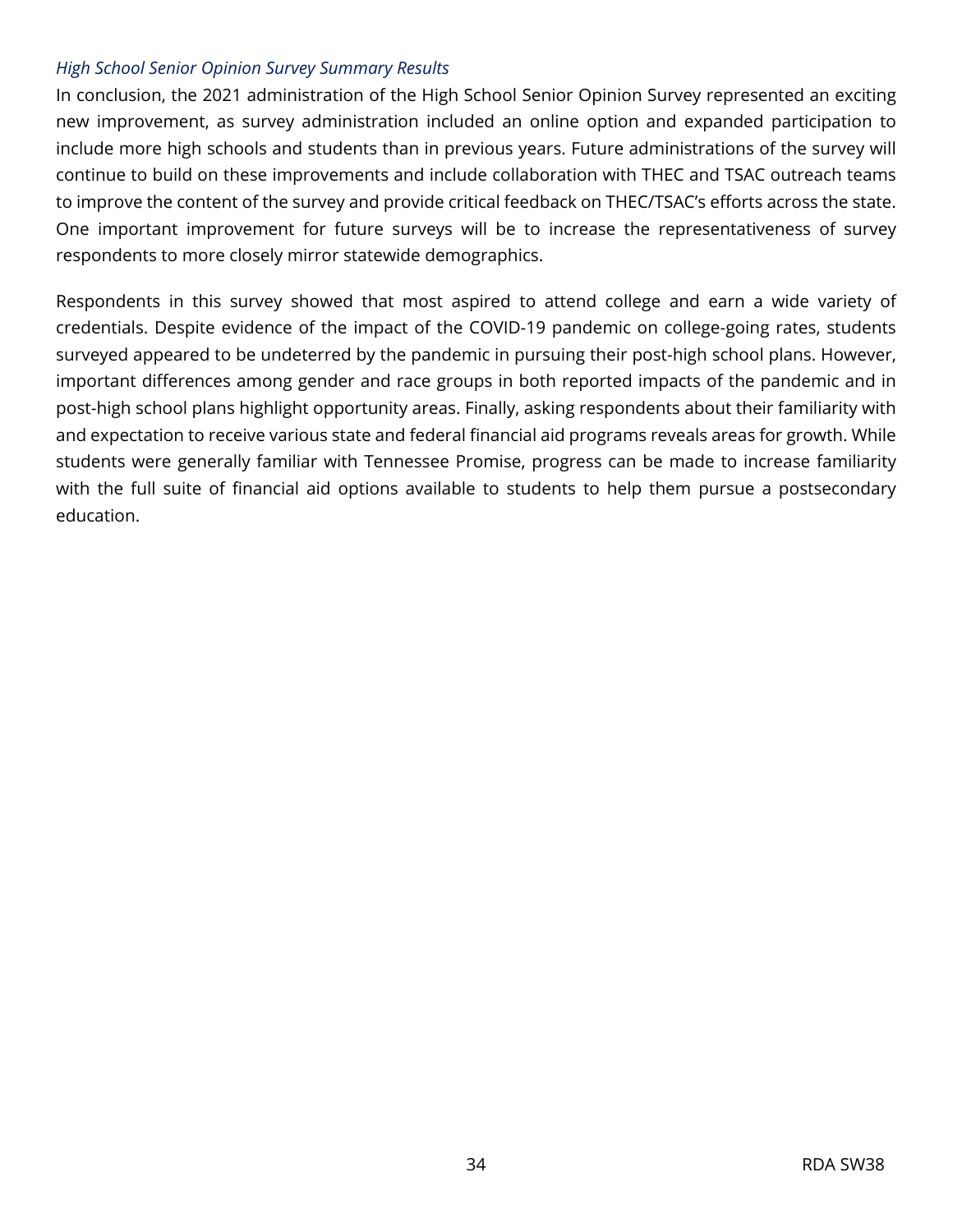#### **Conclusion**

<span id="page-34-0"></span>College-going rate is a key indicator of progress in THEC/TSAC's mission to increase the number of Tennesseans with a postsecondary credential. Public high school graduates who enroll in the state's community colleges, universities, and TCATs make up a core of Tennessee's college access, success, and completion efforts. The purpose of this inaugural report on college going in Tennessee was to present a more detailed, longitudinal view of seamless enrollment and to contextualize the class of 2021 through the most recent High School Senior Opinion Survey.

Less than fifty-three percent of the class of 2021 enrolled in postsecondary education immediately after graduating high school, which is four percentage points lower than the college-going rate for the class of 2020 (**[Figure 2](#page-11-1)**). Changes in college-going rate have not been evenly distributed across the state (**[Figure 4](#page-12-1)**) or across gender and race groups (**[Figure 5,](#page-14-0) [6,](#page-15-0) [7,](#page-16-0) [8](#page-17-0)**). These equity gaps and decreased statewide college going present an urgent opportunity to promote college access.

In May 2022, THEC will convene stakeholders to embark on the path forward to improving the collegegoing rate with the long-term goal of increasing educational attainment.

The 2021 High School Senior Opinion Survey results presented provide additional insight for postsecondary education stakeholders. Survey respondents generally aspire to attend college (**[Table 4](#page-24-0)**) and to earn a wide variety of credentials. However, college intentions for survey respondents show inequities that mirror those seen in statewide college-going statistics (**[Table 6](#page-27-0)**). Survey respondents also reveal important areas for improving students' knowledge and understanding of the robust suite of statefunded financial aid programs offered to Tennessee students (**[Figure 13](#page-30-0)**). While THEC/TSAC, partnering organizations, high schools, and other stakeholders have made the Tennessee Promise program widely known, information gaps persist. Students can be equipped with greater knowledge of all the supports available to them as they consider their postsecondary education options and affordability, allowing all Tennessee students to pursue these opportunities and meet their aspirations.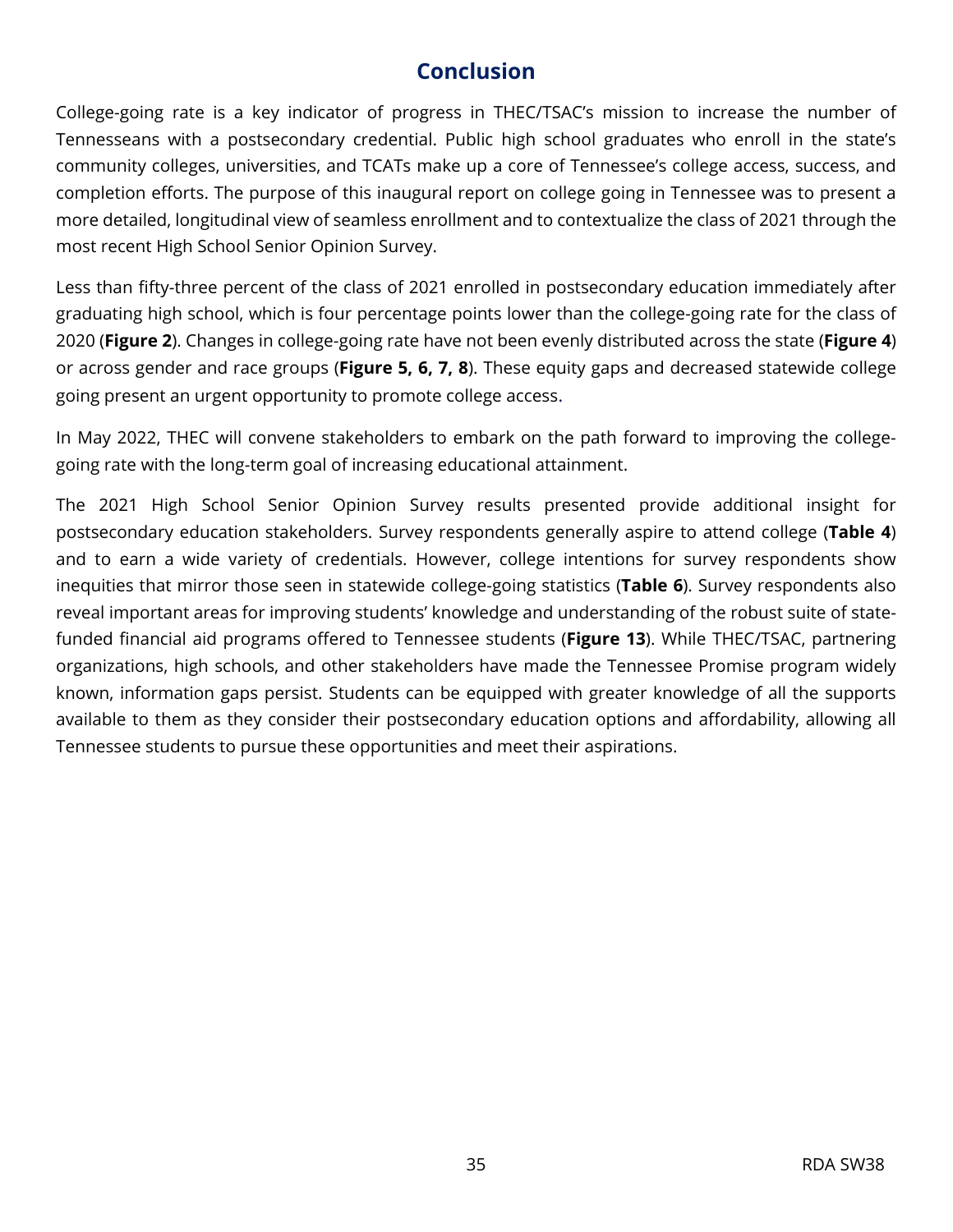<span id="page-35-0"></span>

| County         | 2017  | 2018  | 2019  | 2020  | 2021  |
|----------------|-------|-------|-------|-------|-------|
| Anderson       | 67.9% | 68.2% | 66.2% | 62.5% | 57.0% |
| Bedford        | 54.0% | 56.0% | 48.5% | 47.4% | 44.7% |
| Benton         | 55.3% | 59.9% | 57.9% | 51.0% | 46.1% |
| Bledsoe        | 53.3% | 63.5% | 58.0% | 41.7% | 35.2% |
| <b>Blount</b>  | 60.5% | 64.0% | 61.7% | 58.8% | 54.1% |
| <b>Bradley</b> | 65.0% | 65.0% | 65.2% | 63.5% | 59.1% |
| Campbell       | 46.6% | 57.3% | 56.5% | 47.3% | 46.9% |
| Cannon         | 59.5% | 54.5% | 59.5% | 45.0% | 42.0% |
| Carroll        | 61.7% | 66.1% | 63.8% | 70.1% | 50.5% |
| Carter         | 62.4% | 57.8% | 61.2% | 57.7% | 52.8% |
| Cheatham       | 63.7% | 55.2% | 58.1% | 56.0% | 46.0% |
| Chester        | 64.3% | 53.6% | 60.8% | 58.5% | 51.7% |
| Claiborne      | 59.7% | 56.8% | 61.2% | 45.8% | 50.7% |
| Clay           | 67.2% | 62.9% | 62.0% | 60.3% | 47.9% |
| Cocke          | 49.1% | 49.6% | 49.1% | 40.2% | 38.8% |
| Coffee         | 58.2% | 55.2% | 57.0% | 52.2% | 49.0% |
| Crockett       | 63.8% | 59.7% | 64.0% | 56.3% | 44.0% |
| Cumberland     | 57.5% | 53.1% | 53.0% | 49.8% | 42.1% |
| Davidson       | 61.0% | 56.2% | 56.9% | 51.6% | 46.7% |
| Decatur        | 69.0% | 72.5% | 78.9% | 71.6% | 76.1% |
| DeKalb         | 51.6% | 41.8% | 53.2% | 50.3% | 52.2% |
| Dickson        | 57.5% | 57.6% | 57.4% | 57.8% | 51.9% |
| Dyer           | 70.1% | 67.2% | 68.0% | 66.1% | 56.3% |
| Fayette        | 56.4% | 47.1% | 55.4% | 45.7% | 32.6% |
| Fentress       | 67.1% | 56.5% | 55.9% | 51.8% | 50.3% |
| Franklin       | 53.4% | 58.0% | 57.3% | 56.6% | 45.1% |
| Gibson         | 69.0% | 66.7% | 63.5% | 57.8% | 53.0% |
| Giles          | 53.0% | 51.5% | 48.2% | 48.7% | 44.3% |
| Grainger       | 62.2% | 52.4% | 56.5% | 51.9% | 35.9% |
| Greene         | 59.9% | 57.5% | 62.3% | 57.8% | 49.5% |
| Grundy         | 53.9% | 58.8% | 54.5% | 56.7% | 45.0% |
| Hamblen        | 66.6% | 61.3% | 64.3% | 51.7% | 51.2% |
| Hamilton       | 65.9% | 63.7% | 63.3% | 59.5% | 54.7% |
| Hancock        | 57.4% | 50.0% | 47.3% | 53.6% | 43.8% |
| Hardeman       | 59.0% | 65.0% | 55.1% | 46.5% | 43.9% |
| Hardin         | 55.3% | 56.4% | 51.0% | 51.9% | 51.3% |
| <b>Hawkins</b> | 58.4% | 58.2% | 60.2% | 51.5% | 47.4% |
| Haywood        | 59.5% | 59.6% | 63.7% | 51.4% | 41.6% |
| Henderson      | 74.2% | 72.2% | 68.9% | 65.0% | 62.6% |
| Henry          | 64.0% | 60.4% | 68.9% | 52.0% | 47.1% |
| Hickman        | 65.0% | 57.0% | 66.0% | 56.4% | 48.9% |
| Houston        | 55.3% | 53.5% | 44.1% | 40.7% | 51.7% |
| Humphreys      | 67.8% | 62.9% | 63.6% | 55.7% | 51.1% |
| Jackson        | 64.0% | 63.0% | 50.0% | 45.6% | 44.3% |

### **Appendix A: College-Going Rate by County, 2017 to 2021**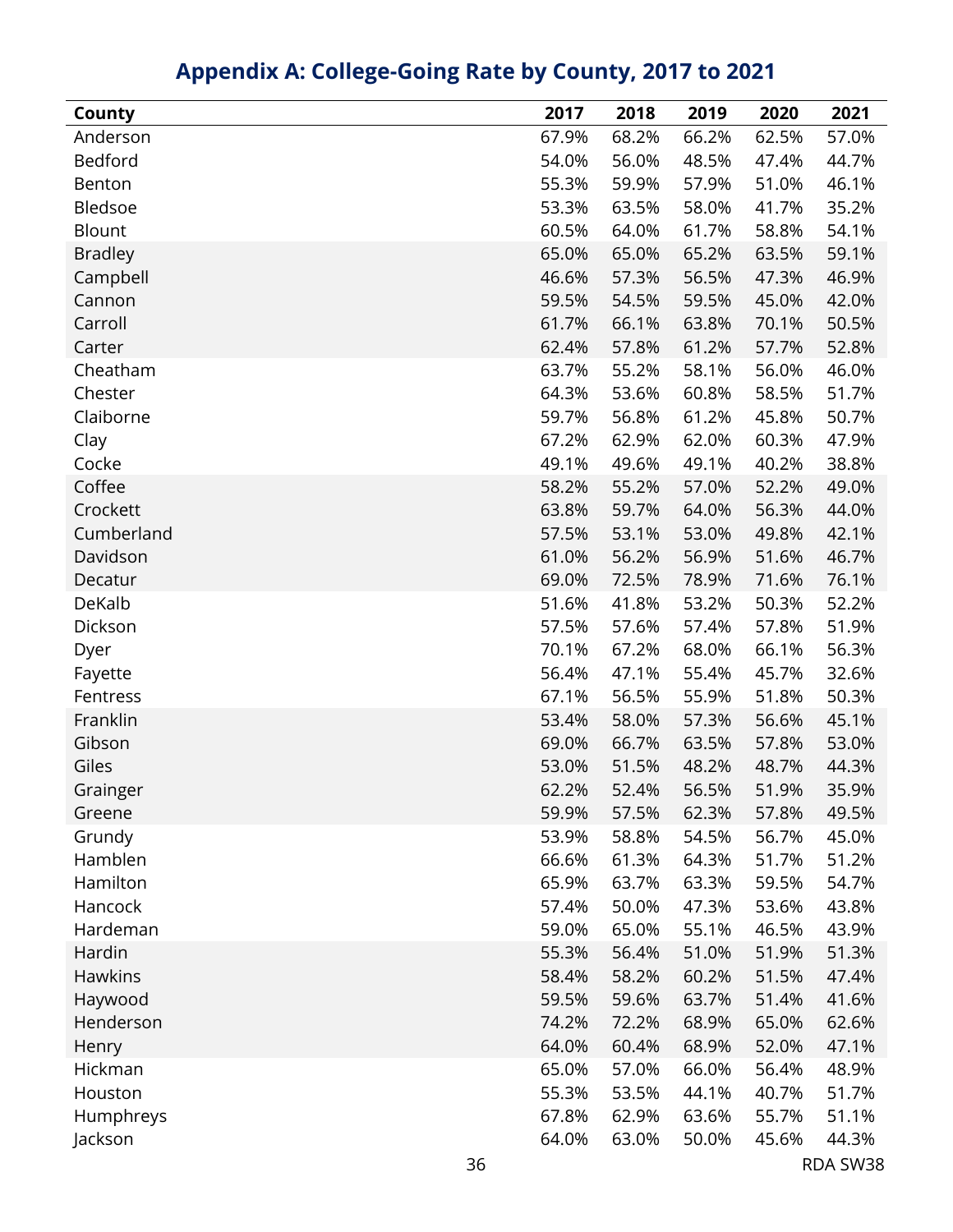|            |       | ___ <sub>_</sub> ___________ |       |       |       |
|------------|-------|------------------------------|-------|-------|-------|
| County     | 2017  | 2018                         | 2019  | 2020  | 2021  |
| Jefferson  | 59.9% | 60.9%                        | 52.6% | 44.6% | 46.6% |
| Johnson    | 46.3% | 64.5%                        | 48.4% | 59.2% | 53.4% |
| Knox       | 64.2% | 64.6%                        | 61.6% | 63.7% | 59.5% |
| Lake       | 45.1% | 58.5%                        | 62.8% | 48.8% | 72.5% |
| Lauderdale | 58.6% | 53.5%                        | 62.2% | 47.3% | 47.9% |
| Lawrence   | 65.3% | 69.1%                        | 66.5% | 59.4% | 53.9% |
| Lewis      | 76.2% | 52.6%                        | 57.8% | 49.5% | 45.5% |
| Lincoln    | 56.1% | 62.0%                        | 65.5% | 59.8% | 54.1% |
| Loudon     | 61.5% | 60.6%                        | 52.4% | 53.5% | 43.8% |
| Macon      | 69.6% | 59.2%                        | 56.7% | 51.0% | 50.0% |
| Madison    | 61.1% | 59.8%                        | 60.6% | 53.9% | 43.8% |
| Marion     | 58.2% | 63.0%                        | 50.6% | 51.8% | 45.9% |
| Marshall   | 60.5% | 54.8%                        | 55.7% | 50.8% | 49.5% |
| Maury      | 60.8% | 62.3%                        | 62.0% | 51.7% | 48.0% |
| McMinn     | 54.1% | 56.2%                        | 59.1% | 50.2% | 49.9% |
| McNairy    | 66.2% | 68.3%                        | 65.4% | 54.7% | 51.0% |
| Meigs      | 59.3% | 55.7%                        | 50.0% | 47.7% | 55.9% |
| Monroe     | 46.1% | 45.1%                        | 47.2% | 42.4% | 40.9% |
| Montgomery | 56.2% | 56.6%                        | 53.7% | 50.6% | 45.4% |
| Moore      | 66.7% | 67.6%                        | 72.7% | 80.4% | 64.9% |
| Morgan     | 66.5% | 57.7%                        | 59.4% | 49.6% | 47.6% |
| Obion      | 62.2% | 64.2%                        | 66.4% | 55.7% | 57.9% |
| Overton    | 59.2% | 67.7%                        | 64.9% | 57.8% | 51.7% |
| Perry      | 82.4% | 87.7%                        | 85.5% | 67.6% | 75.5% |
| Pickett    | 59.0% | 68.3%                        | 66.7% | 63.0% | 73.8% |
| Polk       | 47.5% | 49.7%                        | 53.3% | 53.7% | 49.3% |
| Putnam     | 61.1% | 63.5%                        | 60.1% | 53.1% | 50.8% |
| Rhea       | 58.5% | 55.8%                        | 56.4% | 54.2% | 47.2% |
| Roane      | 65.3% | 68.1%                        | 57.6% | 63.0% | 52.5% |
| Robertson  | 61.3% | 60.9%                        | 58.2% | 48.4% | 41.4% |
| Rutherford | 66.2% | 64.6%                        | 63.5% | 59.5% | 55.0% |
| Scott      | 61.2% | 62.9%                        | 59.1% | 51.0% | 57.4% |
| Sequatchie | 67.1% | 62.3%                        | 56.9% | 50.0% | 54.8% |
| Sevier     | 61.2% | 56.6%                        | 58.6% | 51.1% | 48.7% |
| Shelby     | 63.9% | 62.2%                        | 60.1% | 52.7% | 49.2% |
| Smith      | 60.2% | 60.4%                        | 57.8% | 54.1% | 43.9% |
| Stewart    | 55.7% | 54.5%                        | 54.9% | 43.6% | 39.3% |
| Sullivan   | 69.1% | 68.1%                        | 71.8% | 62.3% | 61.5% |
| Sumner     | 70.5% | 68.3%                        | 65.3% | 59.1% | 53.9% |
| Tipton     | 61.1% | 62.4%                        | 64.3% | 60.3% | 57.4% |
| Trousdale  | 77.7% | 76.9%                        | 80.9% | 58.5% | 53.7% |
| Unicoi     | 77.5% | 64.9%                        | 62.7% | 57.7% | 62.5% |
| Union      | 55.0% | 43.6%                        | 43.9% | 44.9% | 34.6% |
| Van Buren  | 40.9% | 55.4%                        | 53.4% | 52.7% | 53.6% |
|            |       |                              |       |       |       |

#### **College-Going Rate by County, 2017-2021 (continued)**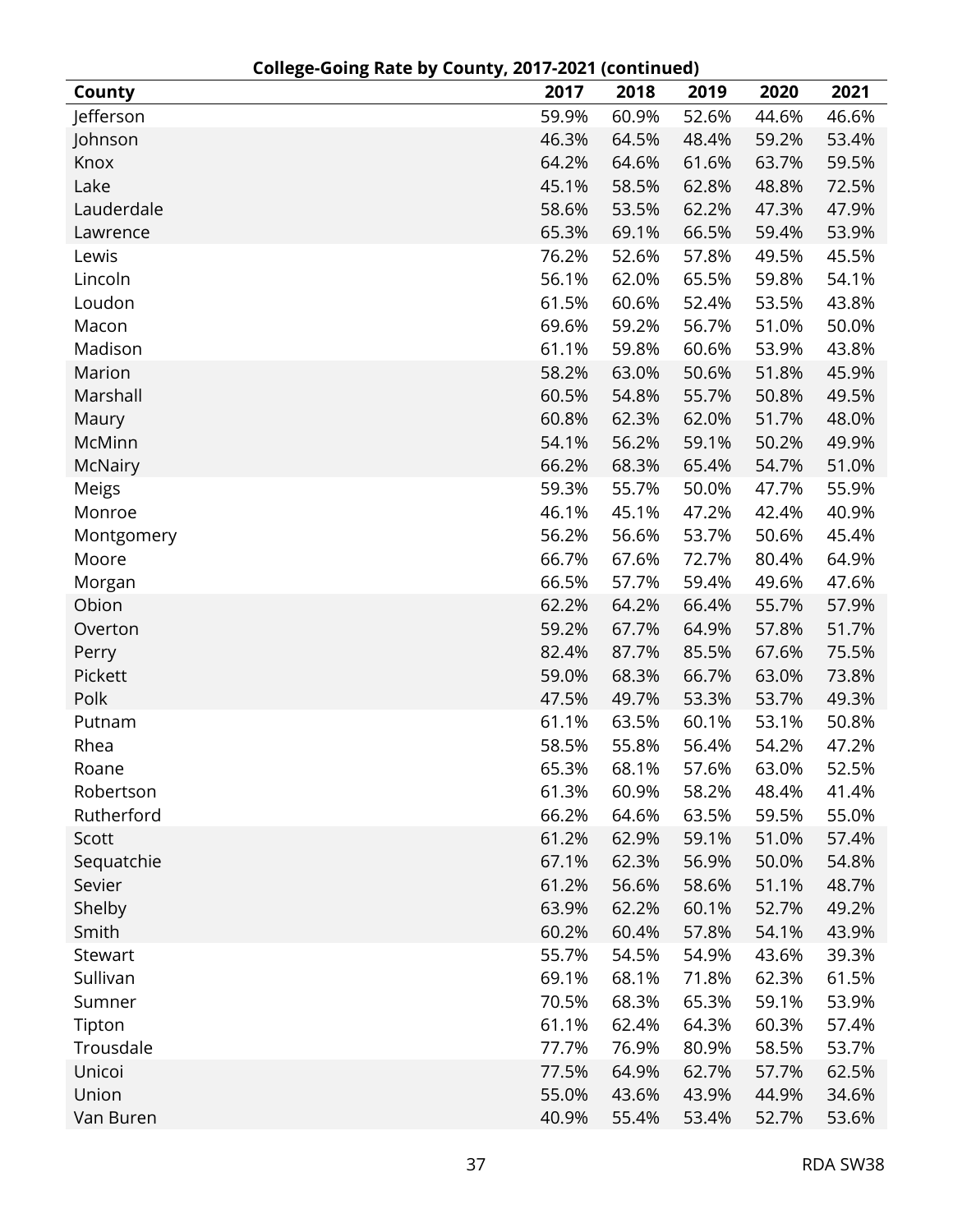| College-Going Rate by County, 2017-2021 (continued) |        |        |        |        |        |  |
|-----------------------------------------------------|--------|--------|--------|--------|--------|--|
| County                                              | 2017   | 2018   | 2019   | 2020   | 2021   |  |
| Warren                                              | 62.5%  | 55.0%  | 60.5%  | 55.6%  | 52.6%  |  |
| Washington                                          | 68.1%  | 64.6%  | 66.2%  | 61.8%  | 53.9%  |  |
| Wayne                                               | 72.2%  | 71.4%  | 62.8%  | 56.8%  | 49.7%  |  |
| Weakley                                             | 69.8%  | 67.9%  | 69.3%  | 60.5%  | 57.3%  |  |
| White                                               | 54.9%  | 53.1%  | 46.6%  | 43.5%  | 40.5%  |  |
| Williamson                                          | 84.2%  | 85.3%  | 84.9%  | 80.6%  | 81.3%  |  |
| Wilson                                              | 69.4%  | 67.5%  | 66.7%  | 65.3%  | 62.5%  |  |
| <b>Tennessee</b>                                    | 63.8%  | 62.5%  | 61.8%  | 56.8%  | 52.8%  |  |
| <b>Statewide Public HS Grads</b>                    | 63,486 | 63,912 | 64,061 | 63,519 | 62,238 |  |
| <b>Statewide College Enrollees</b>                  | 40,480 | 39,967 | 39,568 | 36,095 | 32,856 |  |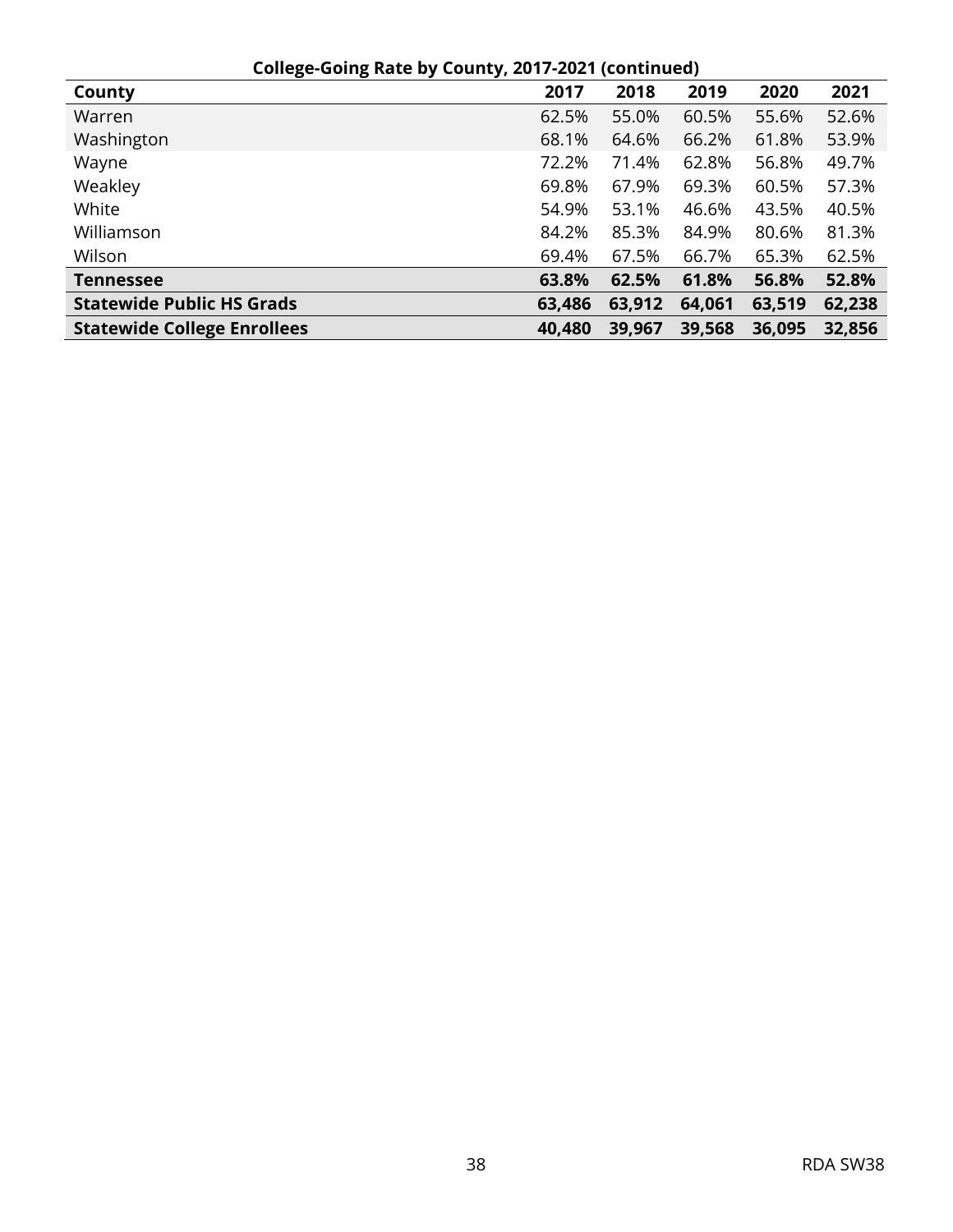#### <span id="page-38-0"></span>**Appendix B: 2021 High School Senior Opinion Survey Instrument**

#### **Purpose of Study**

The Tennessee Higher Education Commission (THEC) and Tennessee Student Assistance Corporation (TSAC) would like to learn more about your thoughts and feelings about your decision to enroll in college and the factors that influence that decision.

**Why is this research being done?** The purpose of this research study is to understand your thoughts and feelings about the decision to enroll in college.

**What will I do in this study?** This survey includes a series of questions about your college-going decisions. This survey should take roughly 20-25 minutes to complete.

**Can I say "No"?** Yes, being in this study is up to you.

**Are there any risks to me?** We don't know of any risks to you from being part of this study.

#### **Directions**

1: Please read each question and all responses carefully before selecting your answer.

2: If you are completing a paper survey, please completely fill in the bubble for each answer you provide.

3: Please provide only ONE response for each question unless instructed otherwise.

4: Please respond thoughtfully. The results from this survey will be used to understand the

opinions of high school seniors across the state.

5: Your responses are voluntary and will remain anonymous. Responses will not be identified by individual student.

- 1. Please select an option below. By selecting "I Agree", you are agreeing to be in this study.
	- a. I agree
	- b. I do not agree

#### **IF YOU RESPONDED "I DO NOT AGREE" TO QUESTION 1, PLEASE TURN YOUR SURVEY IN TO YOUR SURVEY PROCTOR**

- 2. What is your ACT school code? Your survey proctor has provided your ACT school code in the opening instructions.
- 3. **Before the COVID-19 pandemic**, what did you plan to do in the fall after graduating from high school?
	- a. Go to college or a technical college (e.g., Tennessee College of Applied Technology (TCAT))
	- b. Get a new job or continue working at my current job full-time
	- c. Enlist in the military (Navy, Army, Marines, etc.)
	- d. Take time off and enroll in a college or technical college within a year of graduating high school
	- e. Other
	- f. I did not know what I was going to do after graduation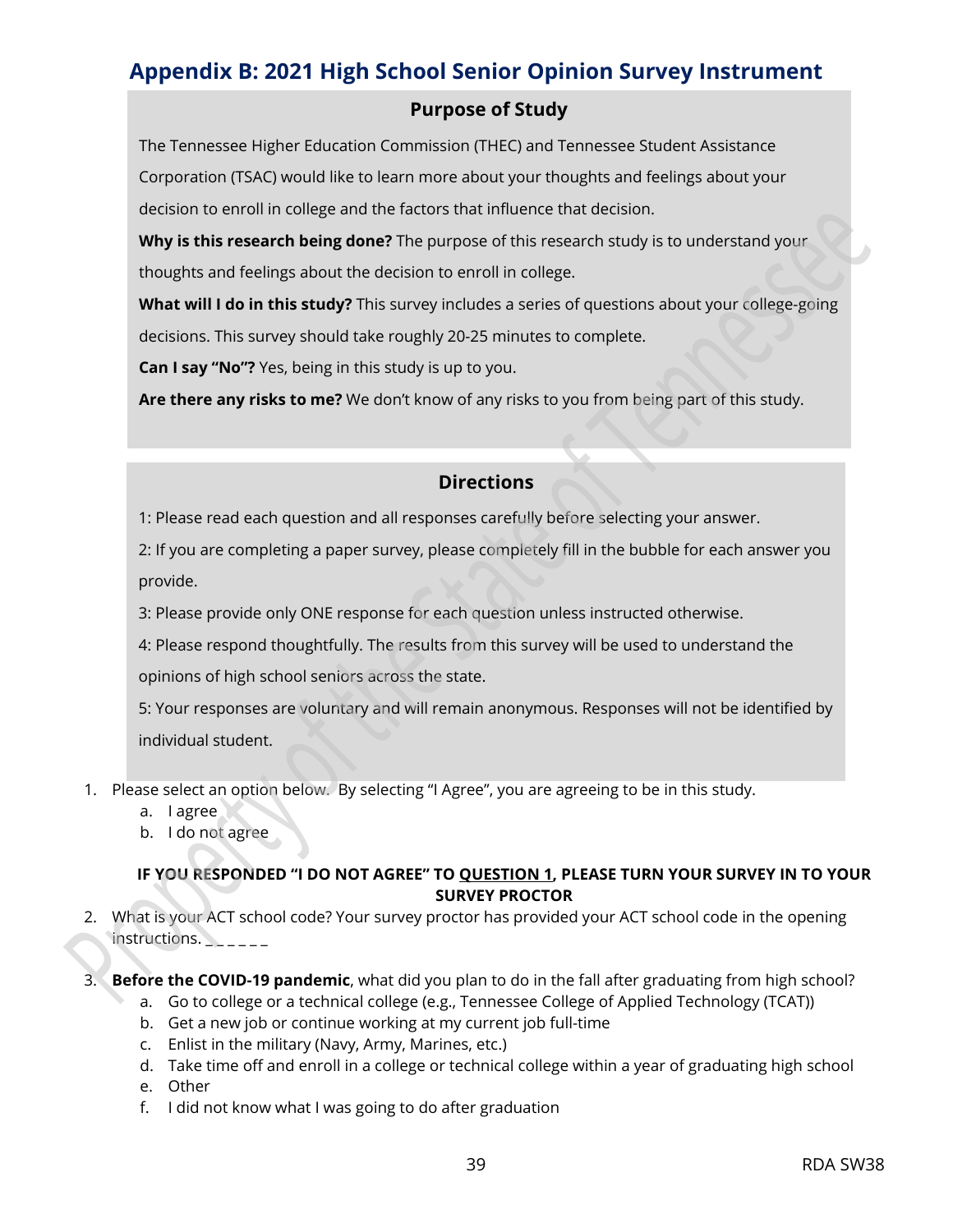- 4. Has the pandemic changed your plans for the fall after graduating from high school?
	- a. Yes
	- b. Unsure
	- c. No

#### **IF YOU RESPONDED YES OR UNSURE TO QUESTION 4, PLEASE COMPLETE QUESTION 5. IF YOU RESPONDED NO, PLEASE SKIP TO QUESTION 6.**

5. **Because of the COVID-19 pandemic**, how likely are you to make the following decisions related to your plans after graduating from high school? For each item below, select a response.

|                                                                                        | <b>Highly</b><br><b>Unlikely</b> | <b>Unlikely</b> | Unsure/Too<br>Soon to Say | <b>Likely</b> | <b>Highly</b><br><b>Likely</b> |
|----------------------------------------------------------------------------------------|----------------------------------|-----------------|---------------------------|---------------|--------------------------------|
| Enter the workforce full-time.                                                         |                                  |                 |                           |               |                                |
| Delay college enrollment.                                                              |                                  |                 | 3                         |               |                                |
| Not enroll in college.                                                                 |                                  |                 |                           |               |                                |
| Enroll in a different college (from the one you initially<br>considered pre-pandemic). |                                  |                 |                           |               |                                |
| Enroll in college part-time.                                                           |                                  |                 |                           |               |                                |
| Enlist in the military.                                                                |                                  |                 |                           |               |                                |

- 6. What is the highest degree you hope to earn in your lifetime?
	- a. High school diploma or equivalent (HiSET)
	- b. Technical certificate
	- c. 2-year certificate or college degree
	- d. 4-year college degree
	- e. Master's degree
	- f. Ph.D. or an advanced professional degree (law, medicine, etc.)
	- g. I am unsure.
- 7. What will you do in the fall after graduating from high school?
	- a. Go to college or a technical college (e.g., TCAT)
	- b. Get a new job or continue working at my current job full-time
	- c. Enlist in the military (Navy, Army, Marines, etc.)
	- d. Take time off and go back to a college or technical college within a year
	- e. Other
	- f. I do not know what I am going to do after graduation

#### **IF YOU DO NOT PLAN TO ATTEND COLLEGE AFTER GRADUATING FROM HIGH SCHOOL, PLEASE SKIP TO QUESTION 20. IF YOU SELECTED "Go to college or a technical college (e.g., TCAT)" IN QUESTION 7, PLEASE CONTINUE.**

- 8. What type of college do you plan to attend directly after high school?
	- a. Community College
	- b. Technical College (e.g., TCAT)
	- c. 4-year College or University
	- d. I am unsure.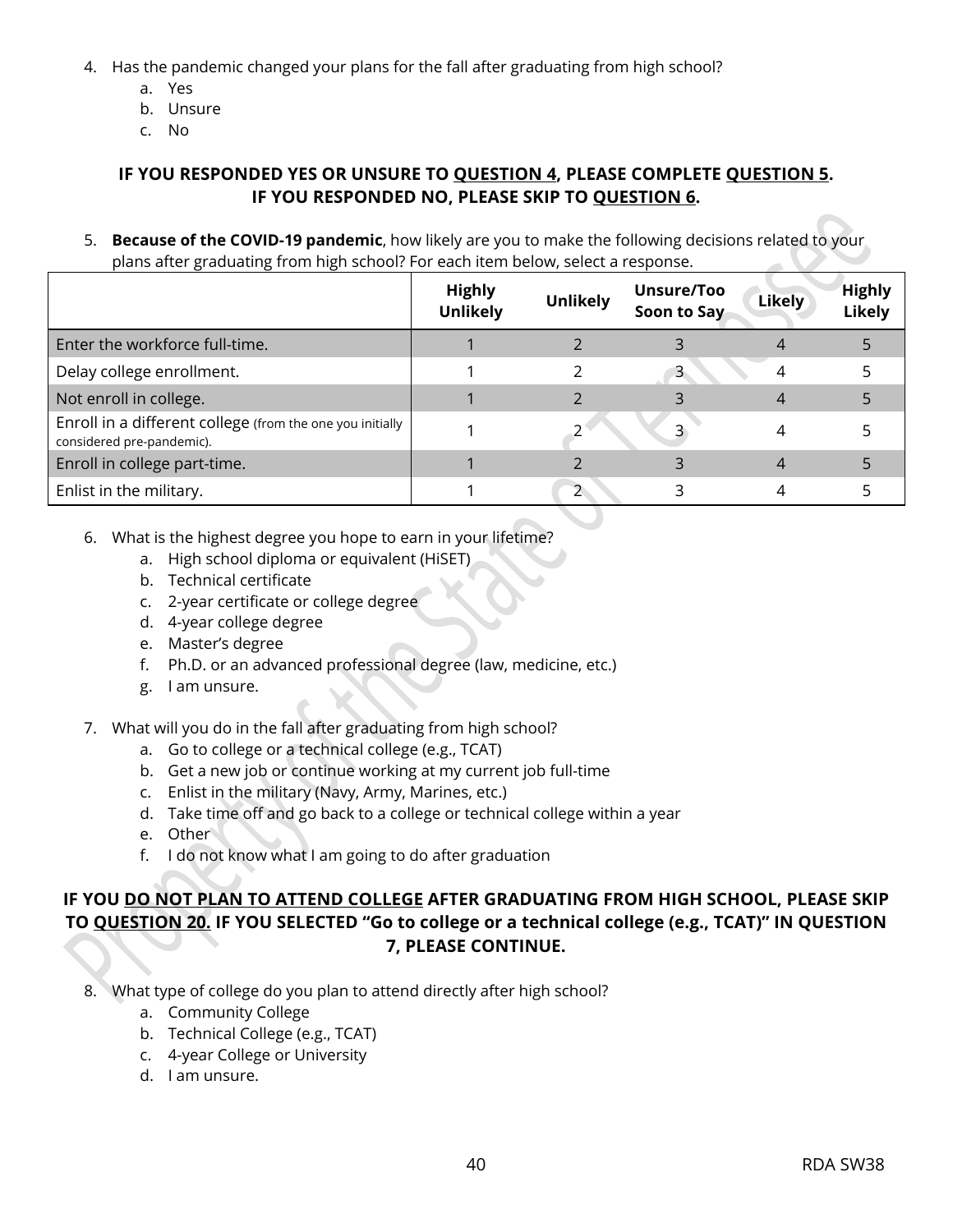- 9. When did you begin to think about going to a 4-year, 2-year, or technical college (e.g. TCAT) after you graduate from high school?
	- a. Before 6<sup>th</sup> grade
	- b. Between  $6<sup>th</sup>$  and  $8<sup>th</sup>$  grade
	- c. Freshman year of high school
	- d. Sophomore year of high school
	- e. Junior year of high school
	- f. Senior year of high school
- 10. What types of colleges have you considered? **Select all that apply.**
	- a. Tennessee Colleges of Applied Technology (TCAT) or other technical colleges
	- b. 2-year public college
	- c. 2-year private college
	- d. In-state 4-year public college or university
	- e. In-state 4-year private college or university
	- f. Out-of-state 4-year public college or university
	- g. Out-of-state 4-year private college or university
- 11. Where are you in the college search and application process? **Select all that apply.**
	- a. I plan to attend college.
	- b. I have visited a college.
	- c. I have applied to TN Promise.
	- d. I have filed the FAFSA.
	- e. I have applied to a college.
	- f. I have been accepted to a college.
	- g. I have made a final decision about which college I'll attend.
- 12. Do you plan to attend college full-time or part-time?
	- a. Full-time (12 or more credit hours per semester or 432 clock hours or more per trimester)
	- b. Part-time (fewer than 12 credit hours per semester or fewer than 432 clock hours per trimester)
	- c. I am unsure.
- 13. When you enter college, which of the categories below best matches your intended major or area of study? If you are planning to double major, please select your **primary major**.
	- a. Arts and Humanities (Arts, English, Languages, Philosophy, etc.)
	- b. Business
	- c. Health and Medicine
	- d. Multi-/ Interdisciplinary Studies (Area Studies, Family Science, Liberal Arts, Parks and Recreation, etc.)
	- e. Public and Social Services (Law and Legal Studies, Military, Public Administration, Protective Services, Religious Studies, etc.)
	- f. Science, Math, and Technology (Agriculture, Architecture, Biology, Communication Technologies, Computer and IT, Engineering, Engineering Tech, Math, Natural Resources, Physical Sciences, Science Technologies, etc.)
	- g. Social Sciences (Communication, Education, History, Library Science, Psychology, etc.)
	- h. Trades and Personal Services (Construction Trades, Mechanic and Repair Technologies, Personal and Culinary Services, Precision Production, Transportation, etc.)
	- i. Other
	- j. Undecided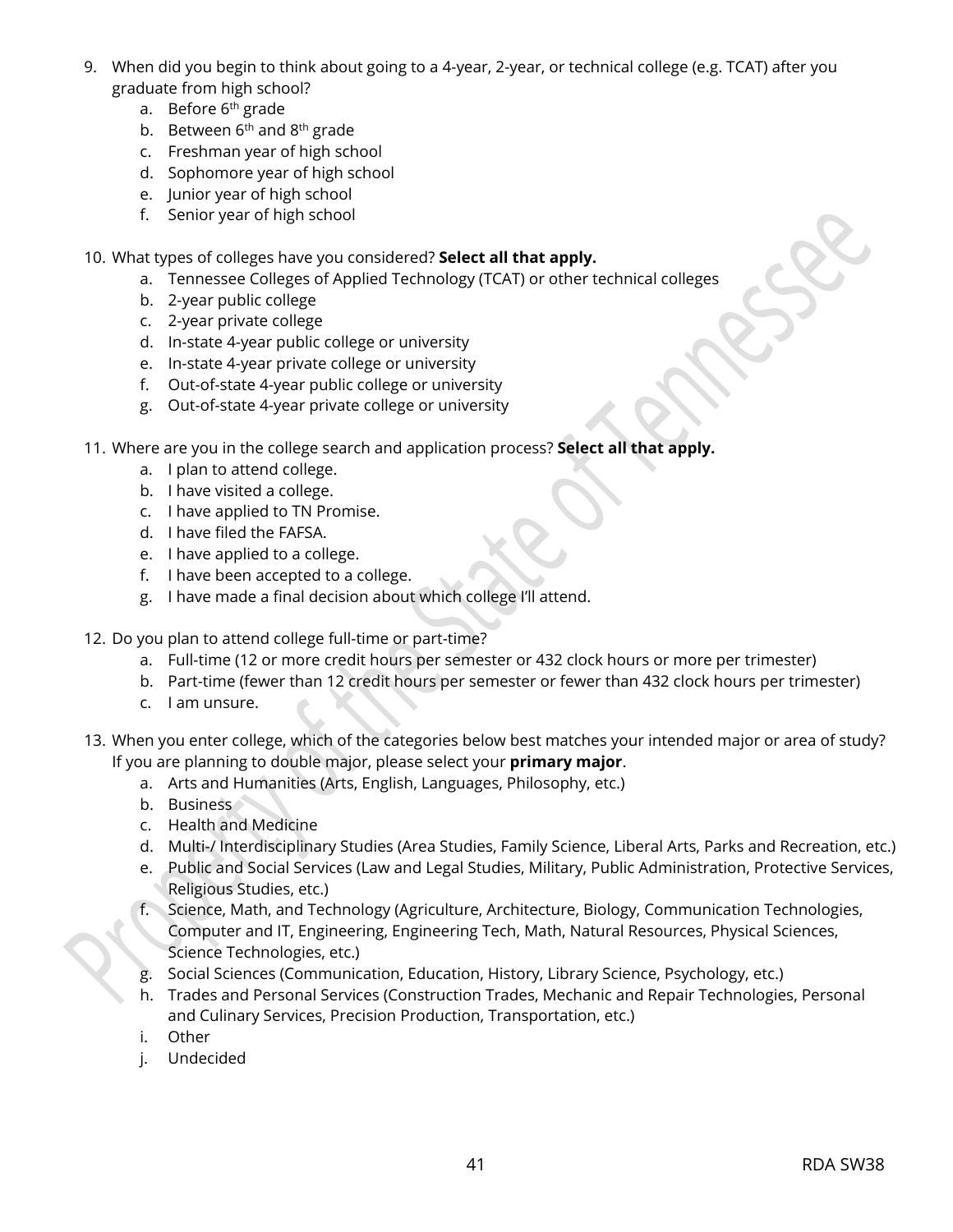14. How many colleges have you applied to?

- a. 0
- b. 1
- c. 2
- d. 3
- e. 4
- f. 5 or more
- 15. **Because of the COVID-19 pandemic**, how concerned are you about the following items? For each, please select a response.

|                                                                                               | <b>Not</b><br>concerned at<br>all | Not too<br>concerned     | Indifferent | Somewhat<br>concerned | <b>Very</b><br>concerned |
|-----------------------------------------------------------------------------------------------|-----------------------------------|--------------------------|-------------|-----------------------|--------------------------|
| Paying for tuition and fees.                                                                  |                                   | $\overline{2}$           | 3           | 4                     | 5                        |
| Taking full-time coursework. <sup>1</sup>                                                     |                                   | 2                        |             | 4                     | 5                        |
| Paying for housing and food.                                                                  |                                   | $\overline{2}$           | ς           | 4                     | 5                        |
| Paying for transportation.                                                                    |                                   | $\overline{2}$           | 3           | 4                     | 5                        |
| Paying for technology/internet.                                                               |                                   | $\mathcal{P}$            | 3           | 4                     | 5                        |
| Caring for family members.                                                                    |                                   | $\mathfrak{D}$           | 3           | 4                     | 5                        |
| Connecting with campus resources<br>(e.g., advisors or financial aid).                        |                                   | $\overline{\phantom{0}}$ | 3           | 4                     | 5                        |
| Taking coursework online.                                                                     |                                   | $\mathcal{P}$            | 3           | 4                     | 5                        |
| Health and safety protocols on campus<br>(e.g., mask wearing, social distancing,<br>$etc.$ ). |                                   | $\mathcal{P}$            |             | $\overline{4}$        |                          |
| Personal well-being.                                                                          |                                   | $\mathcal{P}$            | 3           | 4                     | 5                        |

<sup>1</sup>Full time is defined as enrolling in 12 or more credit hours per semester or 432 clock hours or more per trimester.

16. Please identify the importance of each factor in your decision about where to attend college from Not Important to Very Important. Then please select the **TOP THREE FACTORS** that are **MOST IMPORTANT**.

| <b>Factors in College Choice</b>                                                        | Not<br>Important | <b>Hardly</b><br>Important | Important | <b>Very</b><br>Important | Most<br>Important |
|-----------------------------------------------------------------------------------------|------------------|----------------------------|-----------|--------------------------|-------------------|
| The cost to attend (including<br>scholarships and financial aid the<br>college offered) |                  |                            | 3         | 4                        |                   |
| The city or environment where the<br>college is located                                 |                  | $\mathcal{P}$              | 3         | 4                        |                   |
| The size of the college                                                                 |                  |                            | 3         | 4                        |                   |
| The academic reputation of programs<br>in which I'm interested                          |                  | $\mathcal{P}$              | 3         | 4                        | 5                 |
| My friends attend or will attend there                                                  |                  | $\mathcal{P}$              | 3         | $\overline{4}$           |                   |
| How close the college is to my home                                                     |                  |                            |           |                          |                   |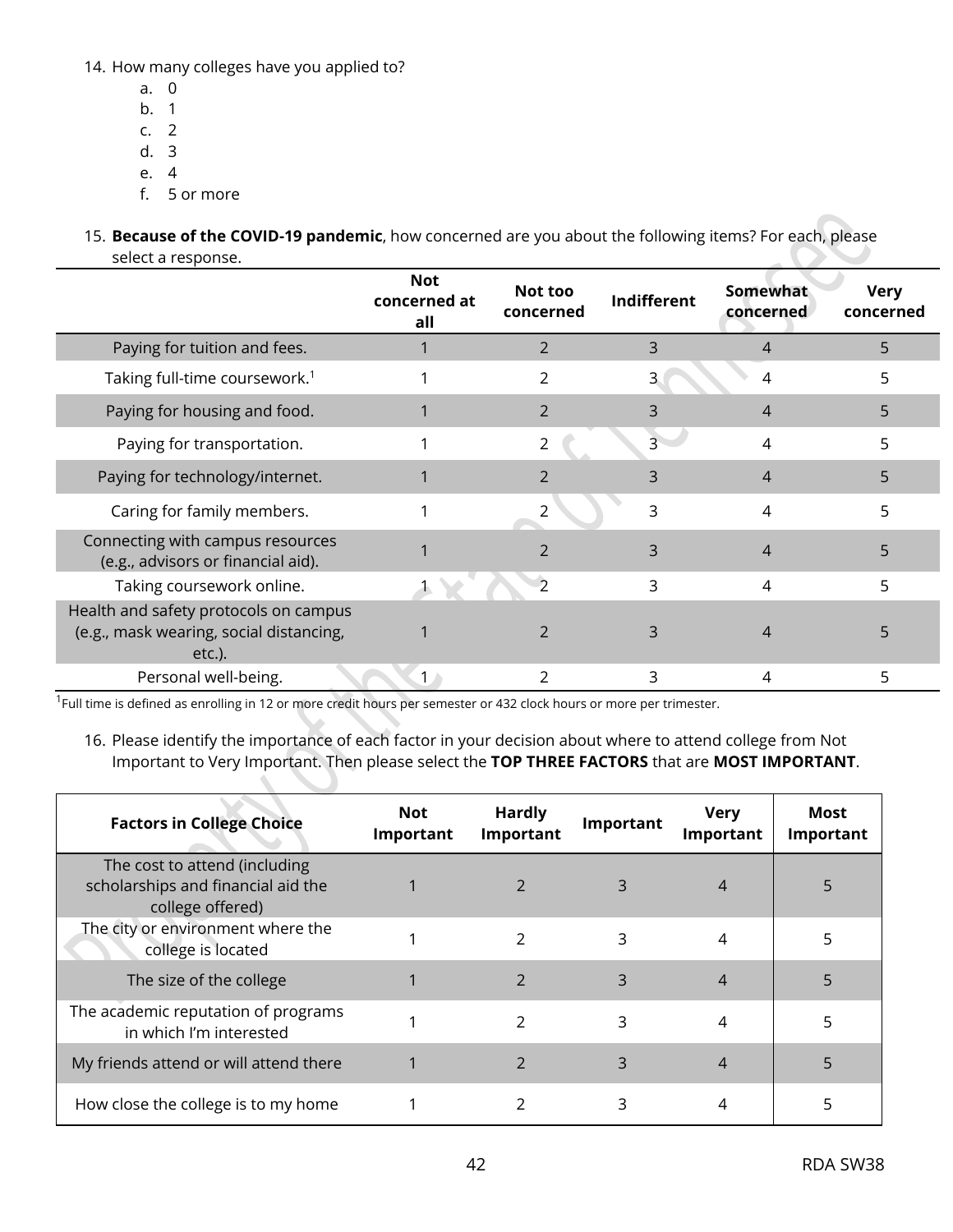| The social life at the college (Greek life,<br>parties, etc.)                       |                |   |   |   |
|-------------------------------------------------------------------------------------|----------------|---|---|---|
| The college's sports teams                                                          | 2              | 3 | 4 | 5 |
| Special academic programs (study<br>abroad, honors, etc.)                           | $\mathfrak{D}$ |   |   |   |
| My parents, siblings, or other mentors<br>attended                                  | $\mathcal{P}$  | 3 | 4 |   |
| My parents want me to go there                                                      | 2              |   |   |   |
| The availability of multiple course<br>delivery methods (e.g., online or<br>hybrid) | $\mathcal{P}$  |   | 4 |   |
| The college's religious affiliation                                                 |                |   |   |   |
| The racial/ethnic diversity of the<br>campus                                        |                |   |   |   |

17. Do you have any concerns about your ability to pay for college?

- a. No, I know that I will have enough resources to pay for college.
- b. Somewhat, I might have enough resources to pay for college.
- c. Yes, I am doubtful I will have enough resources to pay for college.
- 18. The following question lists different ways that families and students may choose to pay for college. For each option, please indicate whether you plan to pay for college using this method.

 $\mathcal{L}$ 

 $\sim$  K  $\sim$  K

| <b>Source of Funding for College</b>                        | Yes, I plan to pay for<br>college this way. | No, I do not plan to pay<br>for college this way. | I don't know |
|-------------------------------------------------------------|---------------------------------------------|---------------------------------------------------|--------------|
| Scholarships from the college                               |                                             | 2                                                 | 3            |
| My parent or guardian's income                              |                                             |                                                   | 3            |
| Friend or relative's income                                 |                                             | 2                                                 | 3            |
| College savings fund                                        |                                             | 2                                                 | 3            |
| Part-time/full-time job while in college                    |                                             | $\mathcal{P}$                                     | 3            |
| Federal student aid (Pell grant)                            |                                             | 2                                                 | 3            |
| Federal student loans                                       |                                             | $\mathcal{P}$                                     | 3            |
| Private student loans                                       |                                             | $\mathcal{P}$                                     | 3            |
| Credit cards                                                |                                             | 2                                                 | 3            |
| My personal savings                                         |                                             | 2                                                 | 3            |
| State-funded scholarships (TN<br>Promise, HOPE, GAMS, etc.) |                                             | 2                                                 | 3            |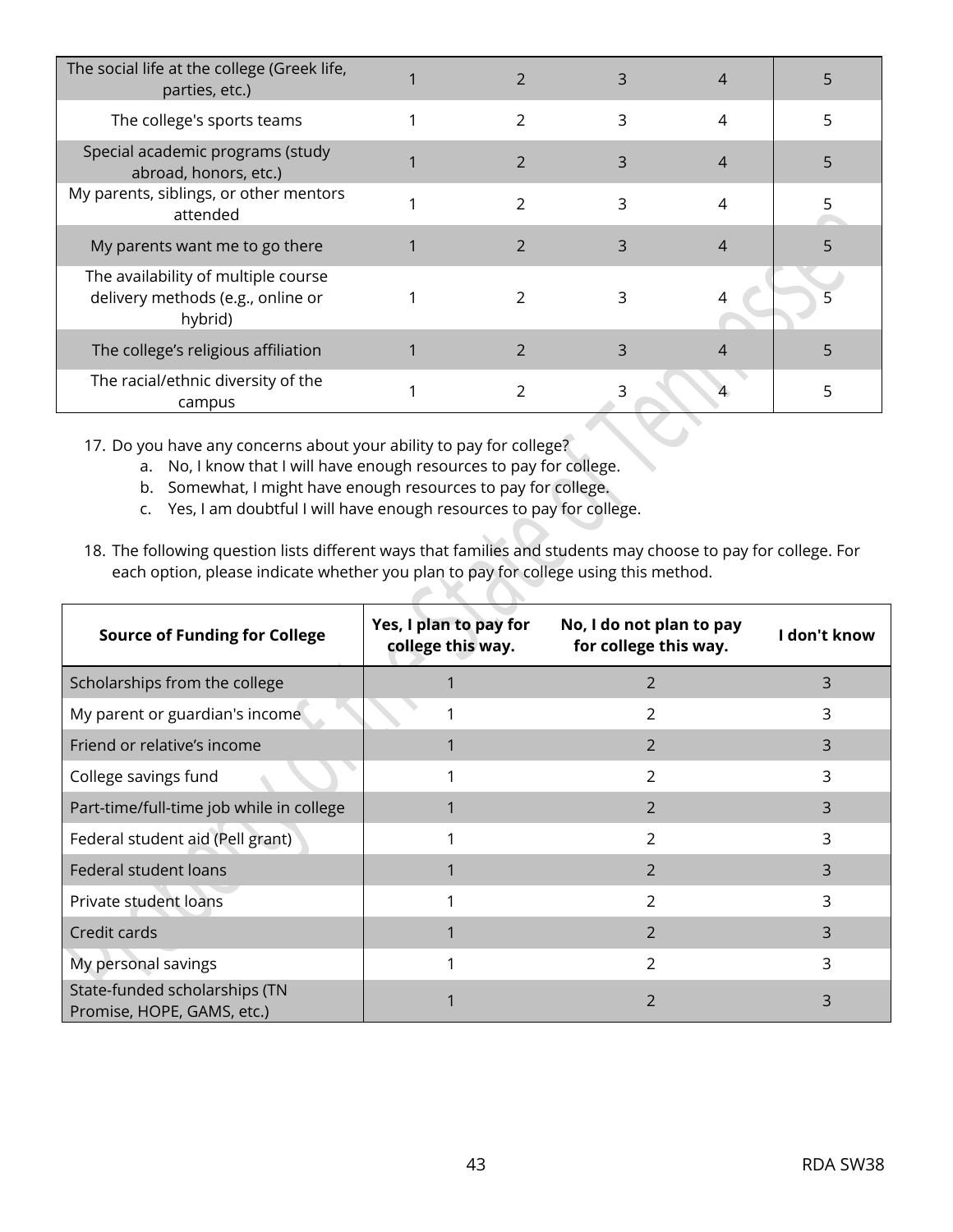- 19. If you plan to take out federal student loans or private student loans to finance your education, how much money do you plan to borrow in your first year?
	- a. \$5,000 or less
	- b. \$5,001 \$15,000
	- c. \$15,001 \$25,000
	- d. \$25,001 \$35,000
	- e. \$35,001 or more
	- f. I am unsure.
	- g. I do not plan to take out loans to pay for my education.

#### **NOW SKIP TO QUESTION 21**



20. Please identify the importance of each factor in your decision to **NOT** attend college from Least Important to Very Important. Then please select the **TOP THREE FACTORS** that are **MOST IMPORTANT**.

| <b>Reasons why I chose</b><br><b>NOT to attend college</b>           | Least<br>Important | <b>Hardly</b><br>Important | Important      | Very<br>Important | <b>Most</b><br>Important |
|----------------------------------------------------------------------|--------------------|----------------------------|----------------|-------------------|--------------------------|
| I am concerned about<br>the pandemic.                                | $\mathbf{1}$       | $\overline{2}$             | 3              | $\overline{4}$    | 5                        |
| I am tired of school.                                                | 1                  | $\overline{2}$             | $\overline{3}$ | $\overline{4}$    | 5                        |
| I don't need more<br>education to do my job.                         | 1                  | $\overline{2}$             | 3              | $\overline{4}$    | 5                        |
| The cost of college.                                                 | 1                  | 2                          | 3              | 4                 | 5                        |
| I need to work rather<br>than go to school.                          | 1                  | $\overline{2}$             | 3              | $\overline{4}$    | 5                        |
| I need to support my<br>family.                                      | $\mathbf{1}$       | $\overline{2}$             | 3              | $\overline{4}$    | 5                        |
| I don't think I would do<br>well in college.                         | $\mathbf{1}$       | $\overline{2}$             | 3              | $\overline{4}$    | 5                        |
| No one told me how to<br>apply.                                      |                    | $\overline{2}$             | 3              | $\overline{4}$    | 5                        |
| I have missed deadlines<br>to apply and enroll.                      | 1                  | $\overline{2}$             | 3              | $\overline{4}$    | 5                        |
| No one has talked to me<br>about going to college.                   | $\mathbf{1}$       | $\overline{2}$             | 3              | $\overline{4}$    | 5                        |
| High school staff<br>member(s) told me I<br>shouldn't go to college. | 1                  | $\overline{2}$             | 3              | $\overline{4}$    | 5                        |
| My parents told me I<br>shouldn't go to college.                     | $\mathbf{1}$       | $\overline{2}$             | 3              | $\overline{4}$    | 5                        |
| I don't know anyone who<br>went to college.                          | $\mathbf{1}$       | $\overline{2}$             | 3              | $\overline{4}$    | 5                        |
| I want to join the military.                                         | 1                  | 2                          | 3              | 4                 | 5                        |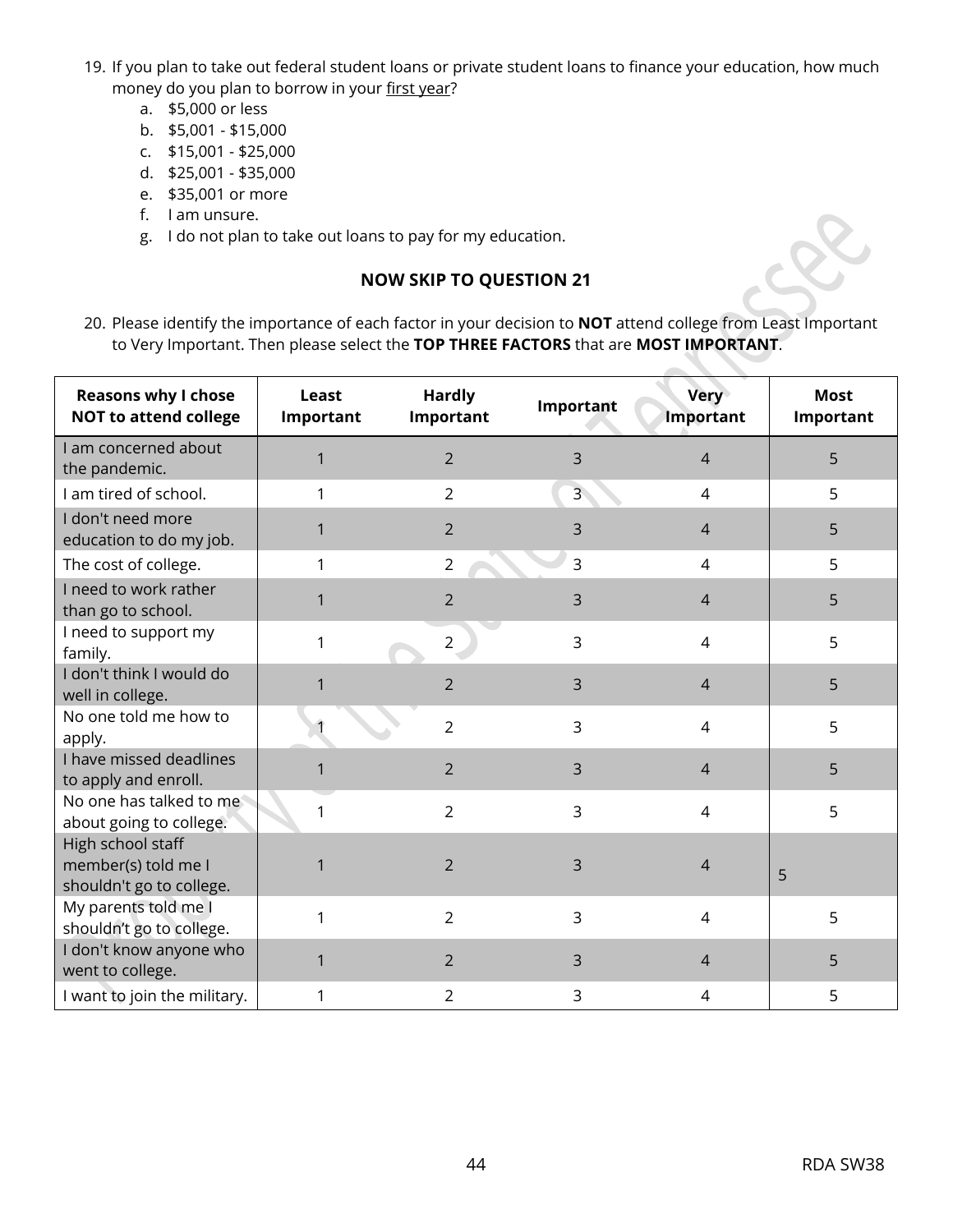#### **Financial Aid Awareness and Information**

21. The following question lists different types of financial aid (scholarships, grants, loans, etc.). For each type of financial aid, please indicate your familiarity with the program.

| <b>Type of Financial Aid</b>                       | <b>Not Familiar</b> | <b>Sort of Familiar</b> | <b>Very Familiar</b> |
|----------------------------------------------------|---------------------|-------------------------|----------------------|
| Pell Grant                                         |                     | $\overline{2}$          | 3                    |
| <b>Tennessee Promise</b>                           |                     | $\mathcal{P}$           |                      |
| HOPE Scholarship                                   |                     | $\mathcal{P}$           |                      |
| <b>ASPIRE</b>                                      |                     | 2                       |                      |
| General Assembly Merit Scholarship<br>(GAMS)       |                     | $\overline{2}$          | 3                    |
| Tennessee Student Assistance Award<br>(TSAA) Grant |                     |                         | 3                    |
| Wilder-Naifeh Technical Skills Grant               |                     | 2                       | 3                    |
| Work Study                                         |                     | $\mathcal{P}$           | 3                    |
| Subsidized/Unsubsidized Loans                      |                     |                         | 3                    |

- 22. Have you completed the Free Application for Federal Student Aid (FAFSA)?
	- a. Yes, I have completed the FAFSA.
	- b. No, I have not completed the FAFSA but plan to do so.
	- c. No, I have not completed the FAFSA and do not plan to do so.
	- d. No, I am not familiar with the FAFSA.
- 23. Are you eligible, or do you expect to be eligible, to receive a Tennessee Education Lottery Scholarship (e.g., HOPE, GAMS, ASPIRE, Wilder-Naifeh Technical Skills Grant, etc.)? **Select all that apply.**
	- a. No
	- b. Yes, but I'm not sure which one
	- c. Yes, HOPE Scholarship
	- d. Yes, HOPE Scholarship with Aspire
	- e. Yes, General Assembly Merit Scholarship
	- f. Yes, Wilder–Naifeh Technical Skills Grant
	- g. I am unsure.
- 24. Based on your answer to **Question 23 above**, how did your eligibility for a Tennessee Education Lottery Scholarship influence your decision to go to college?
	- a. I never planned to attend college.
	- b. I will attend college with or without the lottery scholarship.
	- c. I do not plan to attend college but would if I received a lottery scholarship.
	- d. I will not attend college without the lottery scholarship.
- 25. Have you applied for the Tennessee Promise?
	- a. Yes
	- b. No
	- c. I don't know

#### **IF YOU RESPONDED NO OR I DON'T KNOW TO QUESTION 25, PLEASE SKIP TO QUESTION 28.**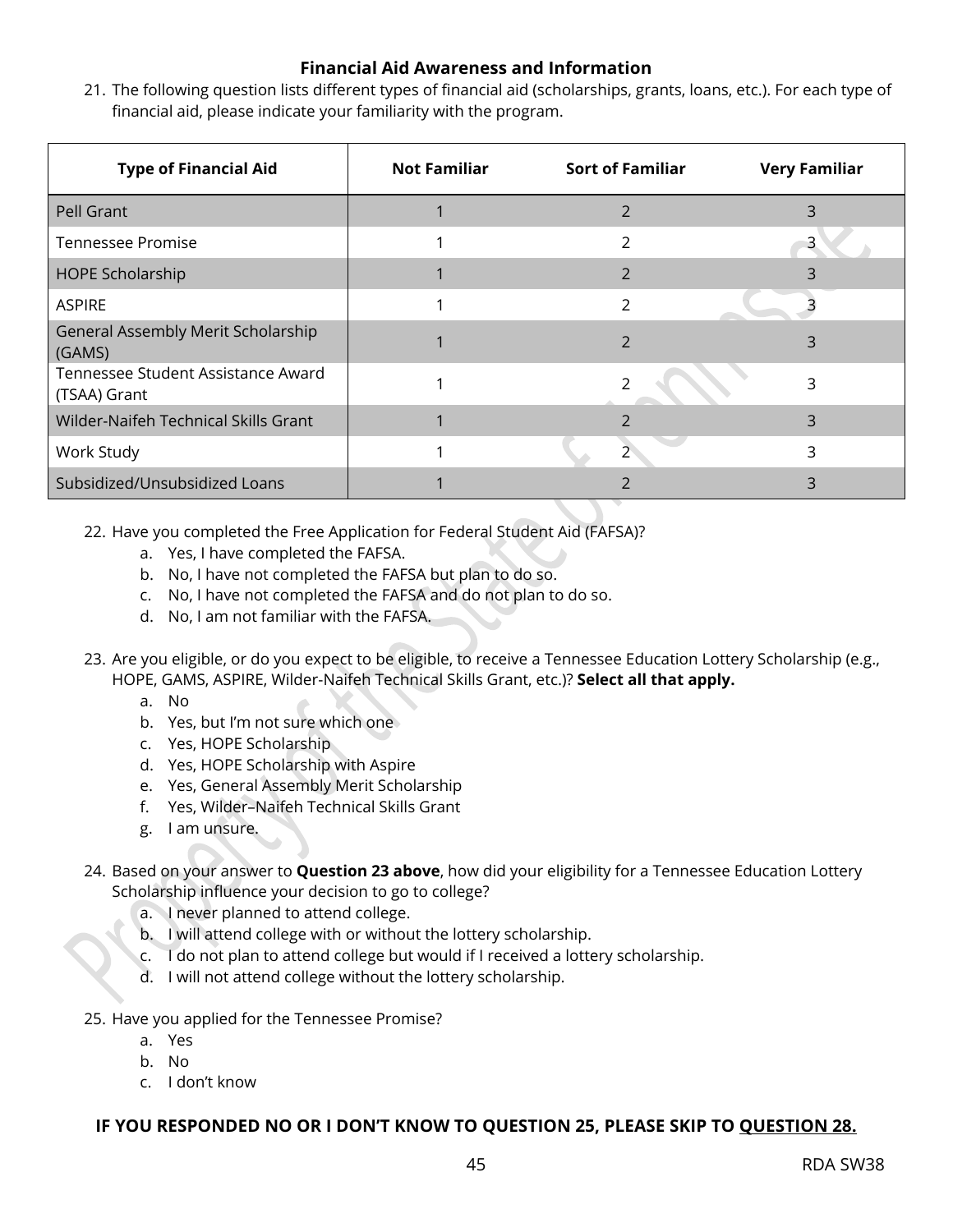- 26. Please indicate which steps in the Tennessee Promise application process you have completed. **Select all that apply.** 
	- a. Submitted the Tennessee Promise application by December 1, 2020
	- b. Completed the FAFSA by March 1, 2021
- 27. Please indicate which steps in the Tennessee Promise application process you plan to complete. **Select all that apply.**
	- a. View the mandatory meeting webinar
	- b. Apply to a community college or TCAT
	- c. Complete and report 8 hours of community service by July 1, 2021

28. If money were not an issue, what would be your first-choice institution?

- a. I will not continue my education after high school regardless of the cost
- b. Tennessee College of Applied Technology (TCAT) or other technical college
- c. 2-year public college
- d. 2-year private college
- e. In-state 4-year public college or university
- f. In-state 4-year private college or university
- g. Out-of-state 4-year public college or university
- h. Out-of-state 4-year private college or university
- i. I am unsure.

| <b>Types of Colleges</b>                                                                                     | \$0<br>to.<br>\$2,499 | \$2,500<br>to<br>\$4,999 | \$5,000<br>to<br>\$9,999 | \$10,000<br>to<br>\$14,999 | \$15,000<br>to<br>\$19,999 | \$20,000<br>to<br>\$29,999 | \$30,000<br>or<br>more |
|--------------------------------------------------------------------------------------------------------------|-----------------------|--------------------------|--------------------------|----------------------------|----------------------------|----------------------------|------------------------|
| <b>Austin Peay State University</b>                                                                          |                       | $\overline{2}$           | 3                        | $\overline{\mathcal{L}}$   | 5                          | 6                          | 7                      |
| A private research university (e.g.,<br>Vanderbilt, Harvard, or Stanford)                                    |                       | $\mathfrak{D}$           | 3                        | 4                          | 5                          | 6                          | 7                      |
| Nashville State Community College                                                                            | 1                     | 2                        | 3                        | $\overline{4}$             | 5                          | 6                          | 7                      |
| Tennessee College of Applied<br>Technology (TCAT) - Murfreesboro                                             |                       | 2                        | 3                        | 4                          | 5                          | 6                          |                        |
| University of Tennessee, Knoxville                                                                           |                       | $\mathcal{P}$            | 3                        | $\overline{4}$             | 5                          | 6                          |                        |
| A private regional university (e.g.,<br>Freed-Hardeman, Christian Brothers,<br>Cumberland, Lee, or Lipscomb) |                       | $\mathcal{P}$            | 3                        | 4                          | 5                          | 6                          |                        |
| University of Tennessee, Martin                                                                              |                       | $\mathcal{P}$            | 3                        | $\overline{4}$             | 5                          | 6                          | 7                      |
| A for-profit college (e.g., University of<br>Phoenix or South College)                                       |                       | $\mathcal{P}$            | 3                        | 4                          | 5                          | 6                          | 7                      |
| <b>Tennessee State University</b>                                                                            |                       | $\mathcal{P}$            | 3                        | $\overline{4}$             | 5                          | 6                          |                        |
| Out-of-state public university (e.g., Ole<br>Miss, University of Alabama, or<br>Louisiana State University)  |                       | 2                        | 3                        | 4                          | 5                          | 6                          |                        |

29. Without financial aid or scholarships, how much do you think it costs to attend each of these colleges per year? ("Cost" includes tuition, housing, meal plans, and/or books).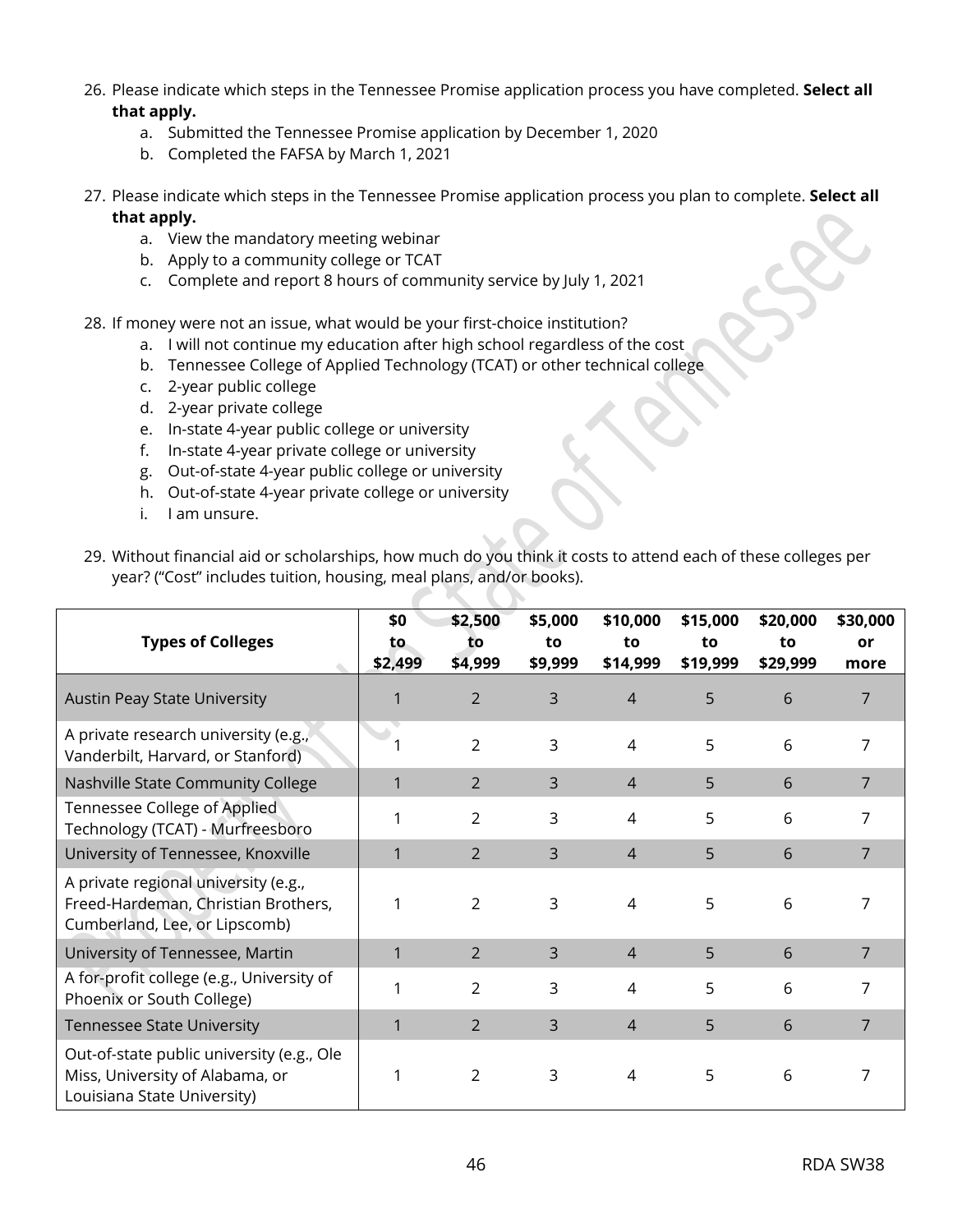- 30. **If you do not attend college**, how much money do you think you will make per year by **age 25**? ("College" refers to all types of institutions, such as community colleges, technical colleges (TCATs), and universities)
	- a. \$20,000 or less
	- b. \$20,001 \$40,000
	- c. \$40,001 \$60,000
	- d. \$60,001 \$80,000
	- e. \$80,001 \$100,000
	- f. More than \$100,000
- 31. **If you attend and graduate from college**, how much money do you think you will make per year by **age 25**? ("College" refers to all types of institutions, such as community colleges, technical colleges (TCATs), and universities)
	- a. \$20,000 or less
	- b. \$20,001 \$40,000
	- c. \$40,001 \$60,000
	- d. \$60,001 \$80,000
	- e. \$80,001 \$100,000
	- f. More than \$100,000

32. How important is a college education for finding a well-paying, stable career?

- a. Very Important
- b. Important
- c. Somewhat Important
- d. Not at all important
- e. Unsure

33. For the three statements below complete the phrase, "When I finish my education (high school or college)…"

|                                     | Yes | Unsure/Maybe | No |  |
|-------------------------------------|-----|--------------|----|--|
| I expect to continue living in TN.  |     |              |    |  |
| I expect to work in TN.             |     |              |    |  |
| I expect to find a job in my chosen |     |              |    |  |
| profession in TN.                   |     |              |    |  |

#### **High School Information**

- 34. How many events related to continuing your education after high school (e.g., presentations, speakers, college fairs, meeting with school counselors) have you participated in during the past school year (virtual or in-person)?
	- $a \cdot 0$
	- b. 1
	- $2 4$
	- d. 5-7
	- e. 8 or more

35. In the last year, how often have you discussed continuing your education after high school with anyone?

- a. Never
- b. One or two times a year
- c. Once a month
- d. Twice a month
- e. Once a week
- f. More than once a week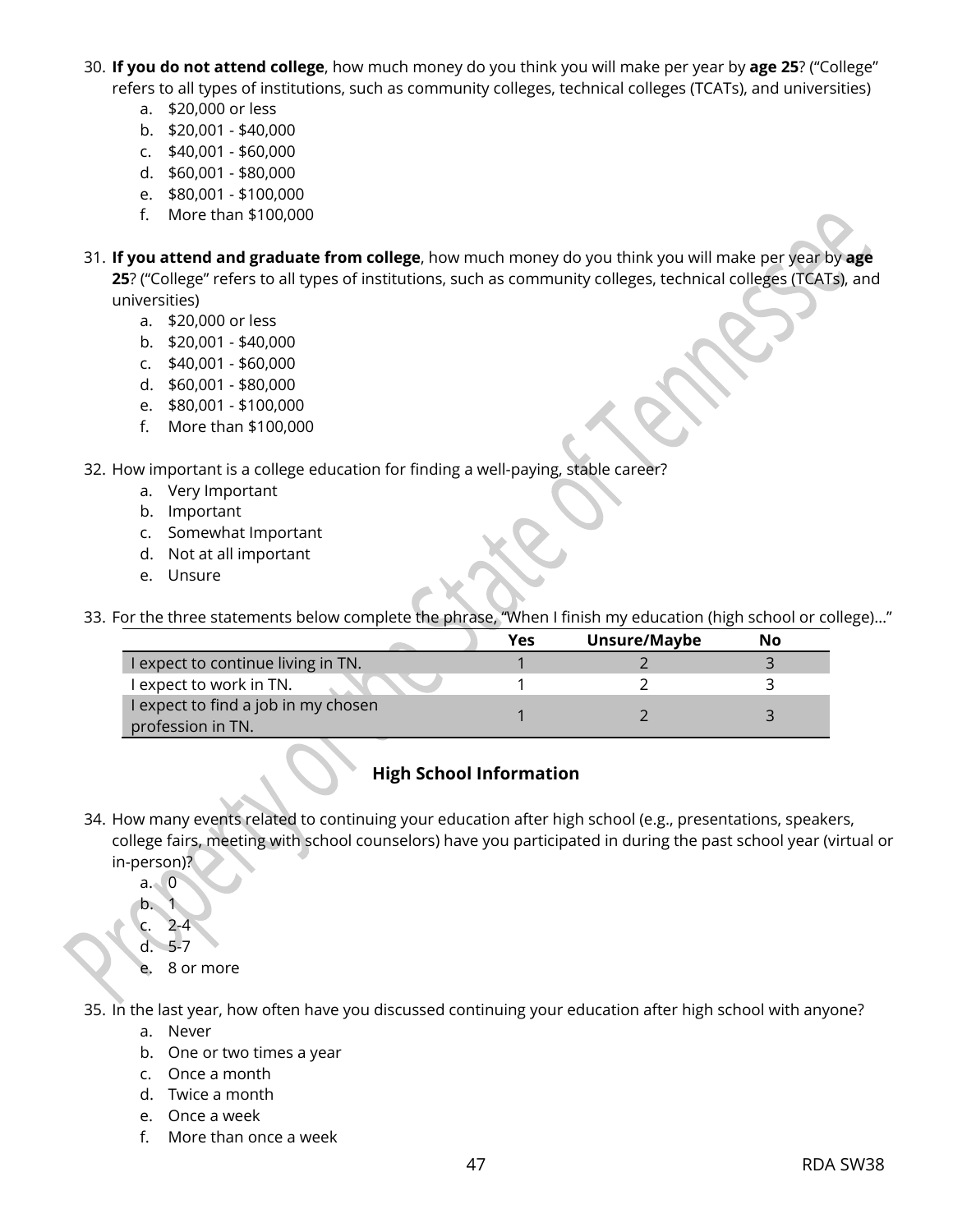- 36. In the last year, how often have you and a school counselor discussed continuing your education after high school?
	- a. Never
	- b. One or two times a year
	- c. Once a month
	- d. Twice a month
	- e. Once a week
	- f. More than once a week

37. Please indicate whether you have ever discussed the following topics with your high school counselor.

| Topics discussed with high school counselor                                                                                                | Yes | No            |
|--------------------------------------------------------------------------------------------------------------------------------------------|-----|---------------|
| Whether or not to go to college                                                                                                            |     |               |
| Different types of institutions (technical colleges, community colleges, 4-year<br>universities, public versus private institutions, etc.) |     | $\mathcal{P}$ |
| College choice and fit                                                                                                                     |     |               |
| The cost of college                                                                                                                        |     | $\mathcal{P}$ |
| Possible majors in college                                                                                                                 |     | $\mathcal{L}$ |
| Career options (with or without college)                                                                                                   |     | っ             |
| Financial aid available to pay for college (scholarships, grants, loans, etc.)                                                             |     | $\mathcal{P}$ |
| What classes to take to prepare for college                                                                                                |     | $\mathcal{P}$ |
| How to fill out the FAFSA                                                                                                                  |     | $\mathcal{P}$ |

38. How prepared do you feel for what you have chosen to do upon graduation from high school?

- a. Very prepared
- b. Prepared
- c. Somewhat prepared
- d. Not prepared at all
- 39. What is your best estimate of your current unweighted GPA (0.00 4.00)? An unweighted GPA does not take the difficulty of your courses into account.  $_ - -$
- 40. What is your highest ACT Composite score (English, Math, Reading, and Science combined)? \_ \_ *If you have not taken the ACT, please bubble in "00" If you scored a 9 on the ACT, please bubble in "09" If you scored a 19 on the ACT, please bubble in "19"*
- 41. What types of Early Postsecondary Opportunities (EPSOs) does your high school offer? EPSOs are courses or exams that allow you to earn college credit while in high school. **Check all that apply.**
	- a. Dual Enrollment
	- b. Dual Credit
	- c. Advanced Placement (AP) courses
	- d. International Baccalaureate (IB) courses
	- e. Industry Certification
	- f. College Level Examination Program (CLEP exam)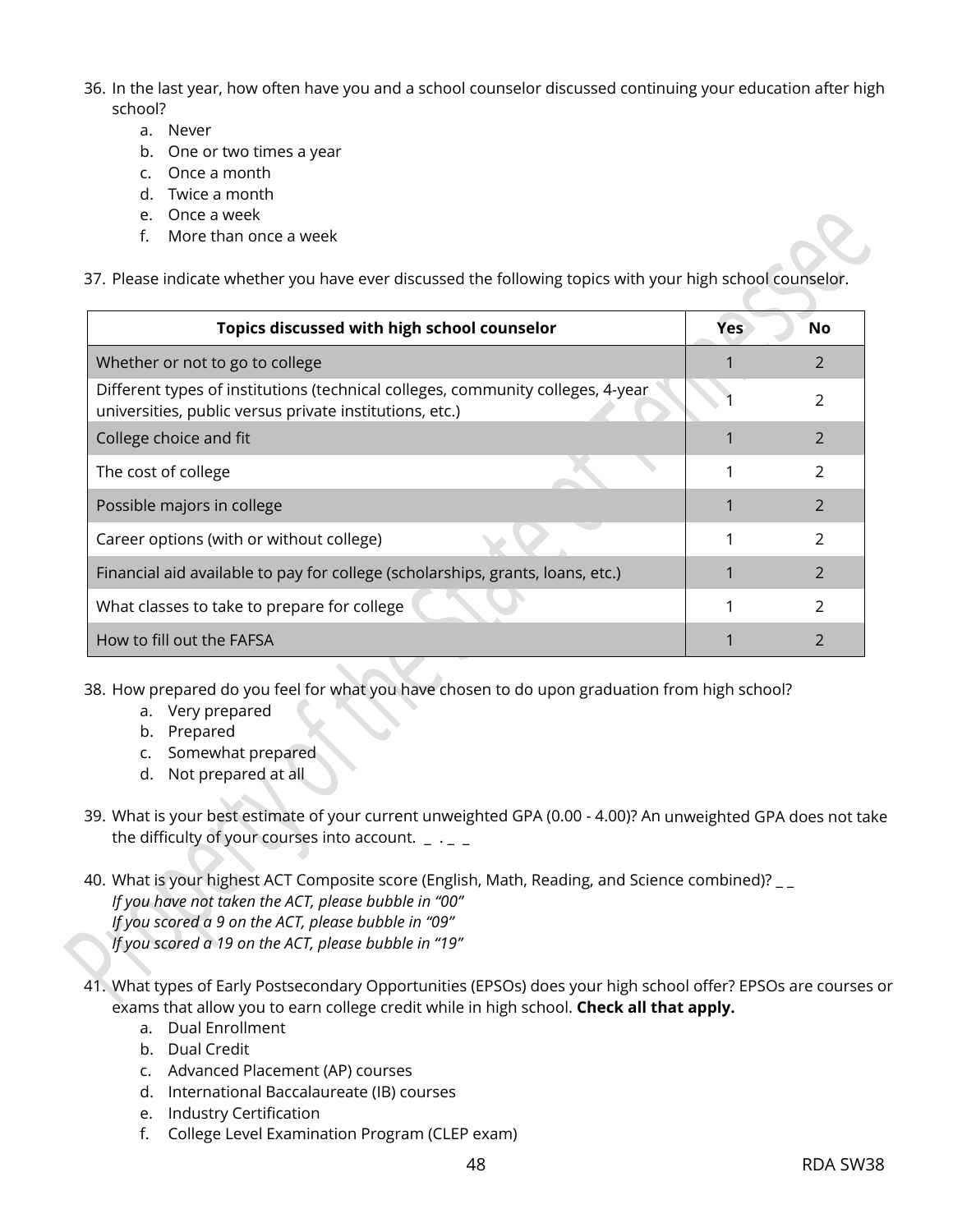- g. I am unsure.
- 42. How many Advanced Placement (AP) or International Baccalaureate (IB) courses have you attempted?
	- a. 0
	- b. 1
	- c. 2
	- d. 3-4
	- e. 5 or more
- 43. How many dual enrollment courses (courses taken through a technical college, community college or university for college credit) have you attempted?
	- a. 0
	- b. 1
	- $c<sub>2</sub>$
	- d. 3-4
	- e. 5 or more

44. How well have high school faculty and staff informed you about dual enrollment opportunities?

- a. Very well, I know what dual enrollment courses are and how to take them.
- b. Somewhat, I know what dual enrollment courses are but not how to take them.
- c. Not well, I do not know what dual enrollment courses are or how to take them.

#### **Demographic Information**

- 45. What is your gender?
	- a. Male
	- b. Female
	- c. Prefer not to answer
- 46. What is your race or ethnicity?
	- a. African American or Black
	- b. American Indian or Native American
	- c. Asian American or Pacific Islander
	- d. Caucasian or White
	- e. Hispanic or Latino
	- f. Multiracial
	- g. Other
	- h. Prefer not to answer
- 47. Are you employed during the school year? If so, how many hours do you work per week?
	- a. No, 0 hours
	- b. Yes, 1 10 hours
	- c. Yes, 11 20 hours
	- d. Yes, 21 30 hours
	- e. Yes, 31 or more hours
- 48. What is your best estimate of your family's total income from last year?
	- a. \$20,000 or less
	- b. \$20,001 \$40,000
	- c. \$40,001 \$60,000